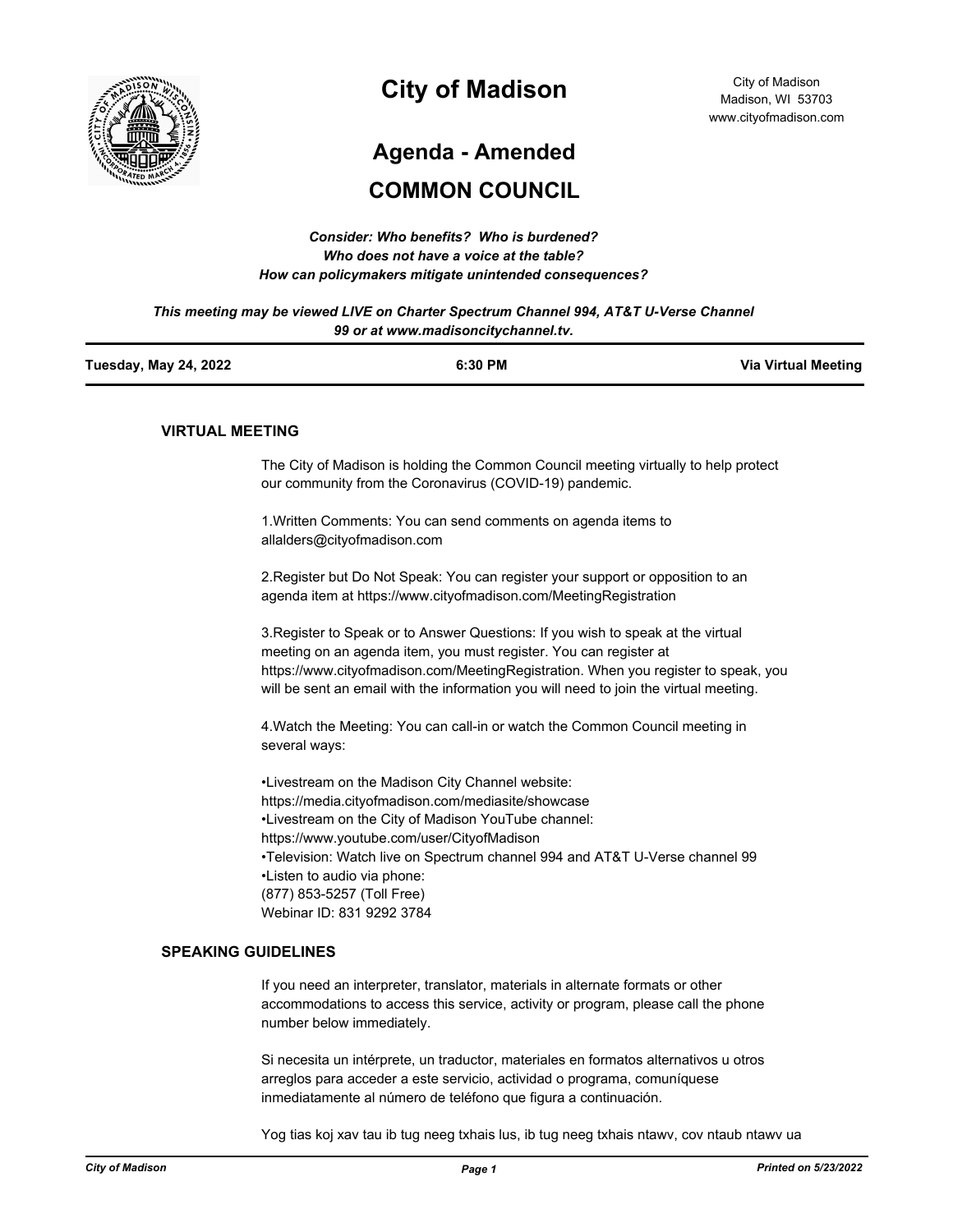lwm yam los sis lwm cov kev pab kom siv tau qhov kev pab, kev ua num los sis kev pab cuam no, thov hu rau tus xov tooj hauv qab no tam sim no.

Please contact the Office of the Common Council at (608) 266-4071.

**Speaking Limit: 3 minutes for all items.**

**You must register before your item is considered by the Council.**

**The use of audible cell phone ringers and active use and response to cellular phone technology by the governing body, staff and members of the public is discouraged in the Council Chambers while the Council is in session.**

# **ROLL CALL**

#### **NOTIFIED ABSENCES:**

None.

## **OPENING REMARKS**

## **HONORING RESOLUTIONS**

| 1.<br>71557 |       |                                                                                                                                         | Commending and thanking Alder Christian Albouras for his dedicated service to<br>the constituents of District 20 and to the City of Madison.                                                                                                                                                                                                      |                                                                                                                                                                                                                                                                                                                                                          |  |
|-------------|-------|-----------------------------------------------------------------------------------------------------------------------------------------|---------------------------------------------------------------------------------------------------------------------------------------------------------------------------------------------------------------------------------------------------------------------------------------------------------------------------------------------------|----------------------------------------------------------------------------------------------------------------------------------------------------------------------------------------------------------------------------------------------------------------------------------------------------------------------------------------------------------|--|
|             |       | <b>Sponsors:</b>                                                                                                                        | Wehelie                                                                                                                                                                                                                                                                                                                                           | Keith Furman, Jael Currie, Satya V. Rhodes-Conway, Syed Abbas, Brian<br>Benford, Juliana R. Bennett, Sheri Carter, Nikki Conklin, Tag Evers,<br>Yannette Figueroa Cole, Grant Foster, Gary Halverson, Barbara<br>Harrington-McKinney, Patrick W. Heck, Lindsay Lemmer, Arvina Martin,<br>Charles Myadze, Michael E. Verveer, Regina M. Vidaver And Nasra |  |
|             |       | <b>Legislative History</b>                                                                                                              |                                                                                                                                                                                                                                                                                                                                                   |                                                                                                                                                                                                                                                                                                                                                          |  |
|             |       | 5/18/22                                                                                                                                 | Council Office                                                                                                                                                                                                                                                                                                                                    | RECOMMEND TO COUNCIL TO ADOPT                                                                                                                                                                                                                                                                                                                            |  |
| 2.          | 71558 | Commending and thanking Alder Arvina Martin for her dedicated service to the<br>constituents in District 11 and to the City of Madison. |                                                                                                                                                                                                                                                                                                                                                   |                                                                                                                                                                                                                                                                                                                                                          |  |
|             |       | <b>Sponsors:</b>                                                                                                                        | Keith Furman, Jael Currie, Satya V. Rhodes-Conway, Syed Abbas, Brian<br>Benford, Juliana R. Bennett, Sheri Carter, Nikki Conklin, Tag Evers,<br>Yannette Figueroa Cole, Grant Foster, Gary Halverson, Barbara<br>Harrington-McKinney, Patrick W. Heck, Lindsay Lemmer, Charles<br>Myadze, Michael E. Verveer, Regina M. Vidaver And Nasra Wehelie |                                                                                                                                                                                                                                                                                                                                                          |  |
|             |       | <b>Legislative History</b>                                                                                                              |                                                                                                                                                                                                                                                                                                                                                   |                                                                                                                                                                                                                                                                                                                                                          |  |
|             |       | 5/18/22                                                                                                                                 | <b>Council Office</b>                                                                                                                                                                                                                                                                                                                             | RECOMMEND TO COUNCIL TO ADOPT                                                                                                                                                                                                                                                                                                                            |  |
| 3.          | 71623 |                                                                                                                                         | Recognizing and commending Sally Jo Spaeni for her professional and<br>personal dedication to the City of Madison, and congratulating her on the<br>occasion of her retirement.                                                                                                                                                                   |                                                                                                                                                                                                                                                                                                                                                          |  |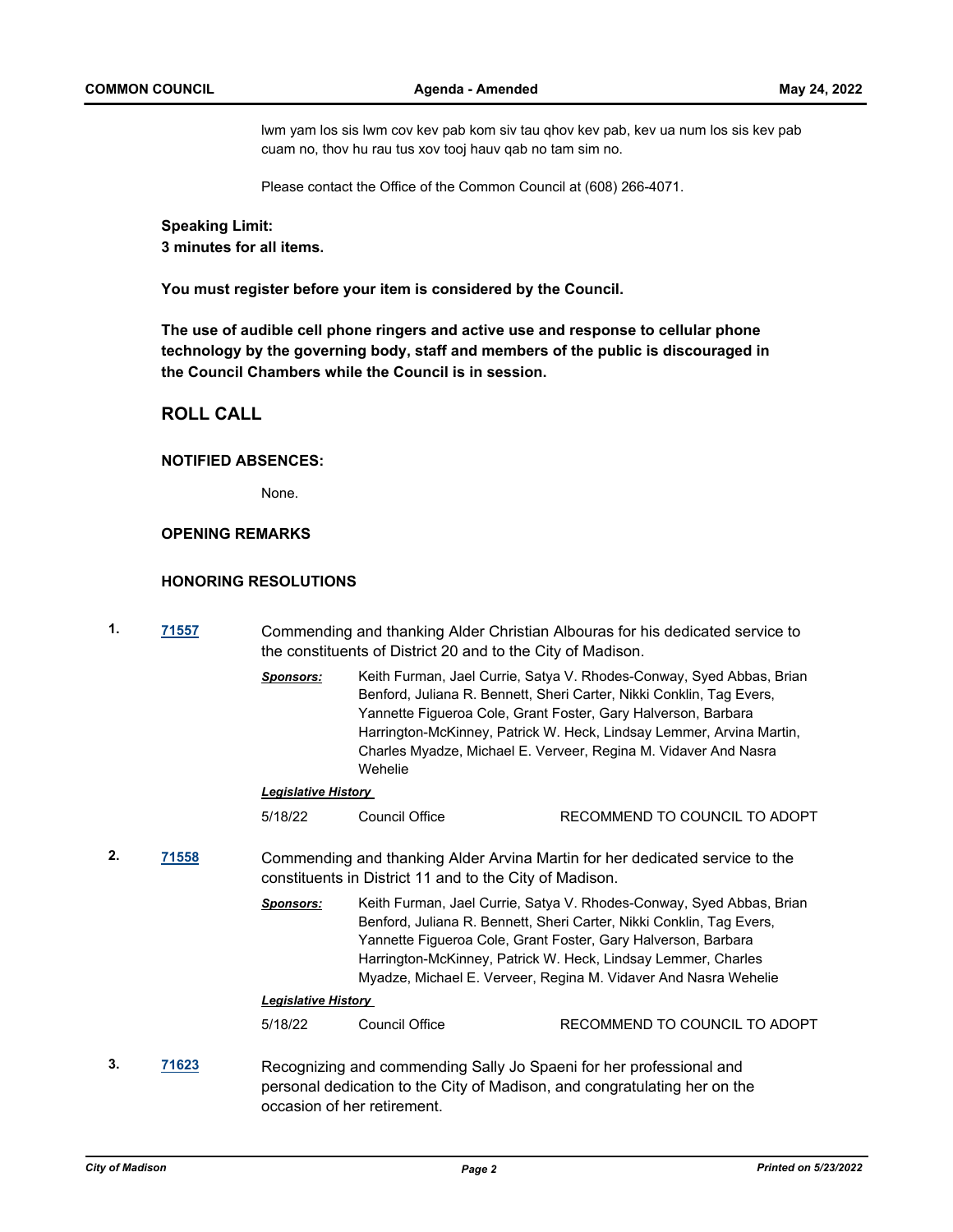|    |       | <b>Sponsors:</b>                                                                                                                                                                                                               | Satya V. Rhodes-Conway, Michael E. Verveer, Syed Abbas, Brian<br>Benford, Juliana R. Bennett, Sheri Carter, Nikki Conklin, Jael Currie, Tag<br>Evers, Yannette Figueroa Cole, Grant Foster, Keith Furman, Gary<br>Halverson, Barbara Harrington-McKinney, Patrick W. Heck, Lindsay<br>Lemmer, Arvina Martin, Charles Myadze, Regina M. Vidaver And Nasra<br>Wehelie |                                                             |  |
|----|-------|--------------------------------------------------------------------------------------------------------------------------------------------------------------------------------------------------------------------------------|---------------------------------------------------------------------------------------------------------------------------------------------------------------------------------------------------------------------------------------------------------------------------------------------------------------------------------------------------------------------|-------------------------------------------------------------|--|
|    |       | <b>Legislative History</b>                                                                                                                                                                                                     |                                                                                                                                                                                                                                                                                                                                                                     |                                                             |  |
|    |       | 5/18/22                                                                                                                                                                                                                        | <b>Community Development</b><br><b>Division</b>                                                                                                                                                                                                                                                                                                                     | RECOMMEND TO COUNCIL TO ADOPT -<br><b>REPORT OF OFFICER</b> |  |
| 4. | 71689 | Thanking Toby Emmer, Terry Evanson, Tara Keenan, Sheray Wallace, Jan<br>Serafiny, and Mark Friare for their collective efforts that have made District 20,<br>the City of Madison, and our region a better place for everyone. |                                                                                                                                                                                                                                                                                                                                                                     |                                                             |  |
|    |       | <b>Sponsors:</b>                                                                                                                                                                                                               | Nasra Wehelie And Barbara Harrington-McKinney                                                                                                                                                                                                                                                                                                                       |                                                             |  |
|    |       | <b>Legislative History</b>                                                                                                                                                                                                     |                                                                                                                                                                                                                                                                                                                                                                     |                                                             |  |
|    |       | 5/19/22                                                                                                                                                                                                                        | Council Office                                                                                                                                                                                                                                                                                                                                                      | RECOMMEND TO COUNCIL TO ADOPT                               |  |
|    |       | <b>DISCLOSURES AND RECUSALS</b>                                                                                                                                                                                                |                                                                                                                                                                                                                                                                                                                                                                     |                                                             |  |

Members of the body should make any required disclosures or recusals under the City's Ethics Code.

# **PRESENTATION OF CONSENT AGENDA**

**5. [70152](http://madison.legistar.com/gateway.aspx?m=l&id=/matter.aspx?key=81302)** Consent Agenda (5/24/22 meeting) *Legislative History*  2/22/22 Council Office RECOMMEND TO COUNCIL TO ADOPT - REPORT OF OFFICER

At this time, a consent agenda will be moved with the recommended action listed for each item EXCEPT:

1) items which have registrants wishing to speak. 2) items which require an extraordinary (roll call) vote and are not included on the consent agenda by unanimous consent. 3) items which alderperson(s) have separated out for discussion/debate purposes.

# **SPECIAL ORDER OF BUSINESS AT 6:45 PM**

## **PUBLIC COMMENT AND PUBLIC HEARINGS**

# **PUBLIC HEARINGS - BEGIN AT 6:45 PM**

# **REPORT OF BOARD OF PUBLIC WORKS**

**6. [71281](http://madison.legistar.com/gateway.aspx?m=l&id=/matter.aspx?key=83222)** Approving Plans, Specifications, And Schedule Of Assessments For Braxton Place and La Mariposa Lane Assessment District - 2022. (13th AD) *Sponsors:* BOARD OF PUBLIC WORKS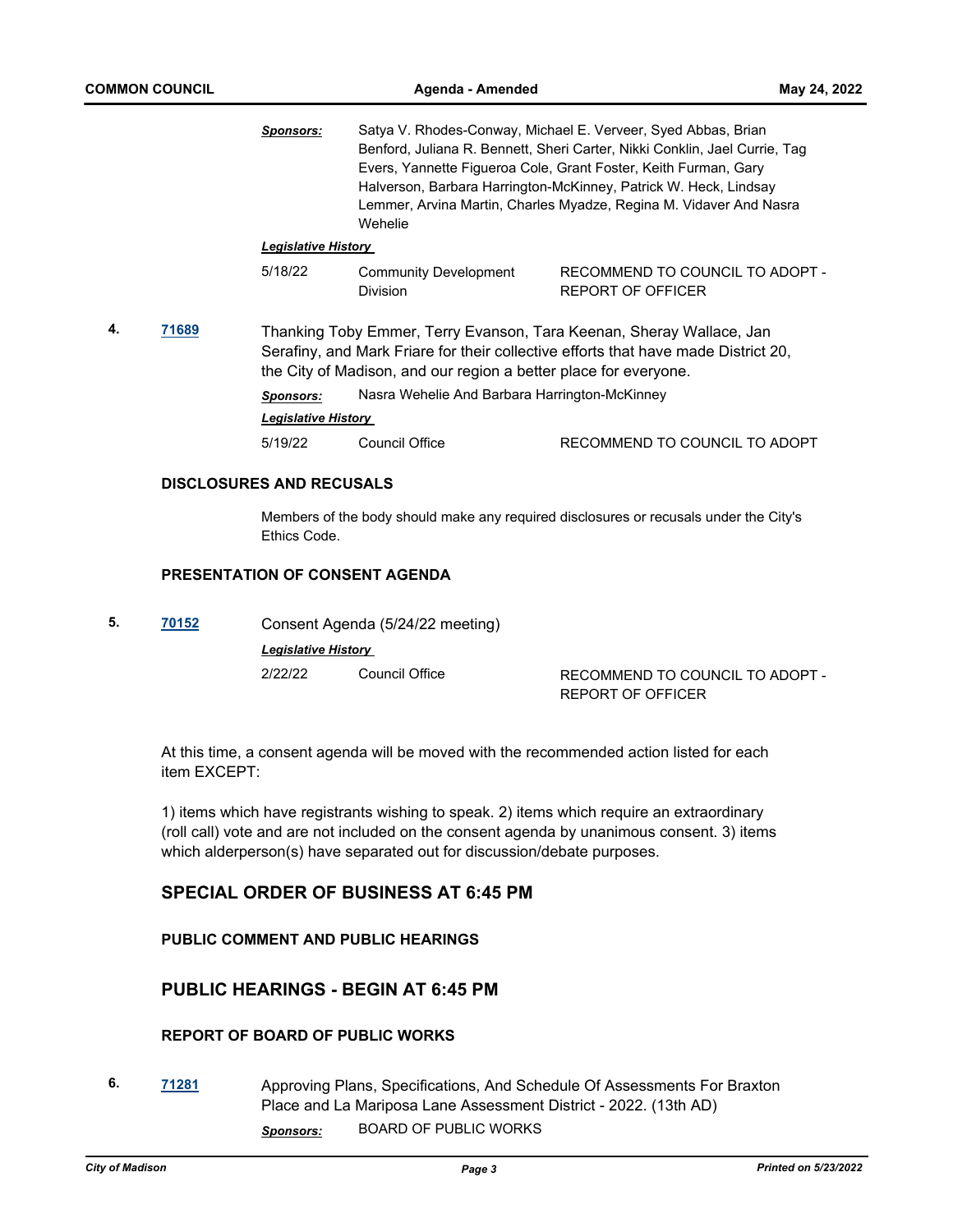|    |       | Attachments:                     | BraxtonPI LaMariposaLn BPWnotes 05-11-2022.pdf<br>BraxtonPI LaMariposaLn OverallExhibit 05-11-2022.pdf<br>13169 BPW Mailing.pdf                                                                                                                                                                                                                                                                                                                                  |                                                                                                                   |  |
|----|-------|----------------------------------|------------------------------------------------------------------------------------------------------------------------------------------------------------------------------------------------------------------------------------------------------------------------------------------------------------------------------------------------------------------------------------------------------------------------------------------------------------------|-------------------------------------------------------------------------------------------------------------------|--|
|    |       |                                  |                                                                                                                                                                                                                                                                                                                                                                                                                                                                  |                                                                                                                   |  |
|    |       |                                  |                                                                                                                                                                                                                                                                                                                                                                                                                                                                  |                                                                                                                   |  |
|    |       |                                  | <b>CC Hearing.pdf</b>                                                                                                                                                                                                                                                                                                                                                                                                                                            |                                                                                                                   |  |
|    |       | <b>Legislative History</b>       |                                                                                                                                                                                                                                                                                                                                                                                                                                                                  |                                                                                                                   |  |
|    |       | 5/4/22                           | <b>Engineering Division</b>                                                                                                                                                                                                                                                                                                                                                                                                                                      | Refer to the BOARD OF PUBLIC WORKS                                                                                |  |
|    |       | 5/11/22                          | <b>BOARD OF PUBLIC</b><br><b>WORKS</b>                                                                                                                                                                                                                                                                                                                                                                                                                           | RECOMMEND TO COUNCIL TO ADOPT -<br>PUBLIC HEARING                                                                 |  |
| 7. | 71282 | <b>Sponsors:</b><br>Attachments: | Approving Plans, Specifications, And Schedule Of Assessments For Lake<br>Mendota Drive and Capital Avenue Assessment District - 2022. (19th AD)<br><b>BOARD OF PUBLIC WORKS</b><br>Lake Mendota Dr 2022 Street Plan.pdf                                                                                                                                                                                                                                          |                                                                                                                   |  |
|    |       |                                  | <b>LMD22 BPW Notes.pdf</b>                                                                                                                                                                                                                                                                                                                                                                                                                                       |                                                                                                                   |  |
|    |       |                                  | 13709 LakeMendotaDr 2022 REV.pdf                                                                                                                                                                                                                                                                                                                                                                                                                                 |                                                                                                                   |  |
|    |       |                                  | 13709 BPW Mailing.pdf                                                                                                                                                                                                                                                                                                                                                                                                                                            |                                                                                                                   |  |
|    |       |                                  | <b>BPW Public Comments.pdf</b>                                                                                                                                                                                                                                                                                                                                                                                                                                   |                                                                                                                   |  |
|    |       |                                  | <b>CC Hearing.pdf</b>                                                                                                                                                                                                                                                                                                                                                                                                                                            |                                                                                                                   |  |
|    |       |                                  | Kristen Slack Response to BPW 051122 meeting.pdf                                                                                                                                                                                                                                                                                                                                                                                                                 |                                                                                                                   |  |
|    |       |                                  | <b>CC Hearing - LDM .pdf</b>                                                                                                                                                                                                                                                                                                                                                                                                                                     |                                                                                                                   |  |
|    |       | <b>Legislative History</b>       |                                                                                                                                                                                                                                                                                                                                                                                                                                                                  |                                                                                                                   |  |
|    |       | 5/4/22                           | <b>Engineering Division</b>                                                                                                                                                                                                                                                                                                                                                                                                                                      | Refer to the BOARD OF PUBLIC WORKS                                                                                |  |
|    |       | 5/11/22                          | <b>BOARD OF PUBLIC</b><br><b>WORKS</b>                                                                                                                                                                                                                                                                                                                                                                                                                           | RECOMMEND TO COUNCIL TO ADOPT -<br><b>PUBLIC HEARING</b>                                                          |  |
| 8. | 71224 |                                  | Determining a Public Purpose and Necessity and adopting Transportation<br>Project Plat Numbers 12777-1 - 4.01 through 12777-1 - 4.11, and also Numbers<br>12777-2 - 4.01 through 12777-2 - 4.15, for the required acquisitions per the<br>Plats of Land Interests for the East-West Bus Rapid Transit project. Located in<br>the City of Madison, and also within part of the Village of Shorewood. (1st, 3rd,<br>5th, 6th, 8th, 11th, 12th, 15th and 17th AD's) |                                                                                                                   |  |
|    |       | <b>Sponsors:</b>                 | Keith Furman And Grant Foster                                                                                                                                                                                                                                                                                                                                                                                                                                    |                                                                                                                   |  |
|    |       | Attachments:                     | 12777-1 Final Plat 05-03-2022-West.pdf                                                                                                                                                                                                                                                                                                                                                                                                                           |                                                                                                                   |  |
|    |       |                                  | 12777-2 Final Plat 20220509 - East.pdf                                                                                                                                                                                                                                                                                                                                                                                                                           |                                                                                                                   |  |
|    |       | <b>Legislative History</b>       |                                                                                                                                                                                                                                                                                                                                                                                                                                                                  |                                                                                                                   |  |
|    |       | 5/2/22                           | <b>Transportation Department</b>                                                                                                                                                                                                                                                                                                                                                                                                                                 | Referred for Introduction<br>Board of Public Works (5/11/22); Plan Commission (5/23/22); Common Council (5/24/22) |  |
|    |       | 5/10/22                          | <b>BOARD OF PUBLIC</b><br><b>WORKS</b>                                                                                                                                                                                                                                                                                                                                                                                                                           | Refer to the PLAN COMMISSION                                                                                      |  |
|    |       | 5/10/22                          | <b>COMMON COUNCIL</b>                                                                                                                                                                                                                                                                                                                                                                                                                                            | Referred to the BOARD OF PUBLIC<br><b>WORKS</b>                                                                   |  |

AGENDA NOTE: A recommendation will be made at the 5/23/22 meeting of the Plan Commission. A motion will be made from the floor based on this recommendation.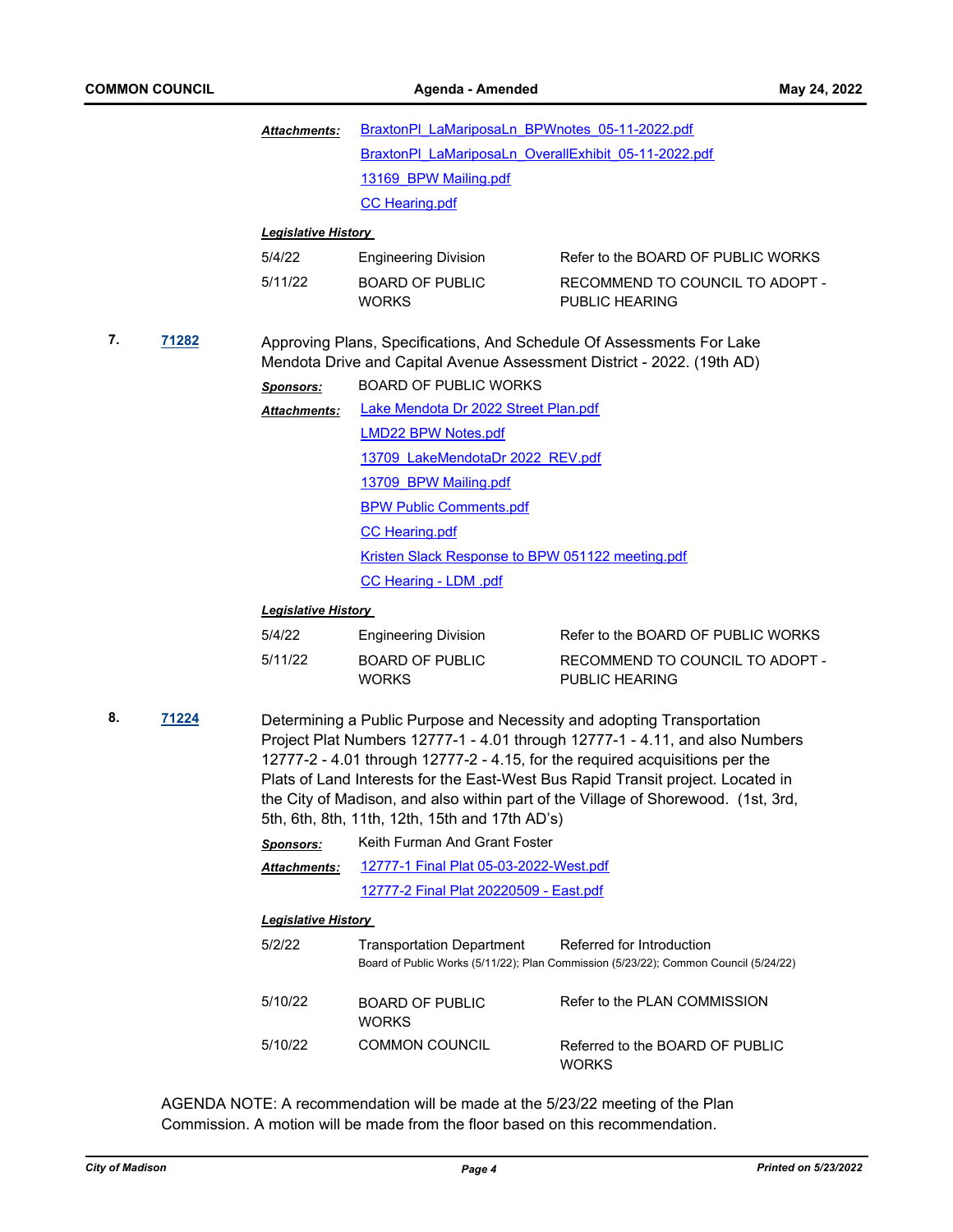#### **END OF PUBLIC HEARINGS**

# **PETITIONS AND COMMUNICATIONS**

## **PETITIONS**

**9. [71583](http://madison.legistar.com/gateway.aspx?m=l&id=/matter.aspx?key=83468)** Petition received in the Madison City Clerk's Office 9/17/2020 from the S.C. Swiderski Land Company, LLC regarding attachment from the Town of Burke to the City of Madison.

**Attachments:** [Petition](http://madison.legistar.com/gateway.aspx?M=F&ID=649ae1ff-bd9c-4d49-a9ad-f0bbc2392c06.pdf)

#### *Legislative History*

5/17/22 Clerk's Office Referred for Introduction Common Council to accept (6/7/22)

## **PETITIONS REFERRED TO THIS MEETING**

**10. [71268](http://madison.legistar.com/gateway.aspx?m=l&id=/matter.aspx?key=83209)** Petition dated May 3, 2022 from Timothy Neitzel, 4005 Marsh Road, LLC regarding direct attachment from the Town of Blooming Grove to the City of Madison.

> [Petition\\_05-03-22](http://madison.legistar.com/gateway.aspx?M=F&ID=df9197e3-bfe0-4867-ac3a-5d7dc1b310ee.pdf) *Attachments:*

> > [Attachment Map.pdf](http://madison.legistar.com/gateway.aspx?M=F&ID=0a396ebd-fc5b-4fc2-af83-8d64e51440ec.pdf)

*Legislative History* 

| 5/4/22  | Clerk's Office<br>Common Council to accept (5/24/22) | Referred for Introduction                                           |
|---------|------------------------------------------------------|---------------------------------------------------------------------|
| 5/10/22 | <b>COMMON COUNCIL</b>                                | Refer to a future Meeting to Accept to the<br><b>COMMON COUNCIL</b> |
|         | Accept (5/24/22)                                     |                                                                     |

# **BUSINESS PRESENTED BY THE MAYOR**

| 11. | 71274 |                            | Report of the Mayor submitting resident committee appointments (introduction<br>5/10/2022; action 5/24/2022). |                                                                              |  |
|-----|-------|----------------------------|---------------------------------------------------------------------------------------------------------------|------------------------------------------------------------------------------|--|
|     |       | <b>Legislative History</b> |                                                                                                               |                                                                              |  |
|     |       | 5/4/22                     | Mayor's Office<br>Confirm 5/24/2022                                                                           | Referred for Introduction                                                    |  |
|     |       | 5/10/22                    | <b>COMMON COUNCIL</b>                                                                                         | Refer to a future Meeting to Confirm to the<br><b>COMMON COUNCIL</b>         |  |
|     |       |                            | Confirm 5/24/22                                                                                               |                                                                              |  |
| 12. | 71619 |                            | Report of the Mayor submitting alder committee appointments.                                                  |                                                                              |  |
|     |       | <b>Legislative History</b> |                                                                                                               |                                                                              |  |
|     |       | 5/18/22                    | Mayor's Office<br>Confirm 5/24/2022                                                                           | RECOMMEND TO COUNCIL TO CONFIRM                                              |  |
| 13. | 71625 |                            |                                                                                                               | Report of the Mayor submitting resident committee appointments (introduction |  |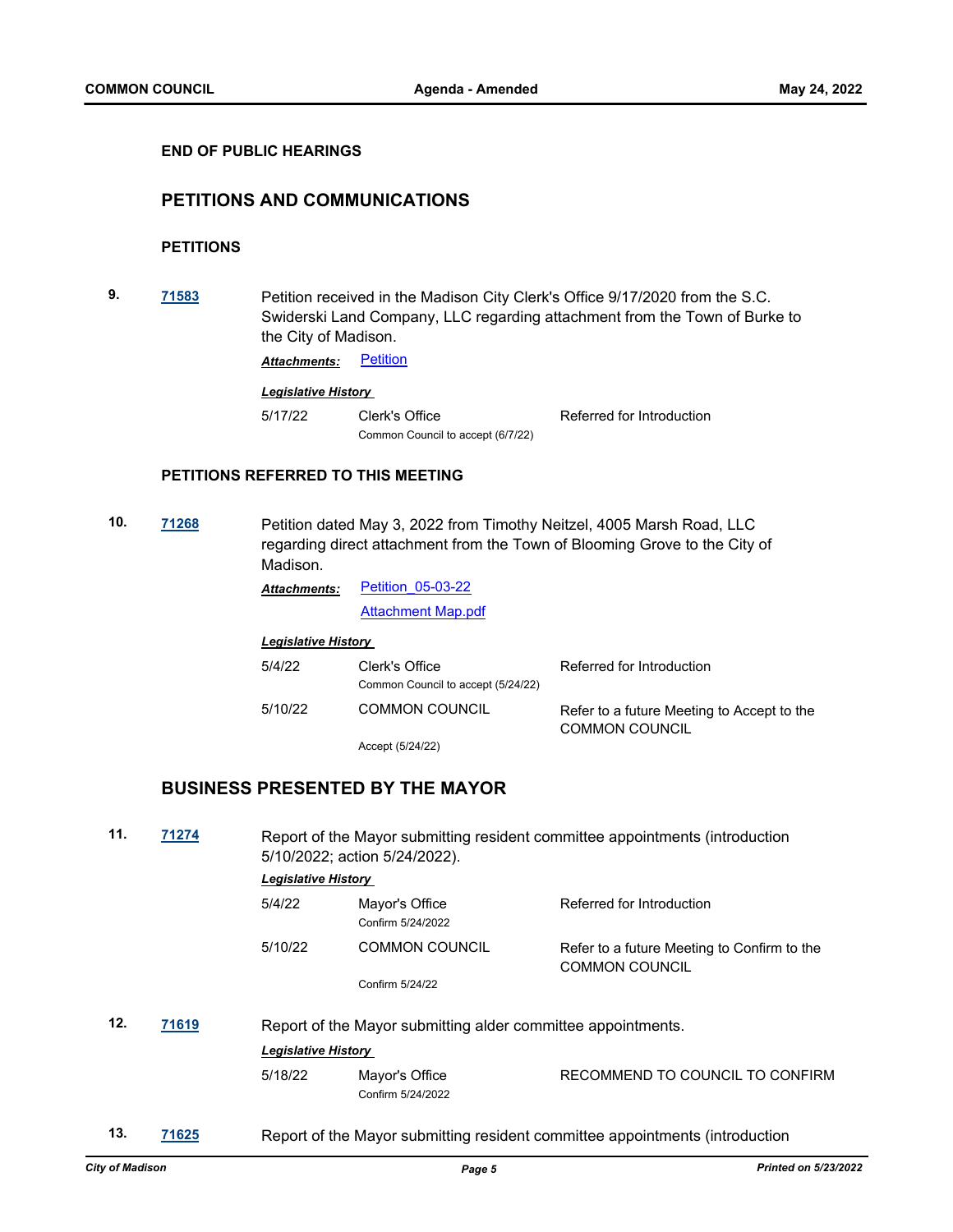5/24/2022; action 6/7/2022). *Legislative History*  5/18/22 Mayor's Office Referred for Introduction Confirm 6/7/2022 **BUSINESS PRESENTED BY THE PRESIDENT OF THE COMMON COUNCIL 14. [71645](http://madison.legistar.com/gateway.aspx?m=l&id=/matter.aspx?key=83515)** Confirming the Madison Common Council meeting formats through September 6, 2022: 6/7/22 - Virtual 6/21/22 - Virtual 7/12/22 - Hybrid (Virtual & CCB 201) 7/19/22 - Hybrid (Virtual & CCB 201) 8/2/22 - Hybrid (Virtual & CCB 201) 9/6/22 - Hybrid (Virtual & CCB 201) *Legislative History* 

5/18/22 Council Office RECOMMEND TO COUNCIL TO ACCEPT -

REPORT OF OFFICER

**15. [71668](http://madison.legistar.com/gateway.aspx?m=l&id=/matter.aspx?key=83538)** Report of the Common Council President submitting alder committee appointments to the Ethics Board. *Legislative History* 

| 5/19/22 | <b>Council Office</b> |
|---------|-----------------------|
|         |                       |

RECOMMEND TO COUNCIL TO CONFIRM UNDER SUSPENSION OF RULES 2.04, 2.05, 2.24, & 2.25

# **REPORTS OF OFFICERS**

#### **REPORT OF ALCOHOL LICENSE REVIEW COMMITTEE**

**16. [71128](http://madison.legistar.com/gateway.aspx?m=l&id=/matter.aspx?key=83079)** Temporary Class B Retailer License Concurrent with Street Use Permit Jazz on State LLC Event Location: 100 Block of State St Event Date: June 8, 15, and 22nd 5:30pm - 8pm Aldermanic District 4 (Alder Verveer) Police District: 408 Event: Jazz on State

*Attachments:* [PERCPS-2022-00043 App\\_Redacted.pdf](http://madison.legistar.com/gateway.aspx?M=F&ID=9ac40683-5369-49a9-bcba-a6cf1378467f.pdf)

#### *Legislative History*

5/18/22 ALCOHOL LICENSE REVIEW COMMITTEE RECOMMEND TO COUNCIL TO GRANT - REPORT OF OFFICER

#### **REPORT OF CITY ATTORNEY**

**17. [71607](http://madison.legistar.com/gateway.aspx?m=l&id=/matter.aspx?key=83477)** Amending Section 15.02 of the Madison General Ordinances to update Ward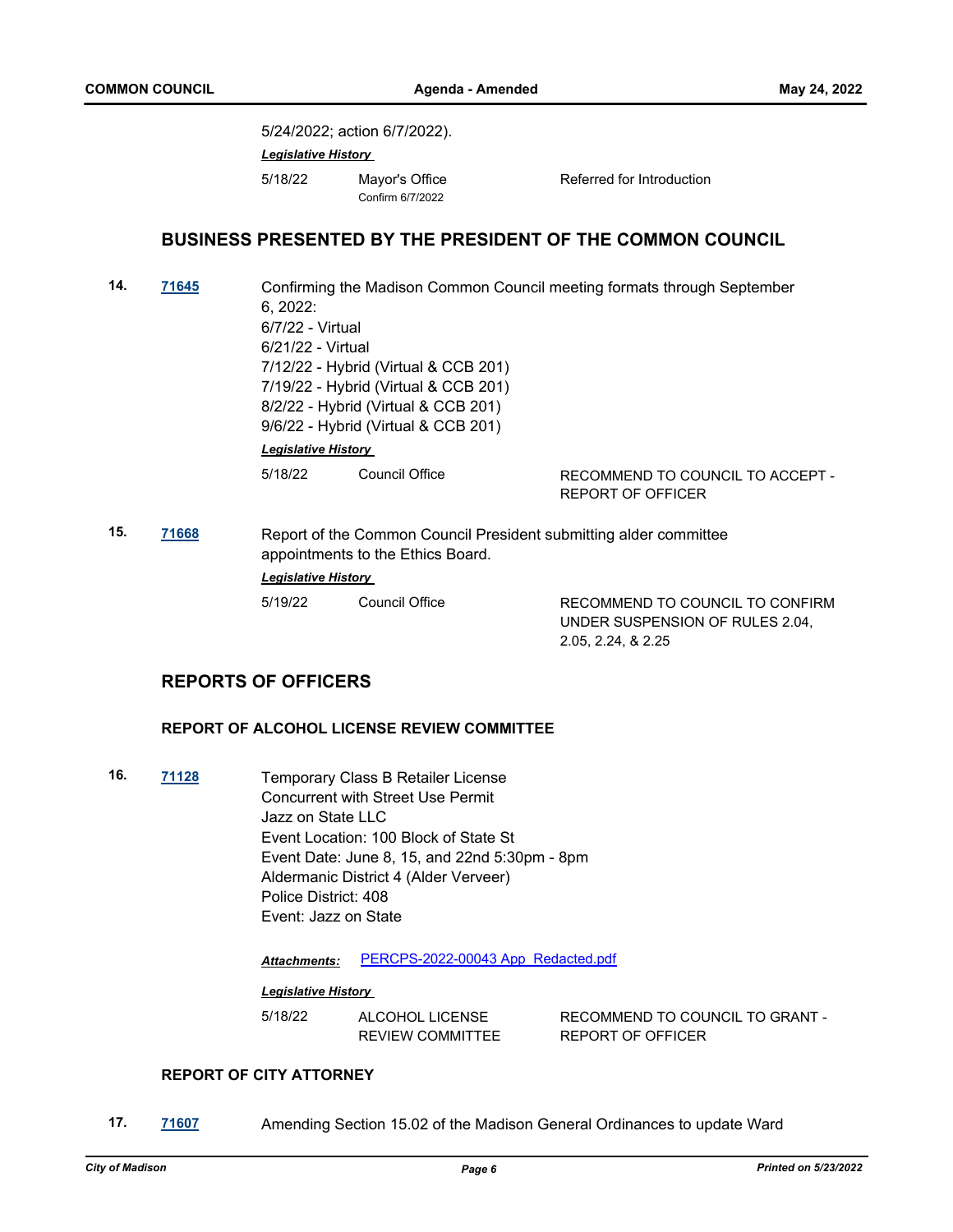Boundaries resulting from State Redistricting and Court Decisions.

|              |  | <b>Sponsors:</b>                                                                                                                | Satya V. Rhodes-Conway And Arvina Martin |                                                                                              |
|--------------|--|---------------------------------------------------------------------------------------------------------------------------------|------------------------------------------|----------------------------------------------------------------------------------------------|
|              |  | <b>Attachments:</b>                                                                                                             | WardsAndLegalDescriptions 71607.pdf      |                                                                                              |
|              |  | <b>Legislative History</b>                                                                                                      |                                          |                                                                                              |
|              |  | 5/17/22                                                                                                                         | Attorney's Office                        | RECOMMEND TO COUNCIL TO ADOPT<br>UNDER SUSPENSION OF MGO 2.055 -<br>REPORT OF OFFICER        |
|              |  |                                                                                                                                 | Common Council (5/24/2022)               |                                                                                              |
| 18.<br>71611 |  | Amending Section 15.03 of the Madison General Ordinances to update Alder<br>Ward Boundaries resulting from State Redistricting. |                                          |                                                                                              |
|              |  | <b>Sponsors:</b>                                                                                                                | Satya V. Rhodes-Conway And Arvina Martin |                                                                                              |
|              |  | <b>Legislative History</b>                                                                                                      |                                          |                                                                                              |
|              |  | 5/17/22                                                                                                                         | Attorney's Office                        | RECOMMEND TO COUNCIL TO ADOPT<br>UNDER SUSPENSION OF MGO 2.055 -<br><b>REPORT OF OFFICER</b> |

Common Council (5/24/22)

#### **REPORT OF CITY CLERK**

**19. [68988](http://madison.legistar.com/gateway.aspx?m=l&id=/matter.aspx?key=80529)** Report of Operator License Applications May 24, 2022. See attached report for list of operators.

**Attachments: [New Operators](http://madison.legistar.com/gateway.aspx?M=F&ID=0f429338-22a0-40b6-9c16-8a681906fb35.pdf)** 

*Legislative History* 

12/27/21 Clerk's Office RECOMMEND TO COUNCIL TO GRANT - REPORT OF OFFICER

#### **REPORT OF BOARD OF PUBLIC WORKS**

**20. [70428](http://madison.legistar.com/gateway.aspx?m=l&id=/matter.aspx?key=82499)** Approving plans and specifications and authorizing the Board of Public Works to advertise and receive bids for the Henry Street & West Washington Avenue traffic signal. (4th AD)

*Sponsors:* BOARD OF PUBLIC WORKS

Attachments: 13480 PLANS Reduced Scope.pdf

#### *Legislative History*

| 3/7/22  | <b>Engineering Division</b>     | Refer to the BOARD OF PUBLIC WORKS                   |
|---------|---------------------------------|------------------------------------------------------|
| 5/11/22 | BOARD OF PUBLIC<br><b>WORKS</b> | RECOMMEND TO COUNCIL TO ADOPT -<br>REPORT OF OFFICER |

**21. [71134](http://madison.legistar.com/gateway.aspx?m=l&id=/matter.aspx?key=83085)** Authorizing the Mayor and the City Clerk to execute Amendment No. 1 to the existing Purchase of Service contract between the City of Madison and Strand Associates, Inc. for engineering services for the Lower Badger Mill Creek Pond Flood Mitigation Design. (1st AD)

*Sponsors:* Barbara Harrington-McKinney

*Legislative History*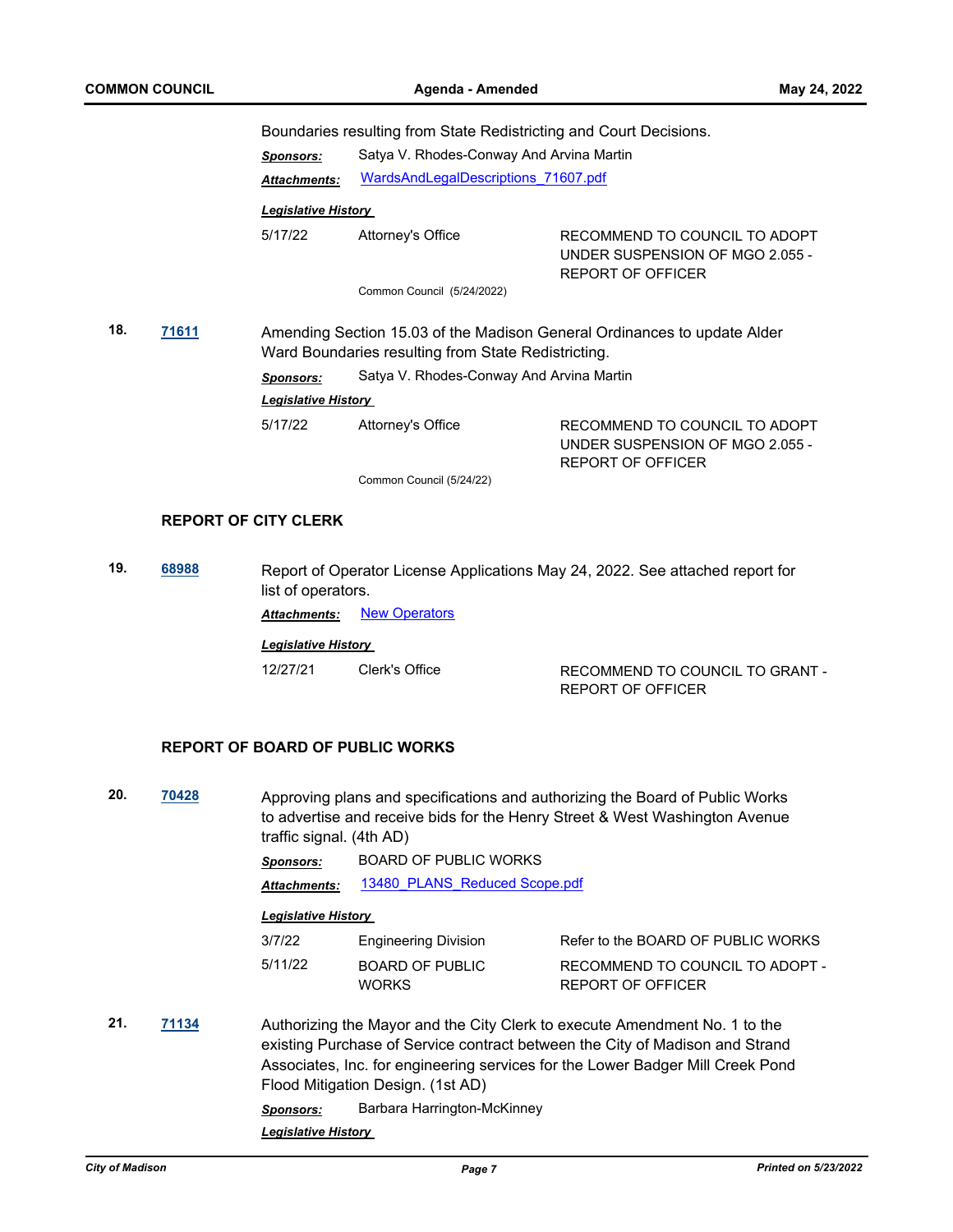|              | COMMON COUNCIL |                            | Agenda - Amended                                                                      | May 24, 2022                                                                                                                                                   |
|--------------|----------------|----------------------------|---------------------------------------------------------------------------------------|----------------------------------------------------------------------------------------------------------------------------------------------------------------|
|              |                | 4/25/22                    | <b>Engineering Division</b><br>Board of Public Works (5/11) and Common Council (5/24) | Refer to the BOARD OF PUBLIC WORKS                                                                                                                             |
|              |                | 5/11/22                    | <b>BOARD OF PUBLIC</b><br><b>WORKS</b>                                                | RECOMMEND TO COUNCIL TO ADOPT -<br><b>REPORT OF OFFICER</b>                                                                                                    |
| 22.<br>71165 |                | AD)                        |                                                                                       | Approving plans and specifications and authorizing the Board of Public Works<br>to advertise and receive bids for 2022 Warner Park Inclusive Playground. (12th |
|              |                | <b>Sponsors:</b>           | <b>BOARD OF PUBLIC WORKS</b>                                                          |                                                                                                                                                                |
|              |                | Attachments:               |                                                                                       | 2022 Warner Inclusive PG-BPW PROJ LOCATION SITE ACCESS.pdf                                                                                                     |
|              |                | <b>Legislative History</b> |                                                                                       |                                                                                                                                                                |
|              |                | 4/27/22                    |                                                                                       | Refer to the BOARD OF PUBLIC WORKS                                                                                                                             |
|              |                | 5/11/22                    | <b>Engineering Division</b><br><b>BOARD OF PUBLIC</b><br><b>WORKS</b>                 | RECOMMEND TO COUNCIL TO ADOPT -<br><b>REPORT OF OFFICER</b>                                                                                                    |
| 23.          | 71216          |                            |                                                                                       | Awarding Public Works Contract No. 9125, MPD East Fencing. (3rd AD)                                                                                            |
|              |                | <b>Sponsors:</b>           | <b>BOARD OF PUBLIC WORKS</b>                                                          |                                                                                                                                                                |
|              |                | Attachments:               | 9125.pdf                                                                              |                                                                                                                                                                |
|              |                |                            | 9125 Contract.pdf                                                                     |                                                                                                                                                                |
|              |                |                            |                                                                                       |                                                                                                                                                                |
|              |                | <b>Legislative History</b> |                                                                                       |                                                                                                                                                                |
|              |                | 5/3/22                     | <b>Engineering Division</b>                                                           | Refer to the BOARD OF PUBLIC WORKS                                                                                                                             |
|              |                | 5/11/22                    | <b>BOARD OF PUBLIC</b><br><b>WORKS</b>                                                | RECOMMEND TO COUNCIL TO ADOPT -<br><b>REPORT OF OFFICER</b>                                                                                                    |
| 24.          | 71217          |                            |                                                                                       | Awarding Public Works Contract No. 9178, Solar PV - Fire Station 02. (19AD)                                                                                    |
|              |                | <b>Sponsors:</b>           | <b>BOARD OF PUBLIC WORKS</b>                                                          |                                                                                                                                                                |
|              |                | <b>Attachments:</b>        | 9178.pdf                                                                              |                                                                                                                                                                |
|              |                |                            | 9178 Contract.pdf                                                                     |                                                                                                                                                                |
|              |                | <b>Legislative History</b> |                                                                                       |                                                                                                                                                                |
|              |                | 5/3/22                     | <b>Engineering Division</b>                                                           | Refer to the BOARD OF PUBLIC WORKS                                                                                                                             |
|              |                | 5/11/22                    | <b>BOARD OF PUBLIC</b>                                                                | RECOMMEND TO COUNCIL TO ADOPT -                                                                                                                                |
|              |                |                            | <b>WORKS</b>                                                                          | <b>REPORT OF OFFICER</b>                                                                                                                                       |
| 25.          | 71218          |                            | Assessment District - 2022. (15th AD)                                                 | Awarding Public Works Contract No. 8512, New Sidewalk Installation                                                                                             |
|              |                | <b>Sponsors:</b>           | <b>BOARD OF PUBLIC WORKS</b>                                                          |                                                                                                                                                                |
|              |                | Attachments:               | 8512.pdf                                                                              |                                                                                                                                                                |
|              |                |                            | 8512 Contract.pdf                                                                     |                                                                                                                                                                |
|              |                | <b>Legislative History</b> |                                                                                       |                                                                                                                                                                |
|              |                | 4/29/22                    | <b>Engineering Division</b>                                                           | Refer to the BOARD OF PUBLIC WORKS                                                                                                                             |
|              |                | 5/11/22                    | <b>BOARD OF PUBLIC</b>                                                                | RECOMMEND TO COUNCIL TO ADOPT -                                                                                                                                |
|              |                |                            | <b>WORKS</b>                                                                          | <b>REPORT OF OFFICER</b>                                                                                                                                       |
| 26.          | 71219          | (2nd, 4th & 6th ADs)       |                                                                                       | Awarding Public Works Contract No. 9168, 2022 Parking Garage Maintenance.                                                                                      |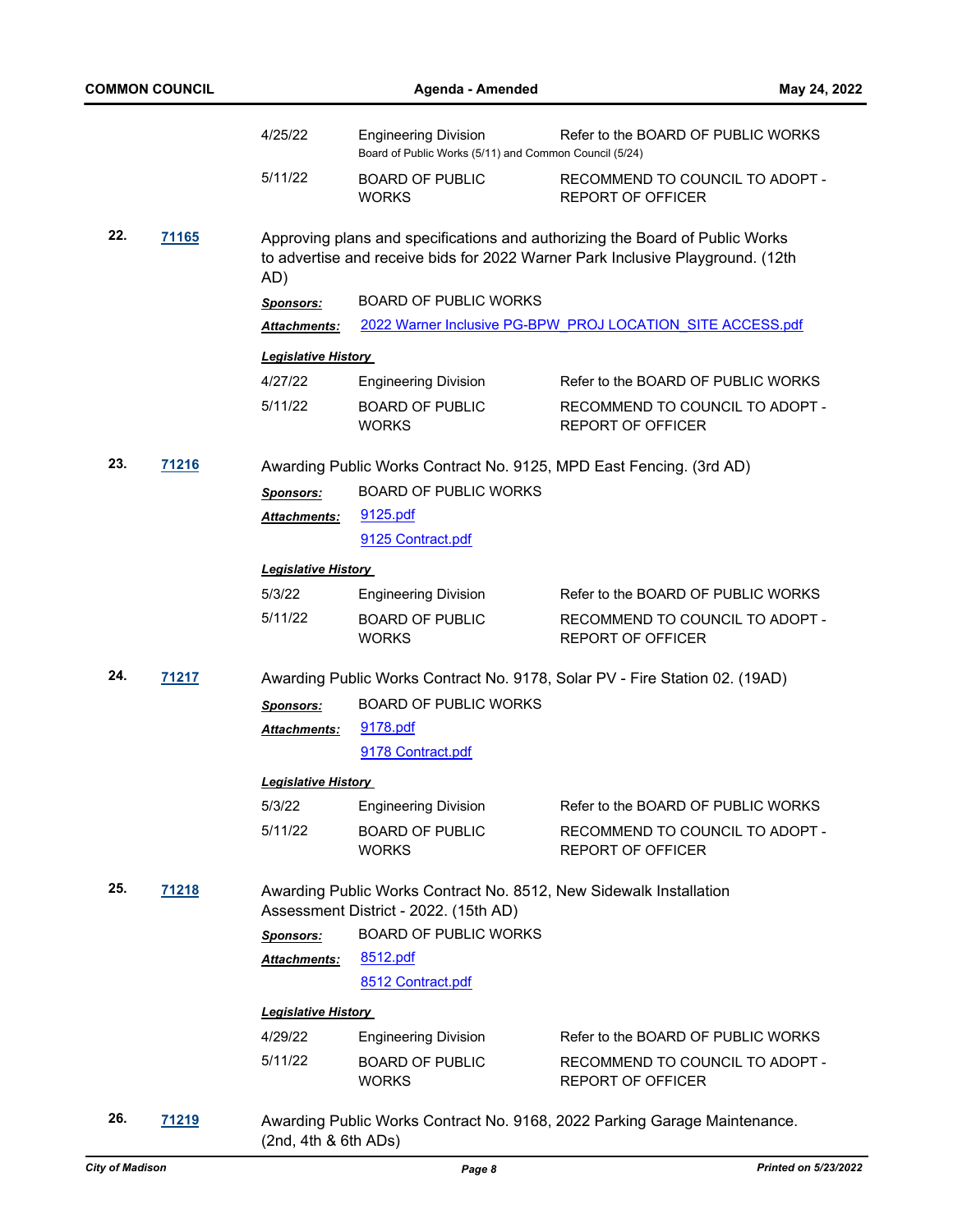|              |              | <b>Sponsors:</b>                                                                                                                                                               | <b>BOARD OF PUBLIC WORKS</b>                                                                                                             |                                                                              |  |
|--------------|--------------|--------------------------------------------------------------------------------------------------------------------------------------------------------------------------------|------------------------------------------------------------------------------------------------------------------------------------------|------------------------------------------------------------------------------|--|
|              |              | Attachments:                                                                                                                                                                   | 9168.pdf                                                                                                                                 |                                                                              |  |
|              |              |                                                                                                                                                                                | 9168 Contract.pdf                                                                                                                        |                                                                              |  |
|              |              | <b>Legislative History</b>                                                                                                                                                     |                                                                                                                                          |                                                                              |  |
|              |              | 5/3/22                                                                                                                                                                         | <b>Engineering Division</b>                                                                                                              | Refer to the BOARD OF PUBLIC WORKS                                           |  |
|              |              | 5/11/22                                                                                                                                                                        | <b>BOARD OF PUBLIC</b><br><b>WORKS</b>                                                                                                   | RECOMMEND TO COUNCIL TO ADOPT -<br><b>REPORT OF OFFICER</b>                  |  |
| 27.<br>71254 |              | Authorizing City Engineer or designee to sign the Intel Corporation<br>Nondisclosure Agreement required to use certain software as part of a flood<br>alert system. (Citywide) |                                                                                                                                          |                                                                              |  |
|              |              | <b>Sponsors:</b>                                                                                                                                                               | E. Verveer                                                                                                                               | Keith Furman, Nasra Wehelie, Syed Abbas, Patrick W. Heck And Michael         |  |
|              |              | <b>Attachments:</b>                                                                                                                                                            | MadisonFloodWarningSystemPilot BPW 2022 05 11.pdf                                                                                        |                                                                              |  |
|              |              | <b>Legislative History</b>                                                                                                                                                     |                                                                                                                                          |                                                                              |  |
|              |              | 5/4/22                                                                                                                                                                         | <b>Engineering Division</b><br>Board of Public Works (5/11/22); Common Council (5/24/22)                                                 | Referred for Introduction                                                    |  |
|              |              | 5/10/22                                                                                                                                                                        | <b>COMMON COUNCIL</b>                                                                                                                    | Referred to the BOARD OF PUBLIC<br><b>WORKS</b>                              |  |
|              |              | 5/11/22                                                                                                                                                                        | <b>BOARD OF PUBLIC</b><br><b>WORKS</b>                                                                                                   | RECOMMEND TO COUNCIL TO ADOPT -<br><b>REPORT OF OFFICER</b>                  |  |
| 28.          | <b>71275</b> | (11th AD)                                                                                                                                                                      |                                                                                                                                          | Approving Addendum No. 1 to 226 N Midvale Boulevard, Contract No. 9145       |  |
|              |              | <b>Sponsors:</b>                                                                                                                                                               | <b>BOARD OF PUBLIC WORKS</b>                                                                                                             |                                                                              |  |
|              |              | Attachments:                                                                                                                                                                   | 9145 Addendum 1 Exhibits.pdf                                                                                                             |                                                                              |  |
|              |              | <b>Legislative History</b>                                                                                                                                                     |                                                                                                                                          |                                                                              |  |
|              |              | 5/4/22                                                                                                                                                                         | <b>Engineering Division</b>                                                                                                              | Refer to the BOARD OF PUBLIC WORKS                                           |  |
|              |              | 5/11/22                                                                                                                                                                        | <b>BOARD OF PUBLIC</b><br><b>WORKS</b>                                                                                                   | RECOMMEND TO COUNCIL TO ADOPT -<br><b>REPORT OF OFFICER</b>                  |  |
| 29.          | 71276        |                                                                                                                                                                                | project known as 8110 Midtown Road and authorizing construction to be<br>undertaken by the Developer, Private Contract No. 8983 (1st AD) | Approving plans and specifications for public improvements necessary for the |  |
|              |              | <b>Sponsors:</b>                                                                                                                                                               | <b>BOARD OF PUBLIC WORKS</b>                                                                                                             |                                                                              |  |
|              |              | <b>Attachments:</b>                                                                                                                                                            | 8983 Exhibit .pdf                                                                                                                        |                                                                              |  |
|              |              | <b>Legislative History</b>                                                                                                                                                     |                                                                                                                                          |                                                                              |  |
|              |              | 5/4/22                                                                                                                                                                         | <b>Engineering Division</b>                                                                                                              | Refer to the BOARD OF PUBLIC WORKS                                           |  |
|              |              | 5/11/22                                                                                                                                                                        | <b>BOARD OF PUBLIC</b><br><b>WORKS</b>                                                                                                   | RECOMMEND TO COUNCIL TO ADOPT -<br><b>REPORT OF OFFICER</b>                  |  |
| 30.          | 71277        | (17th AD)                                                                                                                                                                      |                                                                                                                                          | Approving Addendum No. 1 to 2649 East Springs Drive, Contract No. 9153       |  |
|              |              | <b>Sponsors:</b>                                                                                                                                                               | <b>BOARD OF PUBLIC WORKS</b>                                                                                                             |                                                                              |  |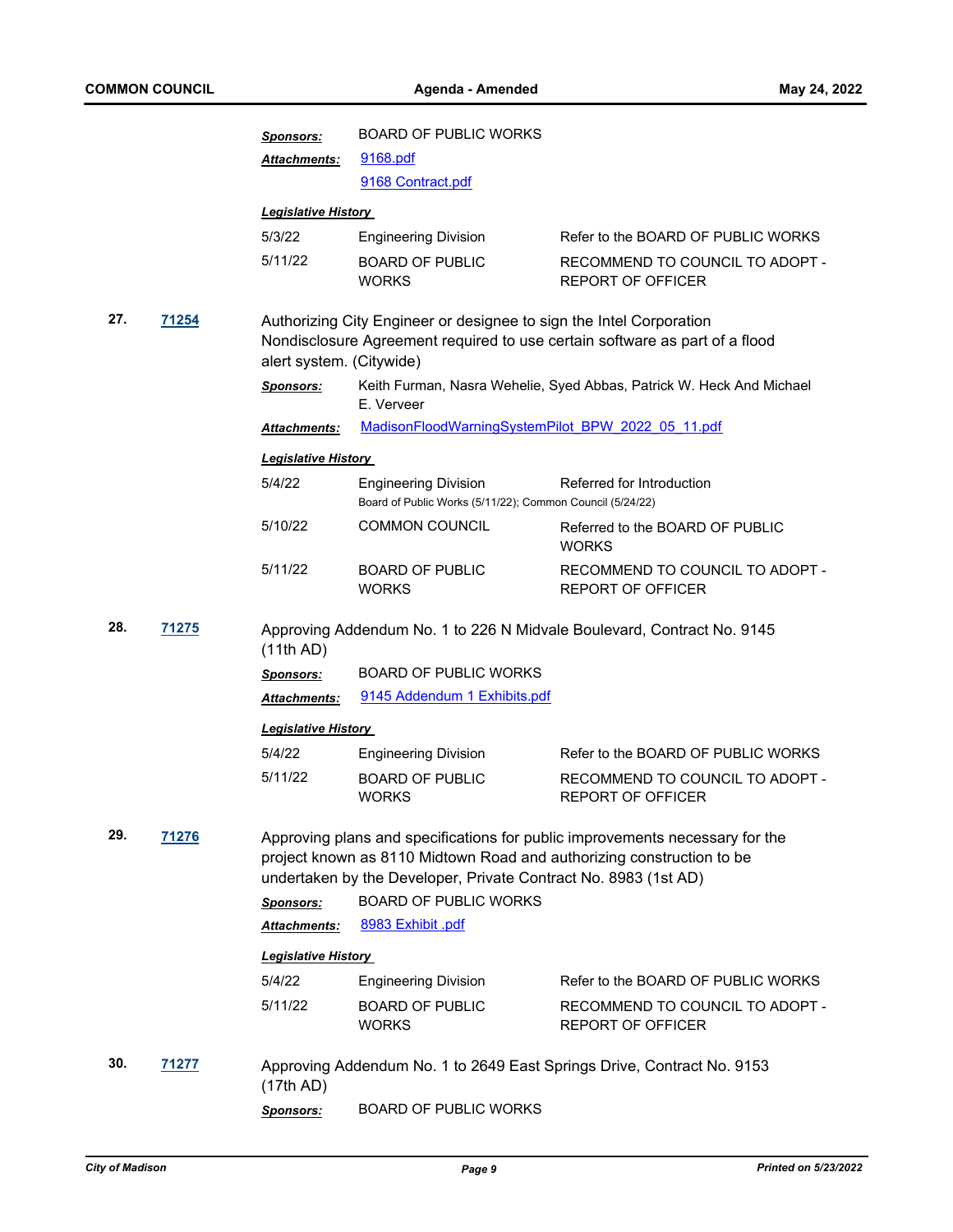|     |              | <b>Attachments:</b>                                                                                                                                                                                                      | 9153 Addendum #1 Exhibit.pdf                                                                                                                                                                                                                                                       |                                                                                                                                                                |  |
|-----|--------------|--------------------------------------------------------------------------------------------------------------------------------------------------------------------------------------------------------------------------|------------------------------------------------------------------------------------------------------------------------------------------------------------------------------------------------------------------------------------------------------------------------------------|----------------------------------------------------------------------------------------------------------------------------------------------------------------|--|
|     |              |                                                                                                                                                                                                                          | 9153 Exhibit 2651 East Springs Drive original.pdf                                                                                                                                                                                                                                  |                                                                                                                                                                |  |
|     |              | <b>Legislative History</b>                                                                                                                                                                                               |                                                                                                                                                                                                                                                                                    |                                                                                                                                                                |  |
|     |              | 5/4/22                                                                                                                                                                                                                   | <b>Engineering Division</b>                                                                                                                                                                                                                                                        | Refer to the BOARD OF PUBLIC WORKS                                                                                                                             |  |
|     |              | 5/11/22                                                                                                                                                                                                                  | <b>BOARD OF PUBLIC</b><br><b>WORKS</b>                                                                                                                                                                                                                                             | RECOMMEND TO COUNCIL TO ADOPT -<br><b>REPORT OF OFFICER</b>                                                                                                    |  |
| 31. | 71278        | AD)                                                                                                                                                                                                                      | project known as 1118 E Washington Avenue - WYSO and authorizing                                                                                                                                                                                                                   | Approving plans and specifications for public improvements necessary for the<br>construction to be undertaken by the Developer, Private Contract No. 9180 (6th |  |
|     |              | <b>Sponsors:</b>                                                                                                                                                                                                         | <b>BOARD OF PUBLIC WORKS</b>                                                                                                                                                                                                                                                       |                                                                                                                                                                |  |
|     |              | Attachments:                                                                                                                                                                                                             | 9180 Exhibit.pdf                                                                                                                                                                                                                                                                   |                                                                                                                                                                |  |
|     |              | <b>Legislative History</b>                                                                                                                                                                                               |                                                                                                                                                                                                                                                                                    |                                                                                                                                                                |  |
|     |              | 5/4/22                                                                                                                                                                                                                   | <b>Engineering Division</b>                                                                                                                                                                                                                                                        | Refer to the BOARD OF PUBLIC WORKS                                                                                                                             |  |
|     |              | 5/11/22                                                                                                                                                                                                                  | <b>BOARD OF PUBLIC</b><br><b>WORKS</b>                                                                                                                                                                                                                                             | RECOMMEND TO COUNCIL TO ADOPT -<br><b>REPORT OF OFFICER</b>                                                                                                    |  |
| 32. | 71279        | <b>Sponsors:</b><br>Attachments:                                                                                                                                                                                         | Approving plans and specifications for public improvements necessary for the<br>project known as 3005 University Avenue and authorizing construction to be<br>undertaken by the Developer, Private Contract No. 9187 (5th AD)<br><b>BOARD OF PUBLIC WORKS</b><br>9187 Exhibit .pdf |                                                                                                                                                                |  |
|     |              | <b>Legislative History</b>                                                                                                                                                                                               |                                                                                                                                                                                                                                                                                    |                                                                                                                                                                |  |
|     |              | 5/4/22                                                                                                                                                                                                                   | <b>Engineering Division</b>                                                                                                                                                                                                                                                        | Refer to the BOARD OF PUBLIC WORKS                                                                                                                             |  |
|     |              | 5/11/22                                                                                                                                                                                                                  | <b>BOARD OF PUBLIC</b><br><b>WORKS</b>                                                                                                                                                                                                                                             | RECOMMEND TO COUNCIL TO ADOPT -<br><b>REPORT OF OFFICER</b>                                                                                                    |  |
| 33. | <b>71280</b> | Approving plans and specifications for public improvements necessary for the<br>project known as 750 Regent Street and authorizing construction to be<br>undertaken by the Developer, Private Contract No. 9182 (4th AD) |                                                                                                                                                                                                                                                                                    |                                                                                                                                                                |  |
|     |              | <b>Sponsors:</b>                                                                                                                                                                                                         | <b>BOARD OF PUBLIC WORKS</b>                                                                                                                                                                                                                                                       |                                                                                                                                                                |  |
|     |              | Attachments:                                                                                                                                                                                                             | 9182 Exhibit.pdf                                                                                                                                                                                                                                                                   |                                                                                                                                                                |  |
|     |              | <b>Legislative History</b>                                                                                                                                                                                               |                                                                                                                                                                                                                                                                                    |                                                                                                                                                                |  |
|     |              | 5/4/22                                                                                                                                                                                                                   | <b>Engineering Division</b>                                                                                                                                                                                                                                                        | Refer to the BOARD OF PUBLIC WORKS                                                                                                                             |  |
|     |              | 5/11/22                                                                                                                                                                                                                  | <b>BOARD OF PUBLIC</b><br><b>WORKS</b>                                                                                                                                                                                                                                             | RECOMMEND TO COUNCIL TO ADOPT -<br><b>REPORT OF OFFICER</b>                                                                                                    |  |
| 34. | <u>71305</u> | (Citywide)                                                                                                                                                                                                               | to advertise and receive bids for Safe Streets Madison 2022 - Group 1.                                                                                                                                                                                                             | Approving plans and specifications and authorizing the Board of Public Works                                                                                   |  |
|     |              | <b>Sponsors:</b>                                                                                                                                                                                                         | <b>BOARD OF PUBLIC WORKS</b>                                                                                                                                                                                                                                                       |                                                                                                                                                                |  |
|     |              | <b>Attachments:</b>                                                                                                                                                                                                      | Safe Streets Madison Group 1--Estimate.pdf                                                                                                                                                                                                                                         |                                                                                                                                                                |  |
|     |              |                                                                                                                                                                                                                          | Safe Streets Madison Group 1--Plan Sheets-compressed.pdf                                                                                                                                                                                                                           |                                                                                                                                                                |  |

*Legislative History*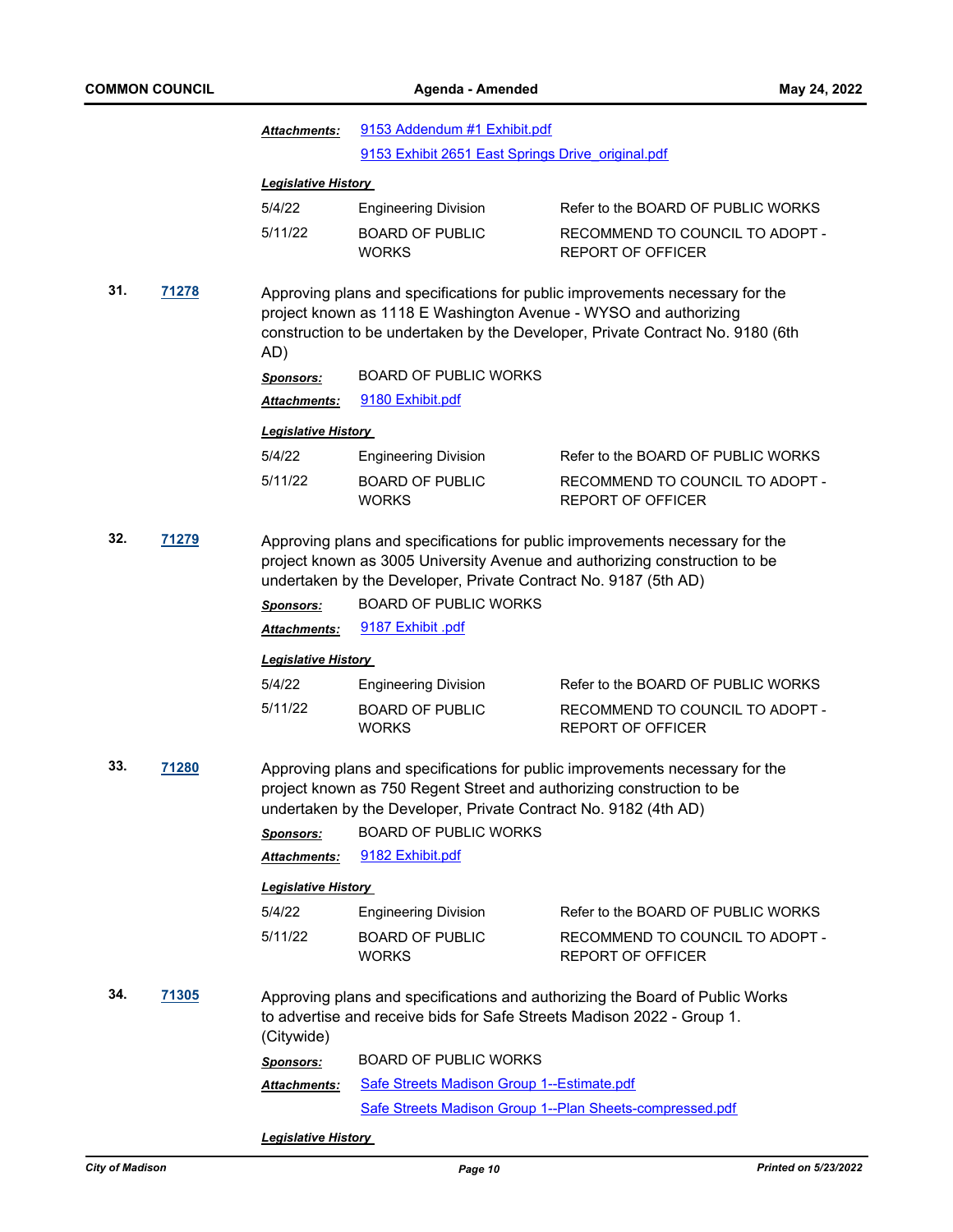| <b>COMMON COUNCIL</b> |       |                                    | Agenda - Amended                                                                              |                                                                                                                                                                                                                                       |  |  |  |
|-----------------------|-------|------------------------------------|-----------------------------------------------------------------------------------------------|---------------------------------------------------------------------------------------------------------------------------------------------------------------------------------------------------------------------------------------|--|--|--|
|                       |       | 5/4/22                             | <b>Engineering Division</b>                                                                   | Refer to the BOARD OF PUBLIC WORKS                                                                                                                                                                                                    |  |  |  |
|                       |       | 5/11/22                            | <b>BOARD OF PUBLIC</b><br><b>WORKS</b>                                                        | RECOMMEND TO COUNCIL TO ADOPT -<br><b>REPORT OF OFFICER</b>                                                                                                                                                                           |  |  |  |
| 35.                   | 71320 |                                    |                                                                                               | Authorizing the Mayor and the City Clerk to execute an Amendment to the<br>contract between Madison and MSA Professionals, Inc. for additional design<br>engineering services for the Atwood Avenue Reconstruction Project. (15th AD) |  |  |  |
|                       |       | <b>Sponsors:</b>                   | <b>BOARD OF PUBLIC WORKS</b>                                                                  |                                                                                                                                                                                                                                       |  |  |  |
|                       |       | <b>Legislative History</b>         |                                                                                               |                                                                                                                                                                                                                                       |  |  |  |
|                       |       | 5/5/22                             | <b>Engineering Division</b>                                                                   | Refer to the BOARD OF PUBLIC WORKS                                                                                                                                                                                                    |  |  |  |
|                       |       | 5/11/22                            | <b>BOARD OF PUBLIC</b><br><b>WORKS</b>                                                        | RECOMMEND TO COUNCIL TO ADOPT -<br><b>REPORT OF OFFICER</b>                                                                                                                                                                           |  |  |  |
| 36.                   | 71349 |                                    |                                                                                               | Declaring the City of Madison's intention to exercise its police powers<br>establishing the Atwood Avenue Assessment District - 2023. (15th AD)                                                                                       |  |  |  |
|                       |       | Sponsors:                          | <b>Grant Foster</b>                                                                           |                                                                                                                                                                                                                                       |  |  |  |
|                       |       | <b>Legislative History</b>         |                                                                                               |                                                                                                                                                                                                                                       |  |  |  |
|                       |       | 5/6/22                             | <b>Engineering Division</b>                                                                   | Refer to the BOARD OF PUBLIC WORKS                                                                                                                                                                                                    |  |  |  |
|                       |       | 5/11/22                            | <b>BOARD OF PUBLIC</b><br><b>WORKS</b>                                                        | RECOMMEND TO COUNCIL TO ADOPT -<br><b>REPORT OF OFFICER</b>                                                                                                                                                                           |  |  |  |
|                       |       | <b>REPORT OF FINANCE COMMITTEE</b> |                                                                                               |                                                                                                                                                                                                                                       |  |  |  |
| 37.                   | 70800 |                                    | five-year term as the Common Council Chief of Staff.                                          | Submitting the appointment of Karen Kapusta-Pofahl for confirmation of a                                                                                                                                                              |  |  |  |
|                       |       | <b>Sponsors:</b>                   | Syed Abbas And Arvina Martin                                                                  |                                                                                                                                                                                                                                       |  |  |  |
|                       |       | Attachments:                       | Kapusta-Pofahl 2022 Employment Contract - Final.pdf                                           |                                                                                                                                                                                                                                       |  |  |  |
|                       |       |                                    |                                                                                               |                                                                                                                                                                                                                                       |  |  |  |
|                       |       | <b>Legislative History</b>         |                                                                                               |                                                                                                                                                                                                                                       |  |  |  |
|                       |       | 4/6/22                             | <b>Human Resources</b><br>Department<br>Council (5/24/22)                                     | Referred for Introduction<br>Finance Committee (4/25/22), Common Council Executive Committee (5/24/22), Common                                                                                                                        |  |  |  |
|                       |       | 4/19/22                            | <b>COMMON COUNCIL</b><br>additional referral to Common Council Executive Committee (5/24/22). | Refer to the FINANCE COMMITTEE                                                                                                                                                                                                        |  |  |  |
|                       |       | 4/20/22                            | <b>FINANCE COMMITTEE</b>                                                                      | Referred to the COMMON COUNCIL<br>EXECUTIVE COMMITTEE                                                                                                                                                                                 |  |  |  |
|                       |       | 4/25/22                            | <b>FINANCE COMMITTEE</b>                                                                      | RECOMMEND TO COUNCIL TO ADOPT -<br>REPORT OF OFFICER                                                                                                                                                                                  |  |  |  |

# **AGENDA NOTE: A recommendation will be made by the Common Council Executive Committee at their 5/24/22 meeting. A motion will be made from the floor based on their recommendation.**

**38. [70827](http://madison.legistar.com/gateway.aspx?m=l&id=/matter.aspx?key=82825)** Amending the Police Department's 2022 operating budget, and authorizing the Mayor and Chief of Police to accept a New Blue Project grant award of \$10,000 for promoting women in policing and advancing transformative policing *Sponsors:* Satya V. Rhodes-Conway And Patrick W. Heck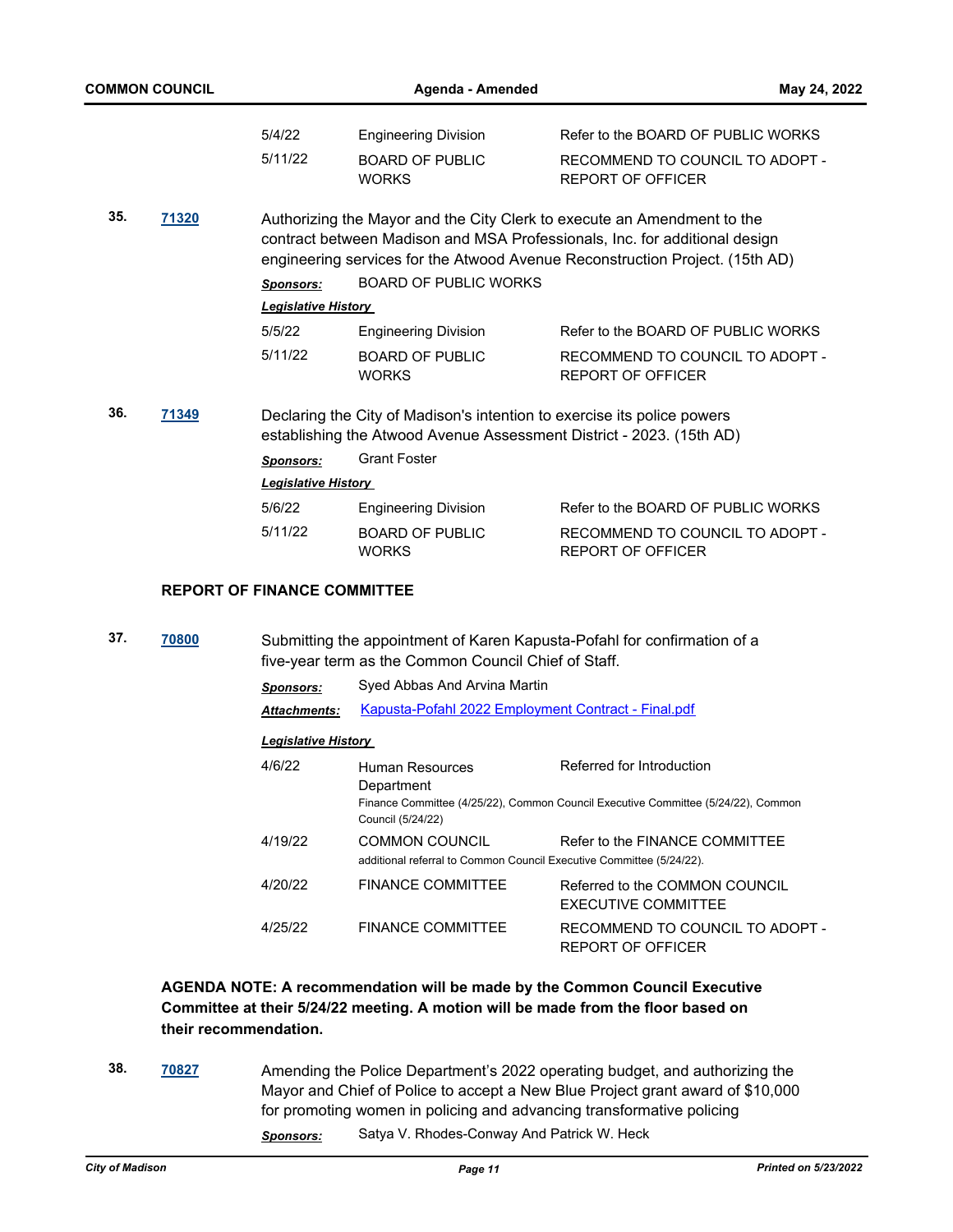|     |       | <b>Legislative History</b>                                                                                               |                                                                  |                                                                                                                    |  |  |  |
|-----|-------|--------------------------------------------------------------------------------------------------------------------------|------------------------------------------------------------------|--------------------------------------------------------------------------------------------------------------------|--|--|--|
|     |       | 4/7/22                                                                                                                   | Police Department                                                | Referred for Introduction<br>Public Safety Review Committee (5/11/22), Finance Committee (5/16/22), Common Council |  |  |  |
|     |       |                                                                                                                          | 5/24/22)                                                         |                                                                                                                    |  |  |  |
|     |       | 4/19/22                                                                                                                  | COMMON COUNCIL                                                   | Refer to the PUBLIC SAFETY REVIEW<br><b>COMMITTEE</b>                                                              |  |  |  |
|     |       |                                                                                                                          | Additional referral to Finance Committee.                        |                                                                                                                    |  |  |  |
|     |       | 4/19/22                                                                                                                  | PUBLIC SAFETY REVIEW<br><b>COMMITTEE</b>                         | Refer to the FINANCE COMMITTEE                                                                                     |  |  |  |
|     |       | 5/11/22                                                                                                                  | PUBLIC SAFETY REVIEW<br><b>COMMITTEE</b>                         | Return to Lead with the Recommendation for<br>Approval to the Finance Department                                   |  |  |  |
|     |       | 5/16/22                                                                                                                  | <b>FINANCE COMMITTEE</b>                                         | RECOMMEND TO COUNCIL TO ADOPT<br>(15 VOTES REQUIRED) - REPORT OF<br><b>OFFICER</b>                                 |  |  |  |
| 39. | 70878 | Approving the Amendment to the Project Plan for Tax Incremental District (TID)<br>36 (Capitol Gateway), City of Madison. |                                                                  |                                                                                                                    |  |  |  |
|     |       | <b>Sponsors:</b>                                                                                                         | Syed Abbas, Brian Benford And Satya V. Rhodes-Conway             |                                                                                                                    |  |  |  |
|     |       | Attachments:                                                                                                             | 12461 TID 36 Project Plan Amendment 2022.pdf                     |                                                                                                                    |  |  |  |
|     |       |                                                                                                                          |                                                                  | 12461 TID 36 2022 Project Plan Amendment JRB Report.pdf                                                            |  |  |  |
|     |       | <b>Legislative History</b>                                                                                               |                                                                  |                                                                                                                    |  |  |  |
|     |       | 4/11/22                                                                                                                  | Economic Development<br><b>Division</b>                          | Referred for Introduction                                                                                          |  |  |  |
|     |       |                                                                                                                          |                                                                  | Finance Committee (5/16/22), Plan Commission (4/25/22), Common Council (5/24/22).                                  |  |  |  |
|     |       | 4/19/22                                                                                                                  | <b>COMMON COUNCIL</b><br>Additional referral to Plan Commission. | Refer to the FINANCE COMMITTEE                                                                                     |  |  |  |
|     |       | 4/19/22                                                                                                                  | <b>FINANCE COMMITTEE</b>                                         | Referred to the PLAN COMMISSION                                                                                    |  |  |  |
|     |       | 4/25/22                                                                                                                  | <b>PLAN COMMISSION</b>                                           | Return to Lead with the Recommendation for<br>Approval to the FINANCE COMMITTEE                                    |  |  |  |
|     |       | 5/16/22                                                                                                                  | <b>FINANCE COMMITTEE</b>                                         | RECOMMEND TO COUNCIL TO ADOPT -<br><b>REPORT OF OFFICER</b>                                                        |  |  |  |
| 40. | 70880 |                                                                                                                          | 39 (Stoughton Road), City of Madison.                            | Approving the Amendment to the Project Plan for Tax Incremental District (TID)                                     |  |  |  |
|     |       | <b>Sponsors:</b>                                                                                                         |                                                                  | Satya V. Rhodes-Conway, Sheri Carter, Tag Evers And Syed Abbas                                                     |  |  |  |
|     |       | <b>Attachments:</b>                                                                                                      | 12460 TID 39 2022 Project Plan Amendment JRB Report.pdf          |                                                                                                                    |  |  |  |
|     |       |                                                                                                                          | 12460 TID 39 2022 Project Plan Amendment.pdf                     |                                                                                                                    |  |  |  |
|     |       | <b>Legislative History</b>                                                                                               |                                                                  |                                                                                                                    |  |  |  |
|     |       | 4/11/22                                                                                                                  | Economic Development<br><b>Division</b>                          | Referred for Introduction<br>Finance Committee (5/16/22), Plan Commission (4/25/22), Common Council (5/24/22).     |  |  |  |
|     |       | 4/19/22                                                                                                                  | <b>COMMON COUNCIL</b><br>Additional referral to Plan Commssion.  | Refer to the FINANCE COMMITTEE                                                                                     |  |  |  |
|     |       | 4/19/22                                                                                                                  | <b>FINANCE COMMITTEE</b>                                         | Referred to the PLAN COMMISSION                                                                                    |  |  |  |
|     |       | 4/25/22                                                                                                                  | <b>PLAN COMMISSION</b>                                           | Return to Lead with the Recommendation for                                                                         |  |  |  |
|     |       |                                                                                                                          |                                                                  | Approval to the FINANCE COMMITTEE                                                                                  |  |  |  |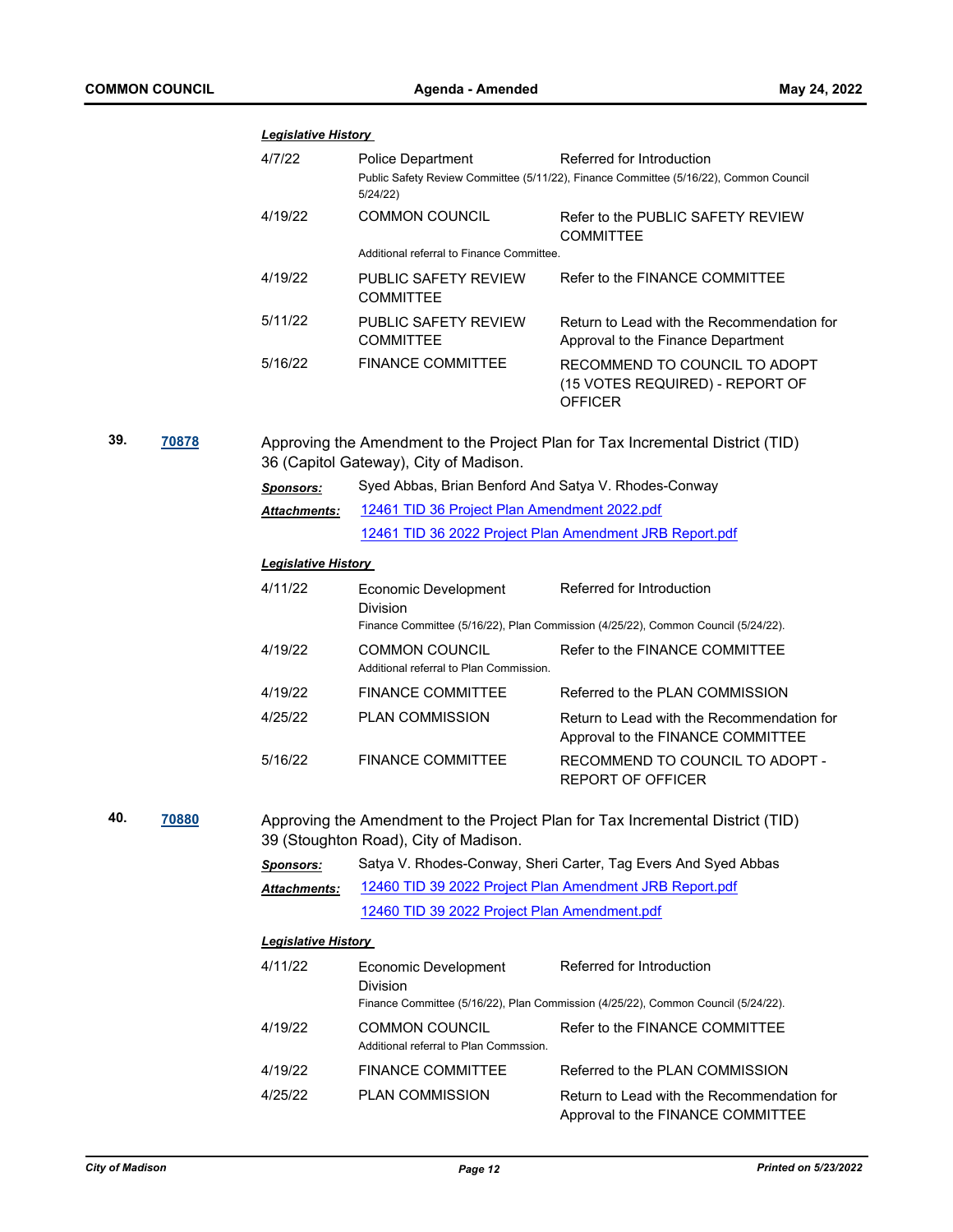|     |              | 5/16/22                                                                                                         | <b>FINANCE COMMITTEE</b>                                                                                                                         | RECOMMEND TO COUNCIL TO ADOPT -<br><b>REPORT OF OFFICER</b>                                                                                                     |  |  |  |
|-----|--------------|-----------------------------------------------------------------------------------------------------------------|--------------------------------------------------------------------------------------------------------------------------------------------------|-----------------------------------------------------------------------------------------------------------------------------------------------------------------|--|--|--|
| 41. | <u>70881</u> | Approving the Amendment to the Project Plan for Tax Incremental District (TID)<br>42 (Wingra), City of Madison. |                                                                                                                                                  |                                                                                                                                                                 |  |  |  |
|     |              | Sponsors:                                                                                                       | Tag Evers, Sheri Carter And Satya V. Rhodes-Conway                                                                                               |                                                                                                                                                                 |  |  |  |
|     |              | Attachments:                                                                                                    | 12459 TID 42 2022 Project Plan Amendment JRB Report.pdf                                                                                          |                                                                                                                                                                 |  |  |  |
|     |              |                                                                                                                 | 12459 TID 42 2022 Project Plan Amendment.pdf                                                                                                     |                                                                                                                                                                 |  |  |  |
|     |              | <u> Legislative History</u>                                                                                     |                                                                                                                                                  |                                                                                                                                                                 |  |  |  |
|     |              | 4/11/22                                                                                                         | Economic Development<br><b>Division</b>                                                                                                          | Referred for Introduction                                                                                                                                       |  |  |  |
|     |              |                                                                                                                 |                                                                                                                                                  | Finance Committee (5/16/22), Plan Commission (4/25/22), Common Council (5/24/22).                                                                               |  |  |  |
|     |              | 4/19/22                                                                                                         | <b>COMMON COUNCIL</b><br>Additional referral to Plan Commission.                                                                                 | Refer to the FINANCE COMMITTEE                                                                                                                                  |  |  |  |
|     |              | 4/19/22                                                                                                         | <b>FINANCE COMMITTEE</b>                                                                                                                         | Referred to the PLAN COMMISSION                                                                                                                                 |  |  |  |
|     |              | 4/25/22                                                                                                         | PLAN COMMISSION                                                                                                                                  | Return to Lead with the Recommendation for<br>Approval to the FINANCE COMMITTEE                                                                                 |  |  |  |
|     |              | 5/16/22                                                                                                         | <b>FINANCE COMMITTEE</b>                                                                                                                         | RECOMMEND TO COUNCIL TO ADOPT -<br><b>REPORT OF OFFICER</b>                                                                                                     |  |  |  |
|     |              | <b>Sponsors:</b><br><b>Attachments:</b>                                                                         | Bruce Municipal / Macqueen Equipment group, for annual preventive<br>maintenance of street sweepers and vactor trucks.<br>Satya V. Rhodes-Conway | term of service, with four (4) one-year renewal options, for services provided by<br>Bruce Municipal-MacQueen Equipment - Non-Competitive Selection Request - ( |  |  |  |
|     |              | <b>Legislative History</b>                                                                                      |                                                                                                                                                  |                                                                                                                                                                 |  |  |  |
|     |              | 4/19/22                                                                                                         | <b>Fleet Service</b>                                                                                                                             | Referred for Introduction                                                                                                                                       |  |  |  |
|     |              |                                                                                                                 | Finance Committee (5/16/22), Common Council (5/24/22).                                                                                           |                                                                                                                                                                 |  |  |  |
|     |              | 5/10/22                                                                                                         | <b>COMMON COUNCIL</b>                                                                                                                            | Referred to the FINANCE COMMITTEE                                                                                                                               |  |  |  |
|     |              | 5/16/22                                                                                                         | <b>FINANCE COMMITTEE</b>                                                                                                                         | RECOMMEND TO COUNCIL TO ADOPT -<br><b>REPORT OF OFFICER</b>                                                                                                     |  |  |  |
| 43. | 71124        | Dissolving Tax Incremental District (TID) #25 (Wilson Street Corridor).                                         |                                                                                                                                                  |                                                                                                                                                                 |  |  |  |
|     |              | Sponsors:                                                                                                       | Satya V. Rhodes-Conway And Michael E. Verveer                                                                                                    |                                                                                                                                                                 |  |  |  |
|     |              | <b>Attachments:</b>                                                                                             | File ID 67070 RES-21-00593                                                                                                                       |                                                                                                                                                                 |  |  |  |
|     |              | <b>Legislative History</b>                                                                                      |                                                                                                                                                  |                                                                                                                                                                 |  |  |  |
|     |              | 4/22/22                                                                                                         | Economic Development                                                                                                                             | Referred for Introduction                                                                                                                                       |  |  |  |
|     |              |                                                                                                                 | <b>Division</b><br>Finance Committee (5/16/22), Common Council (5/24/22)                                                                         |                                                                                                                                                                 |  |  |  |
|     |              | 5/10/22                                                                                                         | <b>COMMON COUNCIL</b>                                                                                                                            | Referred to the FINANCE COMMITTEE                                                                                                                               |  |  |  |
|     |              | 5/16/22                                                                                                         | <b>FINANCE COMMITTEE</b>                                                                                                                         | RECOMMEND TO COUNCIL TO ADOPT -<br><b>REPORT OF OFFICER</b>                                                                                                     |  |  |  |
| 44. | 71125        |                                                                                                                 | Dissolving Tax Incremental District (TID) #35 (West Beltline Highway)                                                                            |                                                                                                                                                                 |  |  |  |
|     |              | Sponsors:                                                                                                       |                                                                                                                                                  | Satya V. Rhodes-Conway, Sheri Carter And Yannette Figueroa Cole                                                                                                 |  |  |  |
|     |              |                                                                                                                 |                                                                                                                                                  |                                                                                                                                                                 |  |  |  |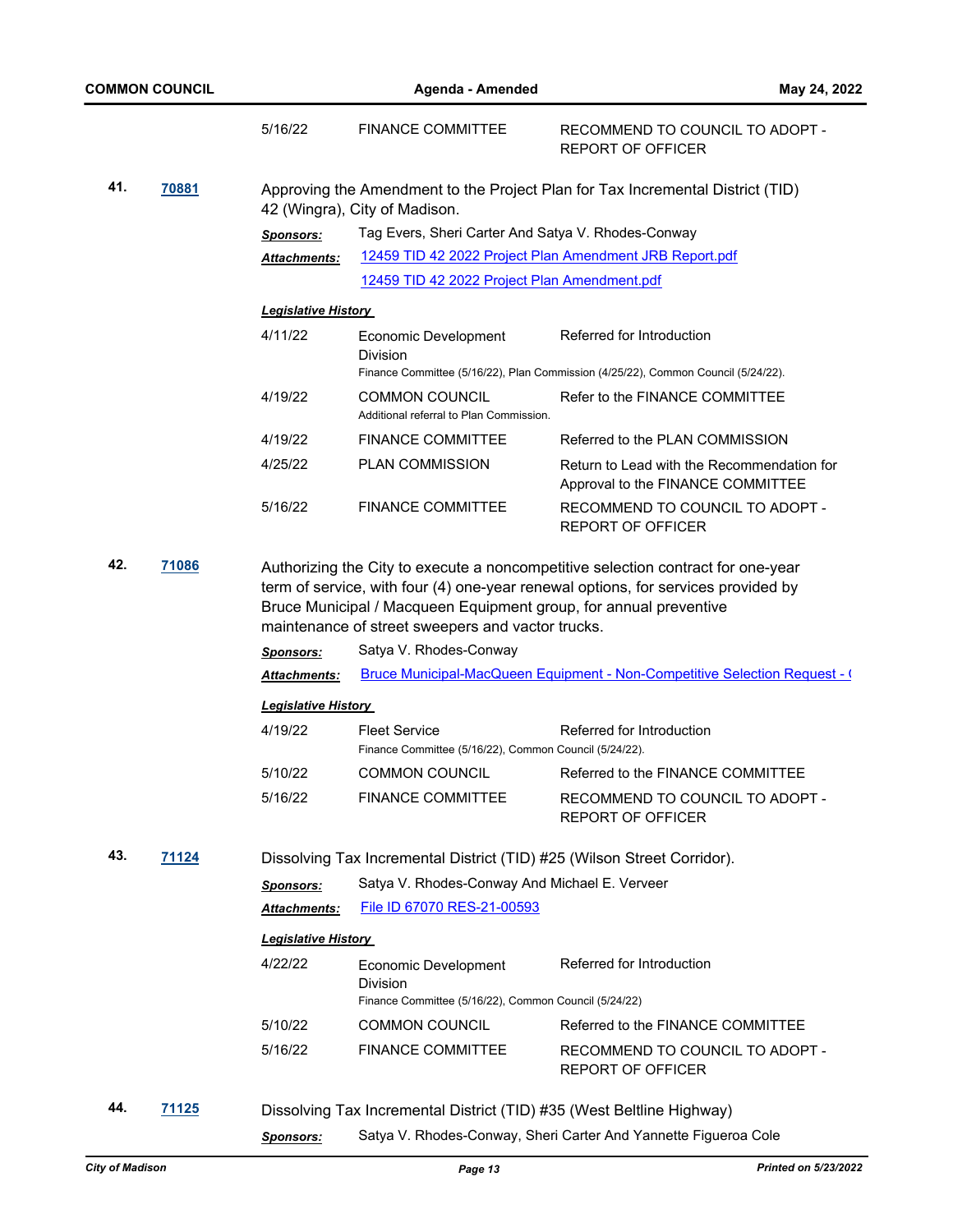|     |       | <b>Attachments:</b>                                                                                                                                                                                          | File ID 67069 RES-21-00592                                                                |                                                                                                                     |  |  |
|-----|-------|--------------------------------------------------------------------------------------------------------------------------------------------------------------------------------------------------------------|-------------------------------------------------------------------------------------------|---------------------------------------------------------------------------------------------------------------------|--|--|
|     |       |                                                                                                                                                                                                              | 7453 TID 35 Closure Memo v2.pdf                                                           |                                                                                                                     |  |  |
|     |       | <b>Legislative History</b>                                                                                                                                                                                   |                                                                                           |                                                                                                                     |  |  |
|     |       | 4/22/22                                                                                                                                                                                                      | Economic Development<br>Division<br>Finance Committee (5/16/22), Common Council (5/24/22) | Referred for Introduction                                                                                           |  |  |
|     |       | 5/10/22                                                                                                                                                                                                      | <b>COMMON COUNCIL</b>                                                                     | Referred to the FINANCE COMMITTEE                                                                                   |  |  |
|     |       | 5/16/22                                                                                                                                                                                                      | <b>FINANCE COMMITTEE</b>                                                                  | RECOMMEND TO COUNCIL TO ADOPT -<br><b>REPORT OF OFFICER</b>                                                         |  |  |
| 45. | 71148 | <b>SUBSTITUTE BY TITLE ONLY - Seeking Common Council approval of the</b><br>2022-2023 Arts Grants awards funding and Artists at Work Grants awards<br>funding as recommended by the Madison Arts Commission. |                                                                                           |                                                                                                                     |  |  |
|     |       | <b>Sponsors:</b>                                                                                                                                                                                             | <b>Sheri Carter</b>                                                                       |                                                                                                                     |  |  |
|     |       | <b>Attachments:</b>                                                                                                                                                                                          | <b>Grant Recommendations-2022.pdf</b>                                                     |                                                                                                                     |  |  |
|     |       | <b>Legislative History</b>                                                                                                                                                                                   |                                                                                           |                                                                                                                     |  |  |
|     |       | 4/26/22                                                                                                                                                                                                      | Department of Planning and<br><b>Community and Economic</b><br>Development                | Referred for Introduction                                                                                           |  |  |
|     |       |                                                                                                                                                                                                              | Finance Committee (5/16/22); Common Council (5/24/22)                                     |                                                                                                                     |  |  |
|     |       | 5/10/22                                                                                                                                                                                                      | <b>COMMON COUNCIL</b>                                                                     | Referred to the FINANCE COMMITTEE                                                                                   |  |  |
|     |       | 5/16/22                                                                                                                                                                                                      | <b>FINANCE COMMITTEE</b>                                                                  | RECOMMEND TO COUNCIL TO ADOPT -<br><b>REPORT OF OFFICER</b>                                                         |  |  |
| 46. | 71182 |                                                                                                                                                                                                              | Approving the 2022 Resource Recovery Special Charge                                       |                                                                                                                     |  |  |
|     |       | <b>Sponsors:</b>                                                                                                                                                                                             | Yannette Figueroa Cole                                                                    | Satya V. Rhodes-Conway, Keith Furman, Tag Evers, Patrick W. Heck And                                                |  |  |
|     |       | <u> Attachments:</u>                                                                                                                                                                                         |                                                                                           | Attachment A - 2022 Resource Recovery Special Charge Rates.pdf                                                      |  |  |
|     |       |                                                                                                                                                                                                              | <b>Resource Recovery Special Charge 2022.docx</b>                                         |                                                                                                                     |  |  |
|     |       |                                                                                                                                                                                                              | <b>Legal Notice Proof 2022.pdf</b>                                                        |                                                                                                                     |  |  |
|     |       |                                                                                                                                                                                                              | <b>Proof of Publication Affidavit.pdf</b>                                                 |                                                                                                                     |  |  |
|     |       | <u> Legislative History </u>                                                                                                                                                                                 |                                                                                           |                                                                                                                     |  |  |
|     |       | 4/28/22                                                                                                                                                                                                      | <b>Streets Division</b>                                                                   | Referred for Introduction<br>Finance Committee (5/16/22), Board of Public Works (5/11/22), Common Council (5/24/22) |  |  |
|     |       | 5/10/22                                                                                                                                                                                                      | <b>FINANCE COMMITTEE</b>                                                                  | Refer to the BOARD OF PUBLIC WORKS                                                                                  |  |  |
|     |       | 5/10/22                                                                                                                                                                                                      | <b>COMMON COUNCIL</b>                                                                     | Referred to the FINANCE COMMITTEE                                                                                   |  |  |
|     |       | 5/11/22                                                                                                                                                                                                      | <b>BOARD OF PUBLIC</b><br>WORKS                                                           | Return to Lead with the Recommendation for<br>Approval to the FINANCE COMMITTEE                                     |  |  |
|     |       | 5/16/22                                                                                                                                                                                                      | <b>FINANCE COMMITTEE</b>                                                                  | RECOMMEND TO COUNCIL TO ADOPT -<br><b>REPORT OF OFFICER</b>                                                         |  |  |
|     |       |                                                                                                                                                                                                              |                                                                                           |                                                                                                                     |  |  |
| 47. | 71186 |                                                                                                                                                                                                              | Approving the Resource Recovery Special Charge Policy                                     |                                                                                                                     |  |  |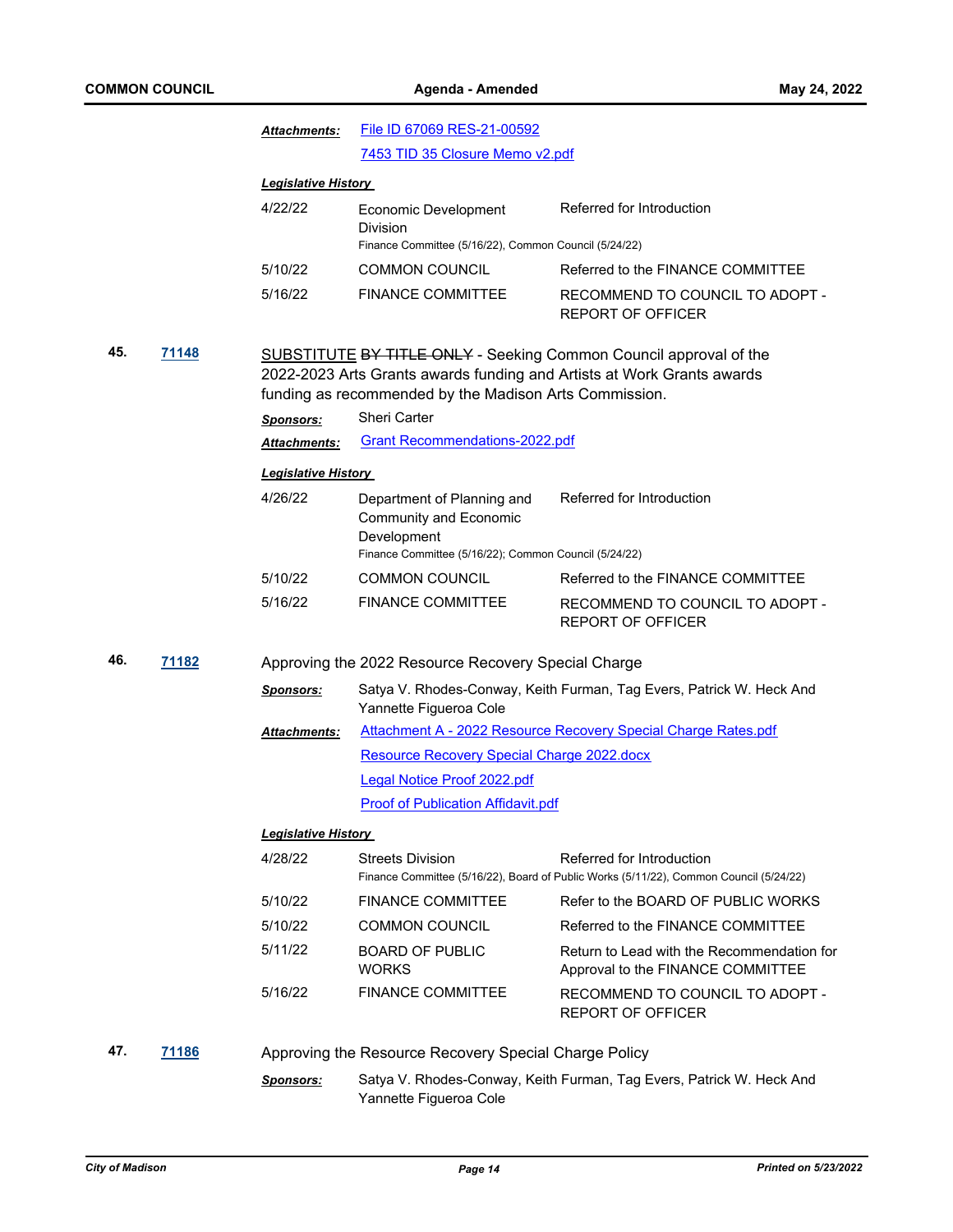|              |       | <b>Attachments:</b>                                                                                                                                                               | <b>RRSC Apportionment Policy.pdf</b>                                                          |                                                                                                                                                               |  |  |
|--------------|-------|-----------------------------------------------------------------------------------------------------------------------------------------------------------------------------------|-----------------------------------------------------------------------------------------------|---------------------------------------------------------------------------------------------------------------------------------------------------------------|--|--|
|              |       |                                                                                                                                                                                   |                                                                                               | RRSC (Apportionment Policy) (Proposed) (Updated-05.16.22).pdf                                                                                                 |  |  |
|              |       | <b>Legislative History</b>                                                                                                                                                        |                                                                                               |                                                                                                                                                               |  |  |
|              |       | 4/28/22                                                                                                                                                                           | <b>Streets Division</b>                                                                       | Referred for Introduction<br>Finance Committee (5/16/22), Board of Public Works (5/11/22), Common Council (5/24/22)                                           |  |  |
|              |       | 5/10/22                                                                                                                                                                           | <b>FINANCE COMMITTEE</b>                                                                      | Refer to the BOARD OF PUBLIC WORKS                                                                                                                            |  |  |
|              |       | 5/10/22                                                                                                                                                                           | <b>COMMON COUNCIL</b>                                                                         | Referred to the FINANCE COMMITTEE                                                                                                                             |  |  |
|              |       | 5/11/22                                                                                                                                                                           | <b>BOARD OF PUBLIC</b><br><b>WORKS</b>                                                        | Return to Lead with the Recommendation for<br>Approval to the FINANCE COMMITTEE                                                                               |  |  |
|              |       | 5/16/22                                                                                                                                                                           | <b>FINANCE COMMITTEE</b>                                                                      | RECOMMEND TO COUNCIL TO ADOPT -<br><b>REPORT OF OFFICER</b>                                                                                                   |  |  |
| 48.<br>71220 |       | Authorizing the Mayor and City Clerk to execute a parking lease agreement with<br>MM East Washington, LLC, for 60 parking stalls at the South Livingston Street<br>parking garage |                                                                                               |                                                                                                                                                               |  |  |
|              |       | <b>Sponsors:</b>                                                                                                                                                                  | <b>Brian Benford</b>                                                                          |                                                                                                                                                               |  |  |
|              |       | <b>Attachments:</b>                                                                                                                                                               | <b>MSNDT MOX - City Parking Agreement.pdf</b>                                                 |                                                                                                                                                               |  |  |
|              |       | <b>Legislative History</b>                                                                                                                                                        |                                                                                               |                                                                                                                                                               |  |  |
|              |       | 4/29/22                                                                                                                                                                           | Parking Utility<br>(5/24/22)                                                                  | Referred for Introduction<br>Finance Committee (5/16/22), Transportation Commission (5/11/22); Common Council                                                 |  |  |
|              |       | 5/10/22                                                                                                                                                                           | <b>FINANCE COMMITTEE</b>                                                                      | Refer to the TRANSPORTATION<br><b>COMMISSION</b>                                                                                                              |  |  |
|              |       | 5/10/22                                                                                                                                                                           | <b>COMMON COUNCIL</b>                                                                         | Referred to the FINANCE COMMITTEE                                                                                                                             |  |  |
|              |       | 5/11/22                                                                                                                                                                           | TRANSPORTATION<br><b>COMMISSION</b>                                                           | Return to Lead with the Recommendation for<br>Common Council to Adopt to the FINANCE<br><b>COMMITTEE</b>                                                      |  |  |
|              |       | 5/16/22                                                                                                                                                                           | <b>FINANCE COMMITTEE</b>                                                                      | RECOMMEND TO COUNCIL TO ADOPT -<br><b>REPORT OF OFFICER</b>                                                                                                   |  |  |
| 49.          | 71236 | Monona Terrace budget.                                                                                                                                                            |                                                                                               | Recreate the 0.75 FTE Sales Clerk position, #3993 in CG20-06, as a 0.5 FTE<br>position, and create a new 0.5 FTE Sales Clerk position, in CG20-06, within the |  |  |
|              |       | Sponsors:                                                                                                                                                                         | Satya V. Rhodes-Conway                                                                        |                                                                                                                                                               |  |  |
|              |       | <b>Attachments:</b>                                                                                                                                                               | FinComm Memo MT Sales Clerk.pdf                                                               |                                                                                                                                                               |  |  |
|              |       | <b>Legislative History</b>                                                                                                                                                        |                                                                                               |                                                                                                                                                               |  |  |
|              |       | 5/3/22                                                                                                                                                                            | <b>Human Resources</b><br>Department<br>Finance Committee (5/16/22), Common Council (5/24/22) | Referred for Introduction                                                                                                                                     |  |  |
|              |       | 5/10/22                                                                                                                                                                           | <b>COMMON COUNCIL</b>                                                                         | Referred to the FINANCE COMMITTEE                                                                                                                             |  |  |
|              |       | 5/16/22                                                                                                                                                                           | <b>FINANCE COMMITTEE</b>                                                                      | RECOMMEND TO COUNCIL TO ADOPT -<br><b>REPORT OF OFFICER</b>                                                                                                   |  |  |
| 50.          | 71238 |                                                                                                                                                                                   |                                                                                               | Providing Urban Community Arts Network, Ltd. (UCAN) a \$25,000 grant for a<br>"MadLit" program on the 100 Block of State Street using Small Business Equity   |  |  |

and Recovery Program (SBER) funds and authorizing the Mayor and City Clerk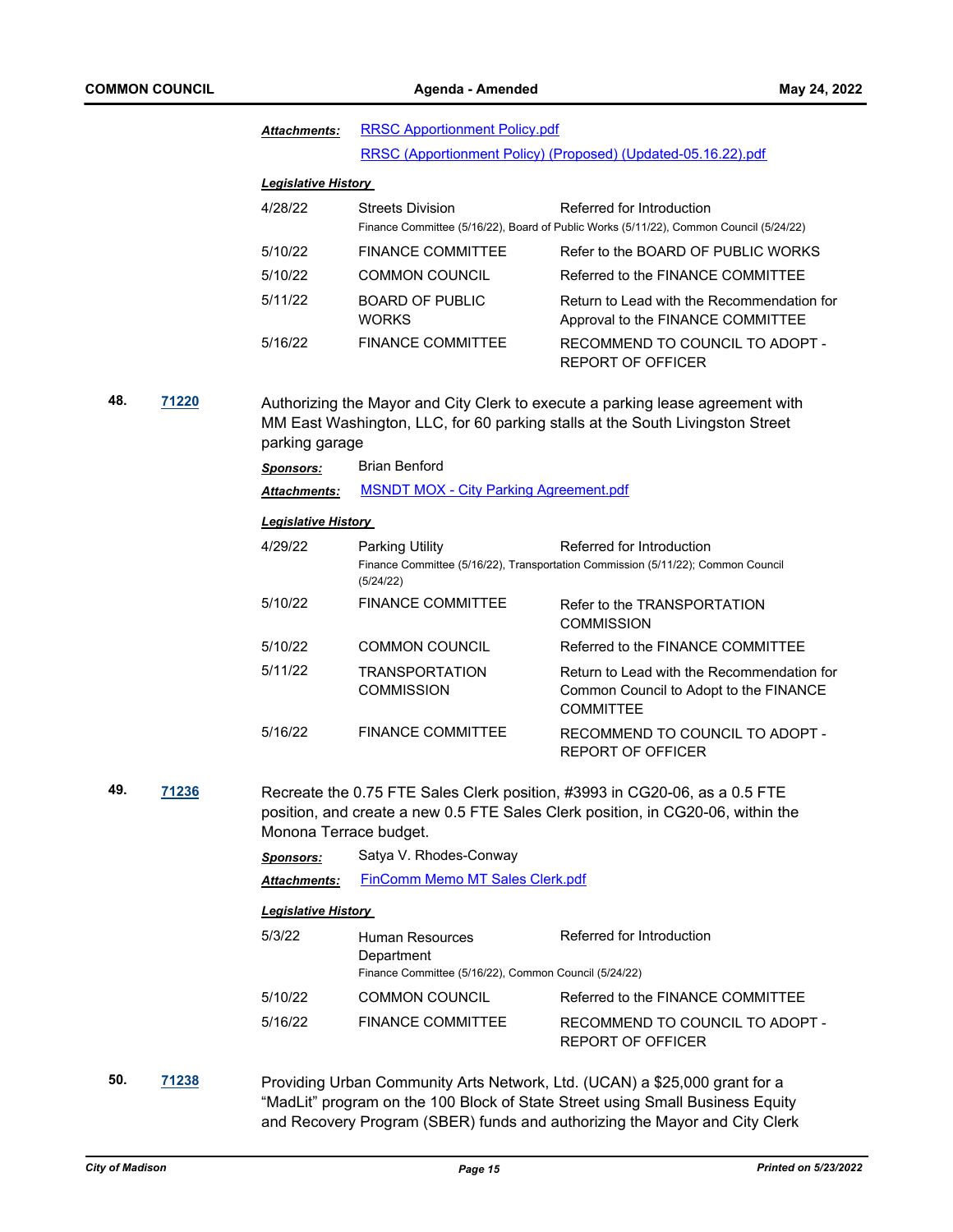to sign an agreement with UCAN for that purpose. (4th AD)

| Sponsors:                  | Satya V. Rhodes-Conway And Michael E. Verveer         |                                                                                                            |  |  |  |
|----------------------------|-------------------------------------------------------|------------------------------------------------------------------------------------------------------------|--|--|--|
| Attachments:               | <b>File ID 61605</b>                                  |                                                                                                            |  |  |  |
| <b>Legislative History</b> |                                                       |                                                                                                            |  |  |  |
| 5/3/22                     | Economic Development<br>Division<br>Council (5/24/22) | Referred for Introduction<br>Finance Committee (5/16/22), Economic Development Committee (5/18/22), Common |  |  |  |
| 5/10/22                    | <b>FINANCE COMMITTEE</b>                              | Refer to the FCONOMIC DEVELOPMENT<br><b>COMMITTEE</b>                                                      |  |  |  |
| 5/10/22                    | <b>COMMON COUNCIL</b>                                 | Referred to the FINANCE COMMITTEE                                                                          |  |  |  |
| 5/16/22                    | <b>FINANCE COMMITTEE</b>                              | RECOMMEND TO COUNCIL TO ADOPT -<br>REPORT OF OFFICER                                                       |  |  |  |

**AGENDA NOTE: Legislative File 71238 was referred to Economic Development Committee (5/18/2022) No recommendation made due to cancellation of meeting.**

| 51. | 71256 | Authorizing the Execution of an Amended and Restated Operating Easement at<br>the Village on Park for the Goodman South Madison Library. (14th AD)                                                                                                                                                                                                            |                                                                                                  |                                                                                                                                                                                                                                                                                                                          |  |  |
|-----|-------|---------------------------------------------------------------------------------------------------------------------------------------------------------------------------------------------------------------------------------------------------------------------------------------------------------------------------------------------------------------|--------------------------------------------------------------------------------------------------|--------------------------------------------------------------------------------------------------------------------------------------------------------------------------------------------------------------------------------------------------------------------------------------------------------------------------|--|--|
|     |       | <b>Sponsors:</b>                                                                                                                                                                                                                                                                                                                                              | Tag Evers And Sheri Carter                                                                       |                                                                                                                                                                                                                                                                                                                          |  |  |
|     |       | <b>Legislative History</b>                                                                                                                                                                                                                                                                                                                                    |                                                                                                  |                                                                                                                                                                                                                                                                                                                          |  |  |
|     |       | 5/3/22                                                                                                                                                                                                                                                                                                                                                        | Economic Development<br><b>Division</b><br>Finance Committee (5/16/22), Common Council (5/24/22) | Referred for Introduction                                                                                                                                                                                                                                                                                                |  |  |
|     |       | 5/10/22                                                                                                                                                                                                                                                                                                                                                       | <b>COMMON COUNCIL</b>                                                                            | Referred to the FINANCE COMMITTEE                                                                                                                                                                                                                                                                                        |  |  |
|     |       | 5/16/22                                                                                                                                                                                                                                                                                                                                                       | <b>FINANCE COMMITTEE</b>                                                                         | RECOMMEND TO COUNCIL TO ADOPT -<br><b>REPORT OF OFFICER</b>                                                                                                                                                                                                                                                              |  |  |
| 52. | 71269 | Authorizing the Mayor and City Clerk to amend the 2021-2022 Dane CORE 2.0<br>Emergency Rental Assistance Program contract with Meadowood<br>Neighborhood Association/Meadowood Health Partnership to add up to \$48,456<br>of Program administrative funds to support continuation of Program outreach<br>and application assistance until December 31, 2022. |                                                                                                  |                                                                                                                                                                                                                                                                                                                          |  |  |
|     |       | <b>Sponsors:</b>                                                                                                                                                                                                                                                                                                                                              |                                                                                                  | Nikki Conklin, Barbara Harrington-McKinney And Yannette Figueroa Cole                                                                                                                                                                                                                                                    |  |  |
|     |       | <b>Legislative History</b>                                                                                                                                                                                                                                                                                                                                    |                                                                                                  |                                                                                                                                                                                                                                                                                                                          |  |  |
|     |       | 5/4/22                                                                                                                                                                                                                                                                                                                                                        | <b>Community Development</b><br><b>Division</b>                                                  | Referred for Introduction                                                                                                                                                                                                                                                                                                |  |  |
|     |       |                                                                                                                                                                                                                                                                                                                                                               | Finance Committee (5/16/22), Common Council (5/24/22)                                            |                                                                                                                                                                                                                                                                                                                          |  |  |
|     |       | 5/10/22                                                                                                                                                                                                                                                                                                                                                       | <b>COMMON COUNCIL</b>                                                                            | Referred to the FINANCE COMMITTEE                                                                                                                                                                                                                                                                                        |  |  |
|     |       | 5/16/22                                                                                                                                                                                                                                                                                                                                                       | <b>FINANCE COMMITTEE</b>                                                                         | RECOMMEND TO COUNCIL TO ADOPT -<br><b>REPORT OF OFFICER</b>                                                                                                                                                                                                                                                              |  |  |
| 53. | 71270 | 800.<br><u>Sponsors:</u>                                                                                                                                                                                                                                                                                                                                      | Nikki Conklin And Barbara Harrington-McKinney                                                    | Authorizing the Mayor, on behalf of the City of Madison, to execute a Section<br>106 Programmatic Agreement with the Wisconsin Historical Society's State<br>Historic Preservation Office (SHPO) to provide HUD-mandated environmental<br>review-related services, in compliance with federal regulations at 36 CFR Part |  |  |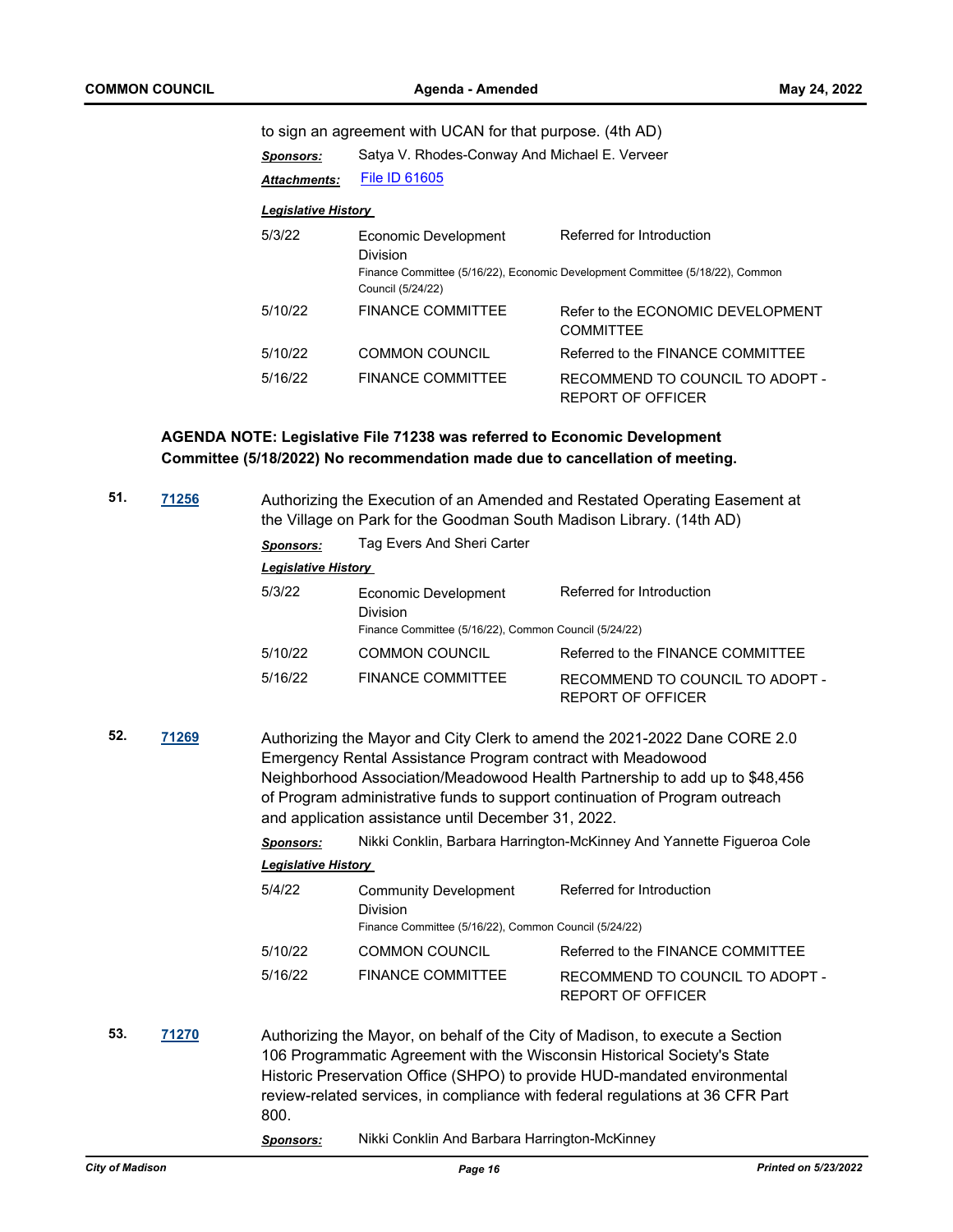|     |       | <b>Attachments:</b>                                                                                                                                                               | HUD CDBG FINAL Draft 04.08.22 for Signatures.pdf                                                         |                                                              |  |  |
|-----|-------|-----------------------------------------------------------------------------------------------------------------------------------------------------------------------------------|----------------------------------------------------------------------------------------------------------|--------------------------------------------------------------|--|--|
|     |       | <b>Legislative History</b>                                                                                                                                                        |                                                                                                          |                                                              |  |  |
|     |       | 5/4/22                                                                                                                                                                            | <b>Community Development</b><br><b>Division</b><br>Finance Committee (5/16/22), Common Council (5/24/22) | Referred for Introduction                                    |  |  |
|     |       | 5/10/22                                                                                                                                                                           | <b>COMMON COUNCIL</b>                                                                                    | Referred to the FINANCE COMMITTEE                            |  |  |
|     |       | 5/16/22                                                                                                                                                                           | <b>FINANCE COMMITTEE</b>                                                                                 | RECOMMEND TO COUNCIL TO ADOPT -<br><b>REPORT OF OFFICER</b>  |  |  |
| 54. | 71313 | Recreate the Administrative Support Clerk 2 position, #788, currently vacant, in<br>CG20-09, as an Administrative Analyst 4, in CG18-12, within the Finance<br>department budget. |                                                                                                          |                                                              |  |  |
|     |       | <b>Sponsors:</b>                                                                                                                                                                  | Satya V. Rhodes-Conway                                                                                   |                                                              |  |  |
|     |       | <b>Attachments:</b>                                                                                                                                                               | Finance Committee Memo Administrative Analyst 4 5-2022 final.pdf                                         |                                                              |  |  |
|     |       |                                                                                                                                                                                   | 05.16.22 Written Comment, Legistar 71313.pdf                                                             |                                                              |  |  |
|     |       | <b>Legislative History</b>                                                                                                                                                        |                                                                                                          |                                                              |  |  |
|     |       | 5/5/22                                                                                                                                                                            | Human Resources<br>Department                                                                            | Referred for Introduction                                    |  |  |
|     |       |                                                                                                                                                                                   | Finance Committee (5/16/22), Common Council (5/24/22)                                                    |                                                              |  |  |
|     |       | 5/10/22                                                                                                                                                                           | <b>COMMON COUNCIL</b>                                                                                    | Referred to the FINANCE COMMITTEE                            |  |  |
|     |       | 5/16/22                                                                                                                                                                           | <b>FINANCE COMMITTEE</b>                                                                                 | RECOMMEND TO COUNCIL TO PLACE ON<br>FILE - REPORT OF OFFICER |  |  |
|     |       |                                                                                                                                                                                   |                                                                                                          |                                                              |  |  |

## **REPORT OF LANDMARKS COMMISSION**

- **55. [70641](http://madison.legistar.com/gateway.aspx?m=l&id=/matter.aspx?key=82672)** Amending Sections 41.02, 41.03(5), 41.05, 41.11, 41.14(2)(b) and (c), 41.14(3), 41.15(1), 41.18(3); and Repealing and Recreating Subchapter 41G of the Madison General Ordinances.
	- *Sponsors:* Patrick W. Heck, Tag Evers, Keith Furman, Arvina Martin And Regina M. Vidaver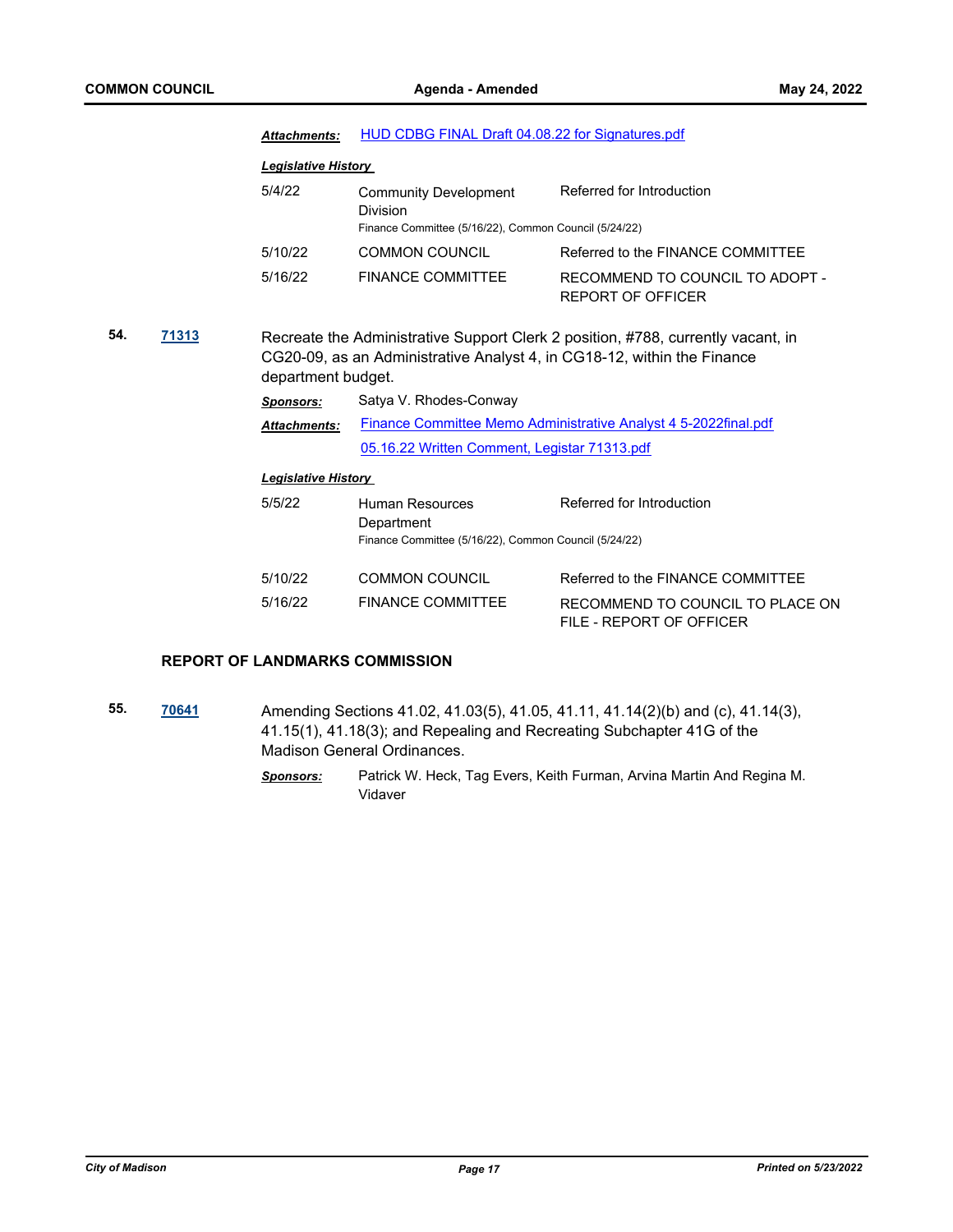| Attachments:               | <b>70641 Body</b>                                                                     |                                                                                                           |  |  |  |
|----------------------------|---------------------------------------------------------------------------------------|-----------------------------------------------------------------------------------------------------------|--|--|--|
|                            | 70641LORC2Memo                                                                        |                                                                                                           |  |  |  |
|                            | 2022 4-20 Bailey Presentation LORC 2 Summary.pdf                                      |                                                                                                           |  |  |  |
|                            |                                                                                       | SGGM to EDC re Proposed Revisions to LORC Ordinance DRAFT 2022-04-15                                      |  |  |  |
|                            |                                                                                       | <b>Smart Growth - Revised Landmark Ordinance(47123848.7)</b>                                              |  |  |  |
|                            | EDC 4.20.2022                                                                         |                                                                                                           |  |  |  |
|                            |                                                                                       | <b>FW</b> Support for Lehnertz comment letter EDC 4.20 meeting, Legistar 70641                            |  |  |  |
|                            | Economic Development Committee 220420                                                 |                                                                                                           |  |  |  |
|                            |                                                                                       | SHPO Comments ordinance revisions 2022.pdf<br>LORC 2 Summary Housing Strategy 4-28-22.pdf                 |  |  |  |
|                            |                                                                                       |                                                                                                           |  |  |  |
|                            |                                                                                       | <b>Emailed Comments Housing Strategy Committee 4-28-2022.pdf</b>                                          |  |  |  |
|                            |                                                                                       | RegistrantsReport Housing Strategy Committee 4-28-2022.pdf                                                |  |  |  |
|                            |                                                                                       | <b>LORC 2 Summary Housing Strategy 4-28-22 revised.pdf</b>                                                |  |  |  |
|                            | <b>Staff Report to Landmarks Commission 5-9-22</b>                                    |                                                                                                           |  |  |  |
|                            |                                                                                       | Jim Murphy public comment 3-30-22.pdf                                                                     |  |  |  |
|                            | amended Staff Report to Landmarks Commission 5-9-22.pdf<br>Murphy comments 5-5-22.pdf |                                                                                                           |  |  |  |
|                            |                                                                                       |                                                                                                           |  |  |  |
|                            |                                                                                       | Smart Growth's Comments on New Landmarks Ordinance email 5-5-22.pdf                                       |  |  |  |
|                            |                                                                                       | SGGM to LC re Proposed Revisions to LORC Ordinance 2022-05-05.pdf                                         |  |  |  |
|                            | <b>Smart Growth - Dates of construction in LHDs.pdf</b>                               |                                                                                                           |  |  |  |
|                            |                                                                                       | <b>Statement by David Mollenhoff to the Landmarks Commission.pdf</b>                                      |  |  |  |
|                            | Murphy comments 5-8-22.pdf                                                            |                                                                                                           |  |  |  |
|                            |                                                                                       | <b>Lehnertz comments Landmarks Commission 5.9.22.pdf</b>                                                  |  |  |  |
|                            | LORC 2 Summary LC 5-9-22.pdf                                                          |                                                                                                           |  |  |  |
|                            | <b>LC Public Comment Registration 5-9-22</b>                                          |                                                                                                           |  |  |  |
|                            | 70641 LC Action Report 5-9-22                                                         |                                                                                                           |  |  |  |
| <b>Legislative History</b> |                                                                                       |                                                                                                           |  |  |  |
| 3/22/22                    | Attorney's Office<br>Landmarks Commission (4/18/22); Common Council (5/10/22)         | Referred for Introduction                                                                                 |  |  |  |
| 3/29/22                    | <b>COMMON COUNCIL</b><br>Committee (4/28/22)                                          | Add Referral(s)<br>Additional Referrals to the Economic Development Committee (4/20/22), Housing Strategy |  |  |  |
| 3/30/22                    | LANDMARKS<br><b>COMMISSION</b>                                                        | Refer to the ECONOMIC DEVELOPMENT<br><b>COMMITTEE</b>                                                     |  |  |  |
| 3/30/22                    | <b>LANDMARKS</b><br><b>COMMISSION</b>                                                 | Refer to the HOUSING STRATEGY<br><b>COMMITTEE</b>                                                         |  |  |  |
| 4/20/22                    | <b>ECONOMIC</b><br><b>DEVELOPMENT</b>                                                 | Return to Lead with the Following<br>Recommendation(s) to the LANDMARKS                                   |  |  |  |

COMMITTEE

COMMISSION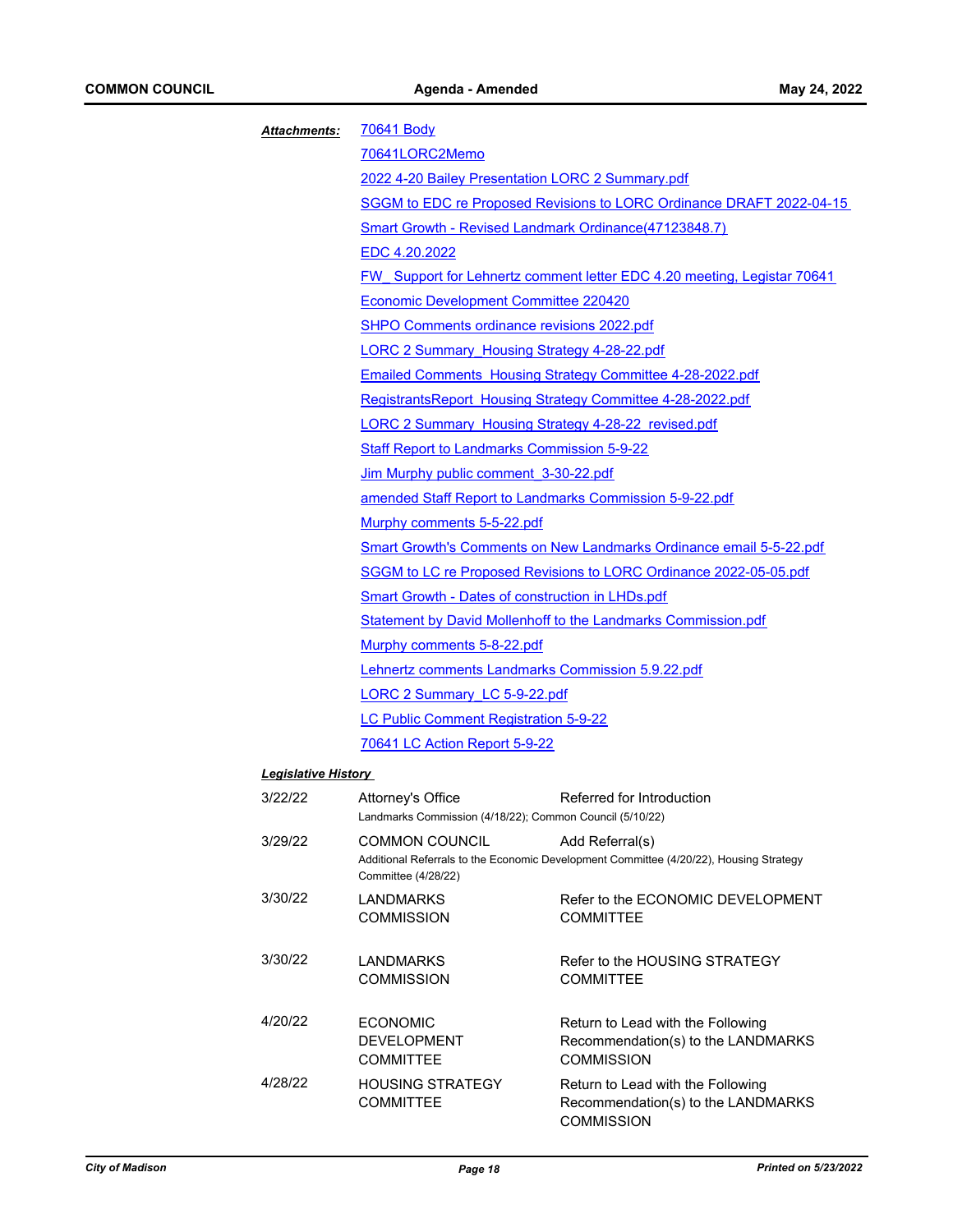|     |              | 5/9/22                        | <b>LANDMARKS</b><br><b>COMMISSION</b>                                                                   | RECOMMEND TO COUNCIL TO ADOPT -<br><b>REPORT OF OFFICER</b>                                               |
|-----|--------------|-------------------------------|---------------------------------------------------------------------------------------------------------|-----------------------------------------------------------------------------------------------------------|
|     |              |                               | <b>REPORT OF MADISON ARTS COMMISSION</b>                                                                |                                                                                                           |
| 56. | 71298        |                               | Percent for Art Ordinance Annual Report 2021                                                            |                                                                                                           |
|     |              | <b>Attachments:</b>           | Percent for Art Annual Report 2021.pdf                                                                  |                                                                                                           |
|     |              | <b>Legislative History</b>    |                                                                                                         |                                                                                                           |
|     |              | 5/5/22                        | <b>MADISON ARTS</b><br><b>COMMISSION</b>                                                                | RECOMMEND TO COUNCIL TO ACCEPT -<br><b>REPORT OF OFFICER</b>                                              |
|     |              | <b>REPORT OF RISK MANAGER</b> |                                                                                                         |                                                                                                           |
| 57. | 71199        |                               | S. Agnew - vehicle damage - \$20,000.                                                                   |                                                                                                           |
|     |              | <b>Legislative History</b>    |                                                                                                         |                                                                                                           |
|     |              | 5/10/22                       | <b>COMMON COUNCIL</b>                                                                                   | Referred to the Risk Manager                                                                              |
|     |              | 5/17/22                       | <b>Risk Manager</b>                                                                                     | RECOMMEND TO COUNCIL TO DISALLOW<br>- REPORT OF OFFICER                                                   |
| 58. | <u>71215</u> |                               | A. Cherukuri - vehicle damage - \$650.00.                                                               |                                                                                                           |
|     |              | <b>Legislative History</b>    |                                                                                                         |                                                                                                           |
|     |              | 5/10/22                       | <b>COMMON COUNCIL</b>                                                                                   | Referred to the Risk Manager                                                                              |
|     |              | 5/17/22                       | <b>Risk Manager</b>                                                                                     | RECOMMEND TO COUNCIL TO DISALLOW<br>- REPORT OF OFFICER                                                   |
|     |              |                               | REPORT OF TRANSPORTATION POLICY AND PLANNING BOARD                                                      |                                                                                                           |
| 59. | 71174        | (Citywide)                    | funding under the 2022-2026 Transportation Alternatives Program (TAP)                                   | Amending RES-22-00065 supporting an application to WisDOT for Federal                                     |
|     |              |                               | <b>Sponsors:</b> Grant Foster And Keith Furman                                                          |                                                                                                           |
|     |              | <u> Attachments:</u>          | 2022-05-16 TAP Grant WisDOT.pdf                                                                         |                                                                                                           |
|     |              | <b>Legislative History</b>    |                                                                                                         |                                                                                                           |
|     |              | 4/27/22                       | <b>Transportation Department</b>                                                                        | Referred for Introduction<br>Transportation Policy and Planning Board (5/15/22), Common Council (5/24/22) |
|     |              | 5/10/22                       | <b>COMMON COUNCIL</b>                                                                                   | Referred to the TRANSPORTATION POLICY<br>AND PLANNING BOARD                                               |
|     |              | 5/16/22                       | <b>TRANSPORTATION</b><br>POLICY AND PLANNING<br><b>BOARD</b>                                            | RECOMMEND TO COUNCIL TO ADOPT                                                                             |
| 60. | 71175        |                               | Authorizing the Negotiation and Execution of a Contract with HNTB for<br>Passenger Rail Study Services. |                                                                                                           |
|     |              | <b>Sponsors:</b>              | Myadze, Patrick W. Heck And Satya V. Rhodes-Conway                                                      | Grant Foster, Keith Furman, Barbara Harrington-McKinney, Charles                                          |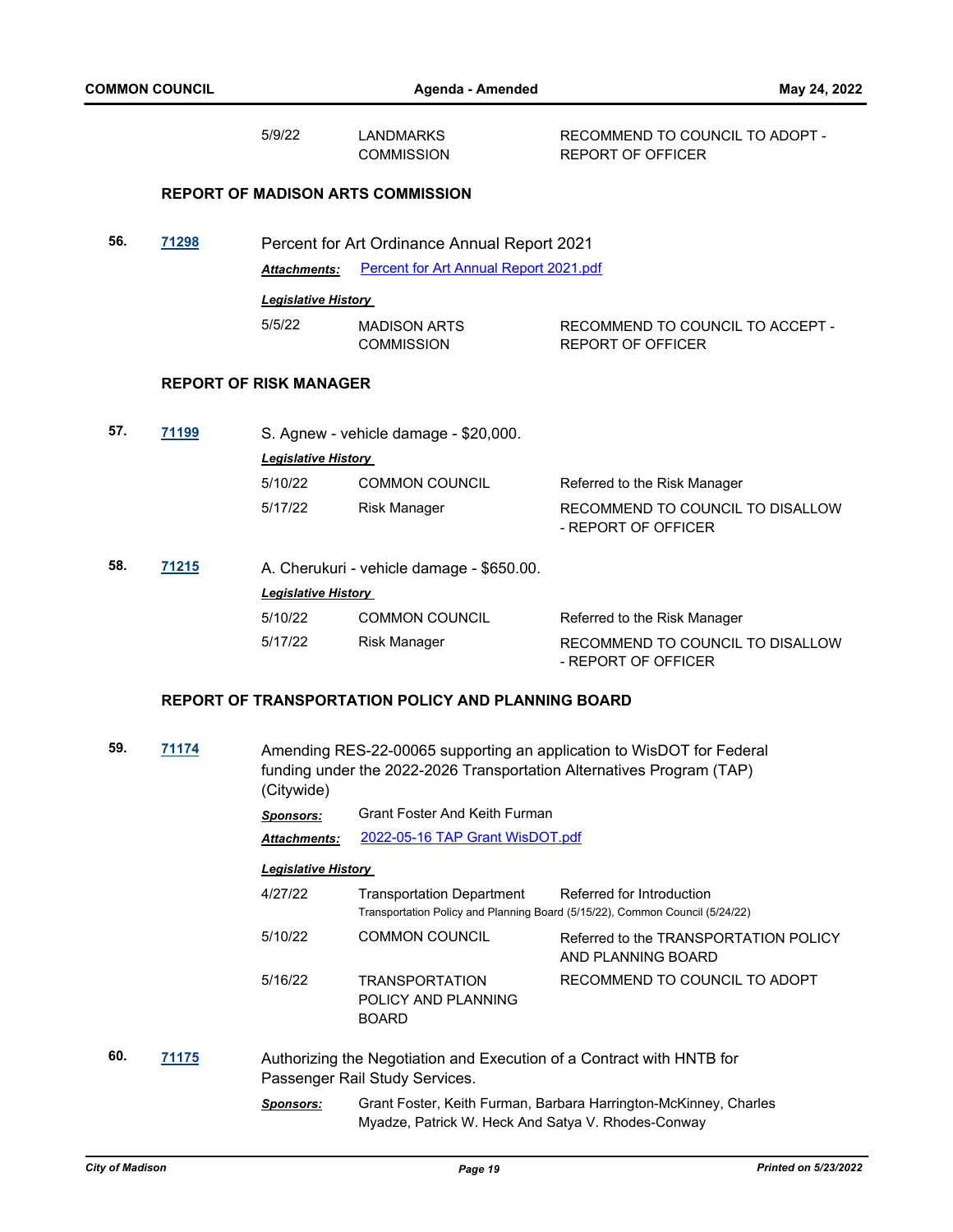#### *Legislative History*

| 4/27/22 | Transportation Department<br>Common Council (5/24/22)        | Referred for Introduction<br>Transportation Policy and Planning Board (5/16/22), Finance Committee (5/16/22), |
|---------|--------------------------------------------------------------|---------------------------------------------------------------------------------------------------------------|
| 5/10/22 | <b>COMMON COUNCIL</b>                                        | Referred to the TRANSPORTATION POLICY<br>AND PLANNING BOARD                                                   |
| 5/16/22 | <b>FINANCE COMMITTEE</b>                                     | Return to Lead with the Recommendation for<br>Approval to the TRANSPORTATION POLICY<br>AND PLANNING BOARD     |
| 5/16/22 | <b>TRANSPORTATION</b><br>POLICY AND PLANNING<br><b>BOARD</b> | RECOMMEND TO COUNCIL TO ADOPT                                                                                 |

# **REPORT OF THE DEPARTMENT OF PLANNING & COMMUNITY & ECONOMIC DEVELOPMENT**

**61. [70728](http://madison.legistar.com/gateway.aspx?m=l&id=/matter.aspx?key=82742)** Approving a Certified Survey Map of property owned by Isthmus Montessori Academy located at 1802-1902 Pankratz Street; 12th Ald. Dist.

| Sponsors:           | <b>Planning Division</b>      |
|---------------------|-------------------------------|
| <b>Attachments:</b> | Application.pdf               |
|                     | Letter of Intent.pdf          |
|                     | 1802-1902 Pankratz St CSM.pdf |
|                     |                               |

#### *Legislative History*

- 5/18/22 Department of Planning and Community and Economic Development RECOMMEND TO COUNCIL TO ADOPT UNDER SUSPENSION OF MGO 2.055 - REPORT OF OFFICER
- **62. 70729** Approving a Certified Survey Map owned by the Board of Regents of the University of Wisconsin System located at 915-935 W Johnson Street; 8th Ald. Dist.

| <b>Planning Division</b><br><b>Sponsors:</b> |  |
|----------------------------------------------|--|
|----------------------------------------------|--|

[Application.pdf](http://madison.legistar.com/gateway.aspx?M=F&ID=d85ecb66-a985-44de-8356-7ac0494be5e6.pdf) [Letter of Intent.pdf](http://madison.legistar.com/gateway.aspx?M=F&ID=89db9580-e741-4e81-8867-551179a8e275.pdf) [915-935 W Johnson St CSM.pdf](http://madison.legistar.com/gateway.aspx?M=F&ID=be7e7127-bc4a-4cb4-9f47-5c55d7a17bde.pdf) *Attachments:*

#### *Legislative History*

5/18/22 Department of Planning and Community and Economic **Development** 

RECOMMEND TO COUNCIL TO ADOPT UNDER SUSPENSION OF MGO 2.055 - REPORT OF OFFICER

# **REPORT OF THE PUBLIC SAFETY REVIEW COMMITTEE**

**63. [70882](http://madison.legistar.com/gateway.aspx?m=l&id=/matter.aspx?key=82880)** Supporting the reasonable regulation of firearms to assist in helping to remedy public health concerns stemming from firearms violence in the City of Madison, and authorizing the City Attorney, in consultation with the Mayor, to join the City as amicus in cases related to firearm regulation which promote or impact Madison's policies and programs to help combat firearms violence.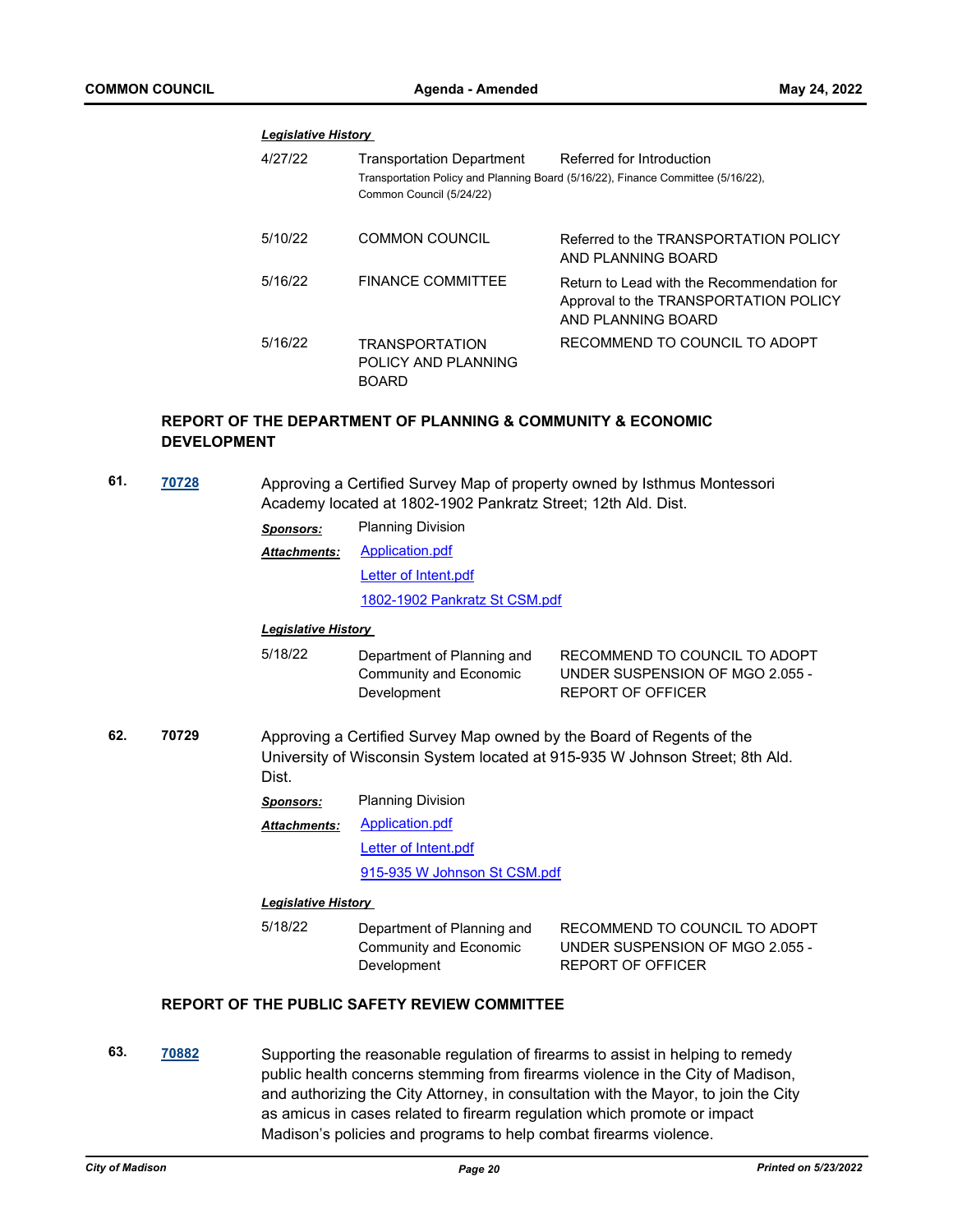| <b>Sponsors:</b>           | Satya V. Rhodes-Conway, Yannette Figueroa Cole, Lindsay Lemmer And<br>Regina M. Vidaver                                                                                       |                                                                    |  |  |  |
|----------------------------|-------------------------------------------------------------------------------------------------------------------------------------------------------------------------------|--------------------------------------------------------------------|--|--|--|
| <b>Legislative History</b> |                                                                                                                                                                               |                                                                    |  |  |  |
| 4/11/22                    | Referred for Introduction<br>Attorney's Office<br>Board of Health for Madison and Dane County (5/4/22); Public Safety Review Committee<br>(5/11/22); Common Council (5/24/22) |                                                                    |  |  |  |
| 4/19/22                    | <b>COMMON COUNCIL</b><br>Additional referral to Public Safety Review Committee.                                                                                               | Refer to the BOARD OF HEALTH FOR<br><b>MADISON AND DANE COUNTY</b> |  |  |  |
| 4/19/22                    | BOARD OF HEALTH FOR<br><b>MADISON AND DANE</b><br><b>COUNTY</b>                                                                                                               | Referred to the PUBLIC SAFETY REVIEW<br><b>COMMITTEE</b>           |  |  |  |
| 5/9/22                     | <b>EXECUTIVE COMMITTEE -</b><br><b>BOARD OF HEALTH FOR</b><br><b>MADISON AND DANE</b><br><b>COUNTY</b>                                                                        | RECOMMEND TO COUNCIL TO ADOPT -<br><b>REPORT OF OFFICER</b>        |  |  |  |
| 5/11/22                    | PUBLIC SAFETY REVIEW<br><b>COMMITTEE</b>                                                                                                                                      | RECOMMEND TO COUNCIL TO ADOPT                                      |  |  |  |

# **ITEMS REFERRED TO THIS MEETING**

## **ORDINANCES**

**64. [71149](http://madison.legistar.com/gateway.aspx?m=l&id=/matter.aspx?key=83100) SUBSTITUTE** - Amending Section 15.01(598) of the Madison General Ordinances entitled "City Boundaries" and being part of the chapter entitled "Aldermanic Districts and Wards" attaching property addressed as 60 White Oaks Lane to the 20th Aldermanic District; creating Section 15.02(446136) of the Madison General Ordinances entitled "Aldermanic Districts and Wards" to attach the property to Ward 446136; and amending Section 15.03(20) to add Ward  $146136$  to Aldermanic District 20.

|     |       | <b>Sponsors:</b>           | Satya V. Rhodes-Conway                                                                              |                                                                    |
|-----|-------|----------------------------|-----------------------------------------------------------------------------------------------------|--------------------------------------------------------------------|
|     |       | <b>Attachments:</b>        | <b>AttachmentMap</b>                                                                                |                                                                    |
|     |       |                            | <b>Petition</b>                                                                                     |                                                                    |
|     |       | <b>Legislative History</b> |                                                                                                     |                                                                    |
|     |       | 4/26/22                    | Attorney's Office<br>Common Council (5/24/22)                                                       | Referred for Introduction                                          |
|     |       | 5/10/22                    | <b>COMMON COUNCIL</b>                                                                               | Refer to a future Meeting to Adopt to the<br><b>COMMON COUNCIL</b> |
|     |       |                            | Adopt 5/24/22                                                                                       |                                                                    |
| 65. | 71289 |                            | Amending Section 2.03(3) and 2.03(4) to Revise the Process for Filling<br>Common Council Vacancies. |                                                                    |
|     |       | <b>Sponsors:</b>           | Gary Halverson                                                                                      |                                                                    |
|     |       | <b>Legislative History</b> |                                                                                                     |                                                                    |
|     |       | 5/4/22                     | Attorney's Office<br>Common Council (5/24/22)                                                       | Referred for Introduction                                          |
|     |       | 5/10/22                    | <b>COMMON COUNCIL</b>                                                                               | Refer to the COMMON COUNCIL<br>EXECUTIVE COMMITTEE                 |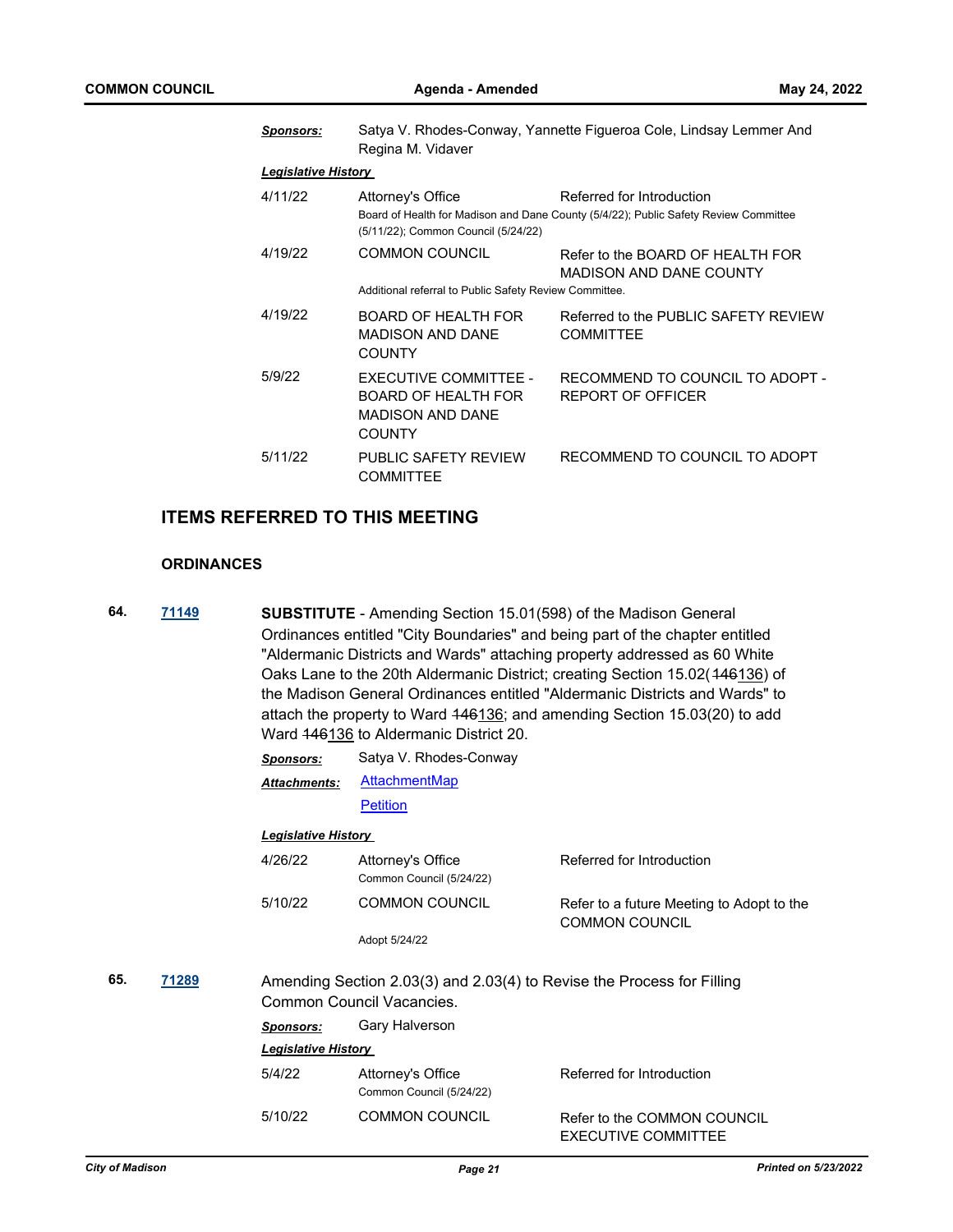Common Council Executive Committee (5/24/22); Common Council (5/24/22)

# **AGENDA NOTE: This item will be considered by the Common Council Executive Committee on 5/24/22. A recommendation will be made from the floor.**

**66. [71315](http://madison.legistar.com/gateway.aspx?m=l&id=/matter.aspx?key=83254)** Amending Section 2.04(1)(d) of the Madison General Ordinances to Remove Reference to Public Comments and Hearings as Special Order of Business. *Sponsors:* Grant Foster *Legislative History*  5/5/22 Attorney's Office Referred for Introduction Common Council Executive Committee (5/24/22); Common Council (5/24/22)

5/10/22 COMMON COUNCIL Refer to a future Meeting to Adopt to the COMMON COUNCIL Adopt 5/24/22

**AGENDA NOTE: A recommendation will be made by the Common Council Executive Committee at their 5/24/22 meeting. A motion will be made from the floor based on their recommendation.**

**67. [71317](http://madison.legistar.com/gateway.aspx?m=l&id=/matter.aspx?key=83256)** Amending Section 2.029(5) of the Madison General Ordinances Regarding Public Comments at Common Council Meetings.

| Sponsors: | <b>Grant Foster</b>                                                                         |                                                                    |  |  |  |  |  |
|-----------|---------------------------------------------------------------------------------------------|--------------------------------------------------------------------|--|--|--|--|--|
|           | <b>Legislative History</b>                                                                  |                                                                    |  |  |  |  |  |
| 5/5/22    | Attorney's Office<br>Common Council Executive Committee (5/24/22); Common Council (5/24/22) | Referred for Introduction                                          |  |  |  |  |  |
| 5/10/22   | <b>COMMON COUNCIL</b>                                                                       | Refer to a future Meeting to Adopt to the<br><b>COMMON COUNCIL</b> |  |  |  |  |  |
|           | Adopt 5/24/22                                                                               |                                                                    |  |  |  |  |  |

**AGENDA NOTE: A recommendation will be made by the Common Council Executive Committee at their 5/24/22 meeting. A motion will be made from the floor based on their recommendation.**

**68. [71318](http://madison.legistar.com/gateway.aspx?m=l&id=/matter.aspx?key=83257)** Amending Section 2.055(3) of the Madison General Ordinances to Exclude Referrals Without Consent of the Lead Sponsor From Consent Agenda. *Sponsors:* Grant Foster *Legislative History*  5/5/22 Attorney's Office Referred for Introduction Common Council Executive Committee (5/24/22); Common Council (5/24/22) 5/10/22 COMMON COUNCIL Refer to a future Meeting to Adopt to the COMMON COUNCIL

Adopt 5/24/22

**AGENDA NOTE: A recommendation will be made by the Common Council Executive Committee at their 5/24/2022 meeting. A motion will be made from the floor based on this recommendation.**

#### **RESOLUTIONS**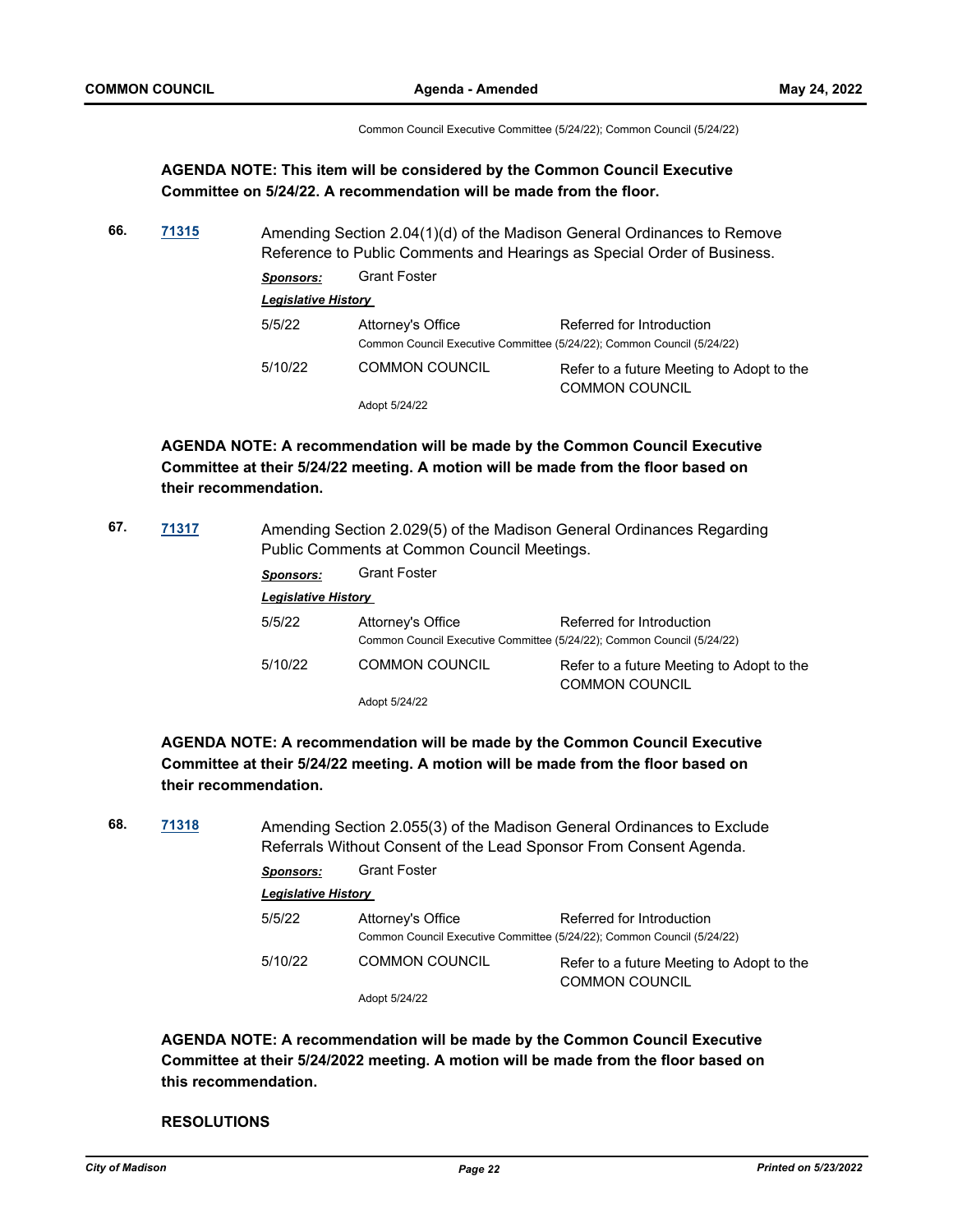| 69. | 71036 | Antiracism and Equity      |                                                                                                              | Accepting the Final Report of the President's Work Group on Racial Justice,                         |  |
|-----|-------|----------------------------|--------------------------------------------------------------------------------------------------------------|-----------------------------------------------------------------------------------------------------|--|
|     |       | <b>Sponsors:</b>           | Nasra Wehelie, Charles Myadze, Brian Benford, Sheri Carter, Nikki<br>Conklin And Barbara Harrington-McKinney |                                                                                                     |  |
|     |       | <b>Attachments:</b>        | Racial Equity Workgroup Final Report and Resources.pdf                                                       |                                                                                                     |  |
|     |       | <b>Legislative History</b> |                                                                                                              |                                                                                                     |  |
|     |       | 4/14/22                    | Council Office                                                                                               | Referred for Introduction<br>Common Council Executive Committee (5/24/22), Common Council (5/24/22) |  |
|     |       | 4/19/22                    | <b>COMMON COUNCIL</b>                                                                                        | Refer to the COMMON COUNCIL<br>EXECUTIVE COMMITTEE                                                  |  |

**AGENDA NOTE: A recommendation will be made at the 5/24/22 meeting of the Common Council Executive Committee. A motion will be made from the floor based on their recommendation.**

| 70. | 71226 | Recognizing the second annual Civic Season from June 12 to July 4, 2022,<br>inclusive of Juneteenth, Independence Day, and forthcoming Fall Civic Holidays. |                                                                                                                                                                                                     |                                                                                                     |  |  |
|-----|-------|-------------------------------------------------------------------------------------------------------------------------------------------------------------|-----------------------------------------------------------------------------------------------------------------------------------------------------------------------------------------------------|-----------------------------------------------------------------------------------------------------|--|--|
|     |       | <b>Sponsors:</b>                                                                                                                                            | Satya V. Rhodes-Conway, Keith Furman, Patrick W. Heck, Yannette<br>Figueroa Cole, Michael E. Verveer, Tag Evers, Lindsay Lemmer, Sheri<br>Carter, Barbara Harrington-McKinney And Regina M. Vidaver |                                                                                                     |  |  |
|     |       | <b>Legislative History</b>                                                                                                                                  |                                                                                                                                                                                                     |                                                                                                     |  |  |
|     |       | 5/2/22                                                                                                                                                      | Clerk's Office<br>Common Council (5/24/22)                                                                                                                                                          | Referred for Introduction                                                                           |  |  |
|     |       | 5/10/22                                                                                                                                                     | <b>COMMON COUNCIL</b>                                                                                                                                                                               | Refer to a future Meeting to Adopt to the<br><b>COMMON COUNCIL</b>                                  |  |  |
|     |       |                                                                                                                                                             | Adopt 5/24/22                                                                                                                                                                                       |                                                                                                     |  |  |
| 71. | 71355 | Amending the Title of Section 33.13, Amending Section 33.13(1) and Repealing<br>Section 33.13(2) Related to the Common Council Executive Committee.         |                                                                                                                                                                                                     |                                                                                                     |  |  |
|     |       | <b>Sponsors:</b>                                                                                                                                            | <b>Grant Foster</b>                                                                                                                                                                                 |                                                                                                     |  |  |
|     |       | <b>Legislative History</b>                                                                                                                                  |                                                                                                                                                                                                     |                                                                                                     |  |  |
|     |       | 5/6/22                                                                                                                                                      | Attorney's Office                                                                                                                                                                                   | Referred for Introduction<br>Common Council Executive Committee (5/24/22); Common Council (5/24/22) |  |  |
|     |       | 5/10/22                                                                                                                                                     | <b>COMMON COUNCIL</b>                                                                                                                                                                               | Refer to the COMMON COUNCIL<br><b>EXECUTIVE COMMITTEE</b>                                           |  |  |
|     |       |                                                                                                                                                             |                                                                                                                                                                                                     | Common Council Executive Committee (5/24/22), Common Council (5/24/22)                              |  |  |
|     |       |                                                                                                                                                             |                                                                                                                                                                                                     | AGENDA NOTE: This item will be considered by the Common Council Executive                           |  |  |

**Committee on 5/24/22. A recommendation will be made from the floor.**

| 72. | 71357 | and Chief of Staff.        |                                                                        | <b>SUBSTITUTE</b> - Creating Section 3.035 related to the Common Council Office |  |
|-----|-------|----------------------------|------------------------------------------------------------------------|---------------------------------------------------------------------------------|--|
|     |       | Sponsors:                  | Grant Foster, Sheri Carter And Nasra Wehelie                           |                                                                                 |  |
|     |       | <b>Legislative History</b> |                                                                        |                                                                                 |  |
|     |       | 5/6/22                     | Attorney's Office                                                      | Referred for Introduction                                                       |  |
|     |       |                            | Common Council Executive Committee (5/24/22); Common Council (5/24/22) |                                                                                 |  |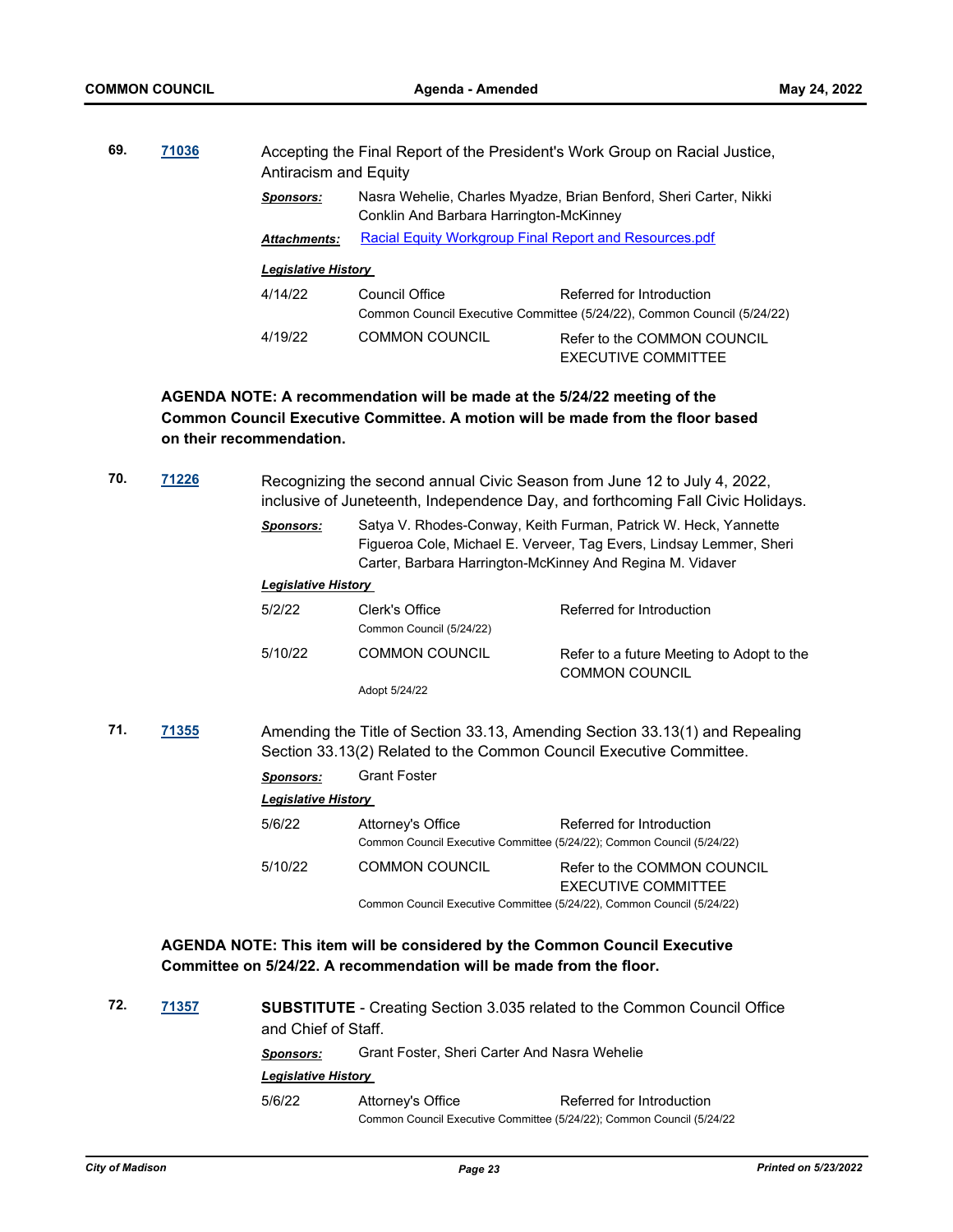|     |                   | 5/10/22                                        | <b>COMMON COUNCIL</b>                                                                                                                            | Refer to the COMMON COUNCIL<br><b>EXECUTIVE COMMITTEE</b>                                                                                                                                                                                                                                                                 |
|-----|-------------------|------------------------------------------------|--------------------------------------------------------------------------------------------------------------------------------------------------|---------------------------------------------------------------------------------------------------------------------------------------------------------------------------------------------------------------------------------------------------------------------------------------------------------------------------|
|     |                   |                                                |                                                                                                                                                  | Common Council Executive Committee (5/24/22), Common Council (5/24/22)                                                                                                                                                                                                                                                    |
|     |                   |                                                | AGENDA NOTE: This item will be considered by the Common Council Executive<br>Committee on 5/24/22. A recommendation will be made from the floor. |                                                                                                                                                                                                                                                                                                                           |
|     |                   |                                                |                                                                                                                                                  | <b>INTRODUCTION OF NEW BUSINESS FOR REFERRAL WITHOUT DEBATE</b>                                                                                                                                                                                                                                                           |
|     | <b>ORDINANCES</b> |                                                |                                                                                                                                                  |                                                                                                                                                                                                                                                                                                                           |
| 73. | 71549             |                                                |                                                                                                                                                  | Repealing MGO Sec. 28.105 Neighborhood Conservation Overlay Districts.                                                                                                                                                                                                                                                    |
|     |                   | <b>Sponsors:</b><br><b>Legislative History</b> | Patrick W. Heck, Grant Foster And Brian Benford                                                                                                  |                                                                                                                                                                                                                                                                                                                           |
|     |                   | 5/13/22                                        | Attorney's Office<br>Plan Commission (6/13/22); Common Council (6/21/22)                                                                         | Referred for Introduction                                                                                                                                                                                                                                                                                                 |
| 74. | 71592             |                                                | General Ordinances to attach the property to Ward 2, and assigning a<br>temporary zoning classification of Temporary A (Agricultural) District.  | Creating Section 15.01(567) of the Madison General Ordinances entitled "City<br>Boundaries" and being part of the chapter entitled "Alder Districts and Wards"<br>attaching to the 16th Alder District the property located at 4005 Marsh Road in<br>the Town of Blooming Grove, amending Section 15.02(2) of the Madison |
|     |                   | <b>Sponsors:</b>                               | Satya V. Rhodes-Conway                                                                                                                           |                                                                                                                                                                                                                                                                                                                           |
|     |                   | Attachments:                                   | 4005 Marsh Rd Attachment Worksheet Initial 05-04-22                                                                                              |                                                                                                                                                                                                                                                                                                                           |
|     |                   |                                                | <b>Attachment Map</b>                                                                                                                            |                                                                                                                                                                                                                                                                                                                           |
|     |                   | <b>Legislative History</b>                     |                                                                                                                                                  |                                                                                                                                                                                                                                                                                                                           |
|     |                   | 5/17/22                                        | Attorney's Office<br>Common Council (6/7/22)                                                                                                     | Referred for Introduction                                                                                                                                                                                                                                                                                                 |
| 75. | 71617             |                                                | constituting the 2022 City Attorney Reviser's Ordinance.                                                                                         | Amending various sections of the Madison General Ordinances to correct<br>inconsistencies and improper references in the Madison General Ordinances,                                                                                                                                                                      |
|     |                   | <b>Sponsors:</b>                               | <b>CITY ATTORNEY</b>                                                                                                                             |                                                                                                                                                                                                                                                                                                                           |
|     |                   | Attachments:                                   | <u>71617Body</u>                                                                                                                                 |                                                                                                                                                                                                                                                                                                                           |
|     |                   | <b>Legislative History</b>                     |                                                                                                                                                  |                                                                                                                                                                                                                                                                                                                           |
|     |                   | 5/17/22                                        | Attorney's Office                                                                                                                                | Referred for Introduction<br>Common Council Executive Committee (6/7/22); Common Council (6/7/22)                                                                                                                                                                                                                         |
| 76. | 71646             |                                                | 29.36 Entitled "Outdoor Lighting" of the Madison General Ordinances.                                                                             | Repealing Section 10.085 Entitled "Outdoor Lighting" and Creating Section                                                                                                                                                                                                                                                 |
|     |                   | <b>Sponsors:</b>                               | Tag Evers And Grant Foster                                                                                                                       |                                                                                                                                                                                                                                                                                                                           |
|     |                   | Attachments:                                   | 71646Body.pdf                                                                                                                                    |                                                                                                                                                                                                                                                                                                                           |
|     |                   | <b>Legislative History</b>                     |                                                                                                                                                  |                                                                                                                                                                                                                                                                                                                           |
|     |                   | 5/18/22                                        | Attorney's Office                                                                                                                                | Referred for Introduction                                                                                                                                                                                                                                                                                                 |

Sustainable Madison Committee (6/27/2022); Building Code, Fire Code, Conveyance Code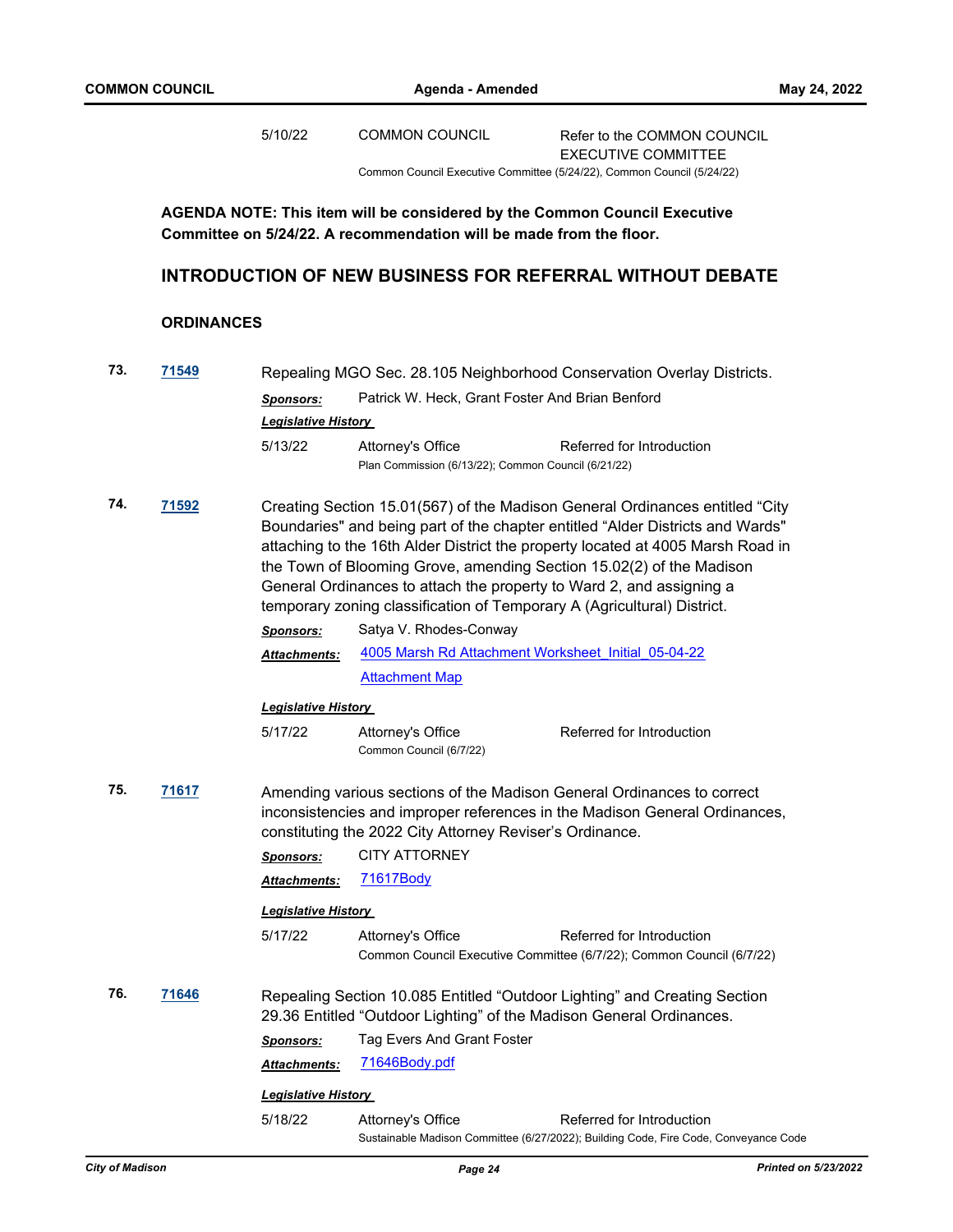and Licensing Board (6/21/2022); Common Council (7/12/2022)

# **RESOLUTIONS**

| 77. | 70637        |                                                                                                                                                                                                |                                                                                                                           | City of Madison Commits to the Five Principles of Responsible Outdoor Lighting                                                                                                                                   |  |  |
|-----|--------------|------------------------------------------------------------------------------------------------------------------------------------------------------------------------------------------------|---------------------------------------------------------------------------------------------------------------------------|------------------------------------------------------------------------------------------------------------------------------------------------------------------------------------------------------------------|--|--|
|     |              | <b>Sponsors:</b>                                                                                                                                                                               | <b>Grant Foster And Tag Evers</b>                                                                                         |                                                                                                                                                                                                                  |  |  |
|     |              | <b>Attachments:</b>                                                                                                                                                                            | <u>70637 v1.pdf</u>                                                                                                       |                                                                                                                                                                                                                  |  |  |
|     |              | <b>Legislative History</b>                                                                                                                                                                     |                                                                                                                           |                                                                                                                                                                                                                  |  |  |
|     |              | 3/22/22                                                                                                                                                                                        | <b>Council Office</b>                                                                                                     | Referred for Introduction                                                                                                                                                                                        |  |  |
|     |              |                                                                                                                                                                                                | and Licensing Appeals Board (5/17/22); Common Council (5/24/22)                                                           | Sustainable Madison Committee (4/27/22); Building Code, Fire Code, Conveyance Code                                                                                                                               |  |  |
|     |              | 5/10/22                                                                                                                                                                                        | <b>COMMON COUNCIL</b>                                                                                                     | Withdrawn                                                                                                                                                                                                        |  |  |
|     |              | 5/18/22                                                                                                                                                                                        | Council Office<br>(7/12/22)                                                                                               | Referred for Introduction<br>Sustainable Madison Committee (6/27/22); Building Code, Fire Code,<br>Conveyance Code and Licensing Appeals Board (6/21/22); Common Council                                         |  |  |
| 78. | <b>71350</b> | A resolution authorizing a noncompetitive purchase of goods from Elections<br>Systems & Software, LLC ("ES&S") as a sole source provider of voting<br>equipment for the City of Madison Clerk. |                                                                                                                           |                                                                                                                                                                                                                  |  |  |
|     |              | <u>Sponsors:</u>                                                                                                                                                                               | Vidaver, Nasra Wehelie And Michael E. Verveer                                                                             | Satya V. Rhodes-Conway, Keith Furman, Brian Benford, Tag Evers,<br>Yannette Figueroa Cole, Lindsay Lemmer, Arvina Martin, Regina M.                                                                              |  |  |
|     |              | <b>Attachments:</b>                                                                                                                                                                            |                                                                                                                           | Election Systems Software LLC - Non-Competitive Selection Request - CC App                                                                                                                                       |  |  |
|     |              | <b>Legislative History</b>                                                                                                                                                                     |                                                                                                                           |                                                                                                                                                                                                                  |  |  |
|     |              | 5/18/22                                                                                                                                                                                        | Clerk's Office<br>Finance Committee (6/6/22), Common Council (6/7/22)                                                     | Referred for Introduction                                                                                                                                                                                        |  |  |
| 79. | 71381        |                                                                                                                                                                                                | Proclaiming opposition to the loss of local control, additional costs, and<br>and the State's 2022 Legislative districts. | continuing damage to the interests of the residents of Madison and the State of<br>Wisconsin as caused by the 2011 changes to Wisconsin's redistricting statutes                                                 |  |  |
|     |              | <b>Sponsors:</b>                                                                                                                                                                               |                                                                                                                           | Satya V. Rhodes-Conway, Keith Furman, Patrick W. Heck, Tag Evers,<br>Lindsay Lemmer, Syed Abbas, Arvina Martin, Brian Benford, Regina M.<br>Vidaver, Michael E. Verveer, Yannette Figueroa Cole And Sheri Carter |  |  |
|     |              | <b>Legislative History</b>                                                                                                                                                                     |                                                                                                                           |                                                                                                                                                                                                                  |  |  |
|     |              | 5/16/22                                                                                                                                                                                        | Clerk's Office<br>Adopt 6/7/2022.                                                                                         | Referred for Introduction                                                                                                                                                                                        |  |  |
| 80. | 71419        |                                                                                                                                                                                                | software for Traffic Engineering sign printing.                                                                           | To authorize a license grant to SA International, Inc and to authorize IT Director<br>to enter into an agreement with SA International, Inc. to purchase the Flexi                                               |  |  |
|     |              | <b>Sponsors:</b>                                                                                                                                                                               | Satya V. Rhodes-Conway                                                                                                    |                                                                                                                                                                                                                  |  |  |
|     |              | <b>Legislative History</b>                                                                                                                                                                     |                                                                                                                           |                                                                                                                                                                                                                  |  |  |
|     |              | 5/17/22                                                                                                                                                                                        | <b>Traffic Engineering Division</b><br>(6/7/22)                                                                           | Referred for Introduction<br>Finance Committee (6/6/22), Transportation Commission (5/25/22), Common Council                                                                                                     |  |  |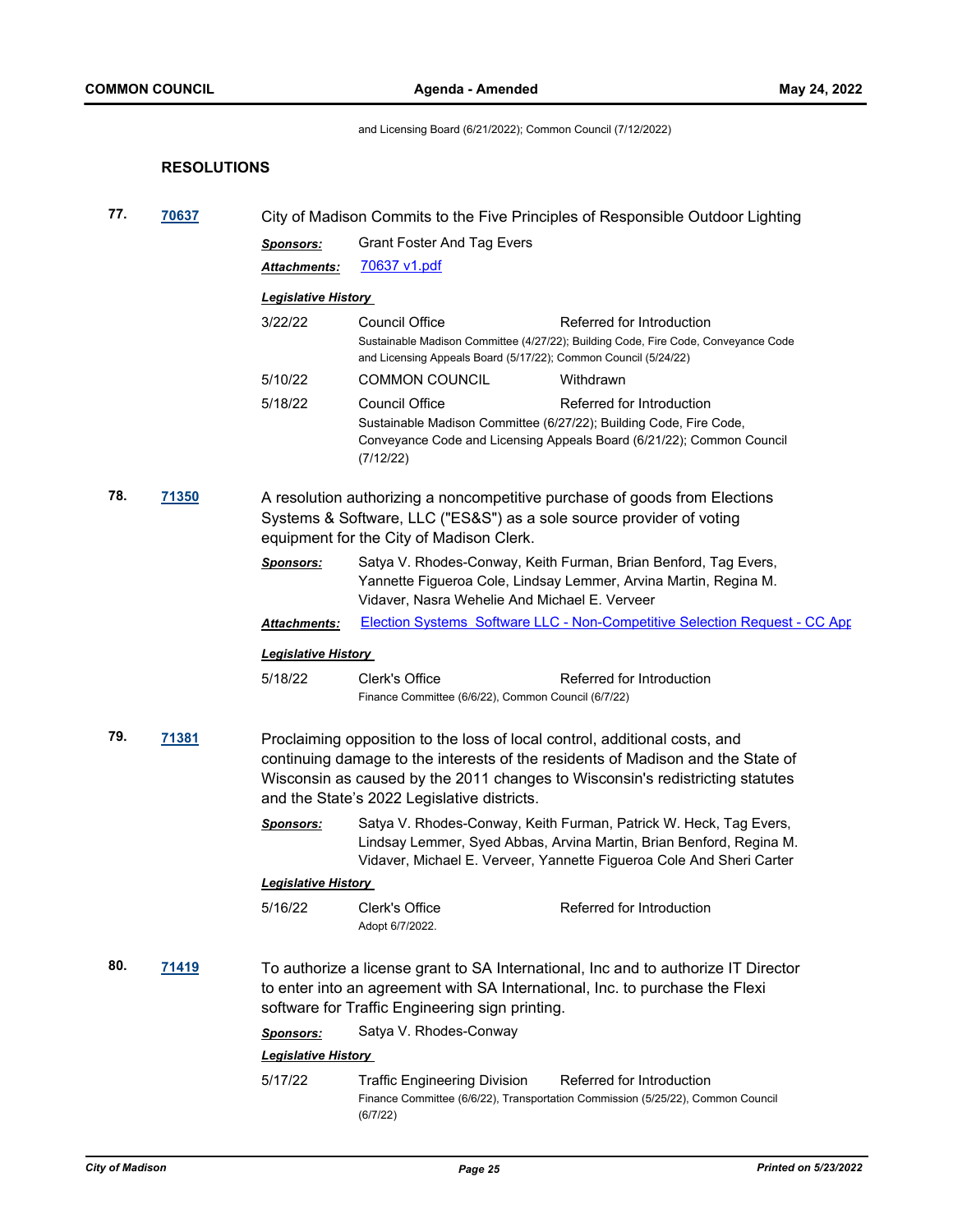| 81. | 71489        | and 12th ADs)              | Petition to the Commissioner of Railroads for BRT improvements (5th, 6th, 8th,                                                                                                                                                     |
|-----|--------------|----------------------------|------------------------------------------------------------------------------------------------------------------------------------------------------------------------------------------------------------------------------------|
|     |              | <b>Sponsors:</b>           | Satya V. Rhodes-Conway, Keith Furman And Grant Foster                                                                                                                                                                              |
|     |              | <b>Attachments:</b>        | MadisonBRT RailroadPetition.pdf                                                                                                                                                                                                    |
|     |              |                            | MadisonBRT AttA CrashData.pdf                                                                                                                                                                                                      |
|     |              |                            | MadisonBRT AttB TrafficData.pdf                                                                                                                                                                                                    |
|     |              |                            | MadisonBRT AttC SightDistances.pdf                                                                                                                                                                                                 |
|     |              |                            | MadisonBRT AttD TypicalSections.pdf                                                                                                                                                                                                |
|     |              |                            | MadisonBRT AttE USDOTCrossingInventoryForms.pdf                                                                                                                                                                                    |
|     |              |                            | MadisonBRT AttF DraftOfProposedWork.pdf                                                                                                                                                                                            |
|     |              |                            | MadisonBRT AttG ApprovalOfGeometry.pdf                                                                                                                                                                                             |
|     |              |                            | MadisonBRT AttH SmallStartsProjectDevelopmentRating.pdf                                                                                                                                                                            |
|     |              | <b>Legislative History</b> |                                                                                                                                                                                                                                    |
|     |              | 5/12/22                    | Referred for Introduction<br><b>Transportation Department</b>                                                                                                                                                                      |
|     |              |                            | Board of Public Works (5/25/22); Common Council (6/7/22)                                                                                                                                                                           |
| 82. | <u>71552</u> |                            | Recreate the 1.0 FTE position #3297 of Administrative Clerk 1 (CG20, R9) as<br>an Administrative Assistant (CG20, R14), in the Monona Terrace Operating<br>Budget; and reallocate the incumbent, S. Carrizal, to the new position. |
|     |              | <b>Sponsors:</b>           | Satya V. Rhodes-Conway                                                                                                                                                                                                             |
|     |              | <b>Attachments:</b>        | PB Memo MT Admin Clerk.pdf                                                                                                                                                                                                         |
|     |              |                            | <b>MT Admin Clerk Assist.docx</b>                                                                                                                                                                                                  |
|     |              | <b>Legislative History</b> |                                                                                                                                                                                                                                    |
|     |              | 5/16/22                    | Referred for Introduction<br><b>Human Resources</b><br>Department<br>Finance Committee (6/6/22); Personnel Board (5/25/22); Common Council (6/7/22)                                                                                |
| 83. | 71581        |                            | Accepting Gender-Inclusive language in adopted City Plans                                                                                                                                                                          |
|     |              | <b>Sponsors:</b>           | Satya V. Rhodes-Conway And Regina M. Vidaver                                                                                                                                                                                       |
|     |              | Attachments:               | <b>Gender-Inclusive Language Amendments to Plans.pdf</b>                                                                                                                                                                           |
|     |              | <b>Legislative History</b> |                                                                                                                                                                                                                                    |
|     |              | 5/17/22                    | Referred for Introduction<br>Department of Planning and<br><b>Community and Economic</b><br>Development<br>Plan Commission (6/13); Common Council (6/22)                                                                           |
| 84. | 71582        |                            | Extending the life of Tax Increment District (TID) #29 for twelve (12) months for<br>the purposes of the creation of affordable housing and improving City housing<br>stock in the City of Madison.                                |
|     |              | <b>Sponsors:</b>           | Satya V. Rhodes-Conway                                                                                                                                                                                                             |
|     |              | <b>Legislative History</b> |                                                                                                                                                                                                                                    |
|     |              | 5/17/22                    | Referred for Introduction<br>Economic Development<br><b>Division</b><br>Finance Committee (6/6/22); Common Council (6/21/22)                                                                                                       |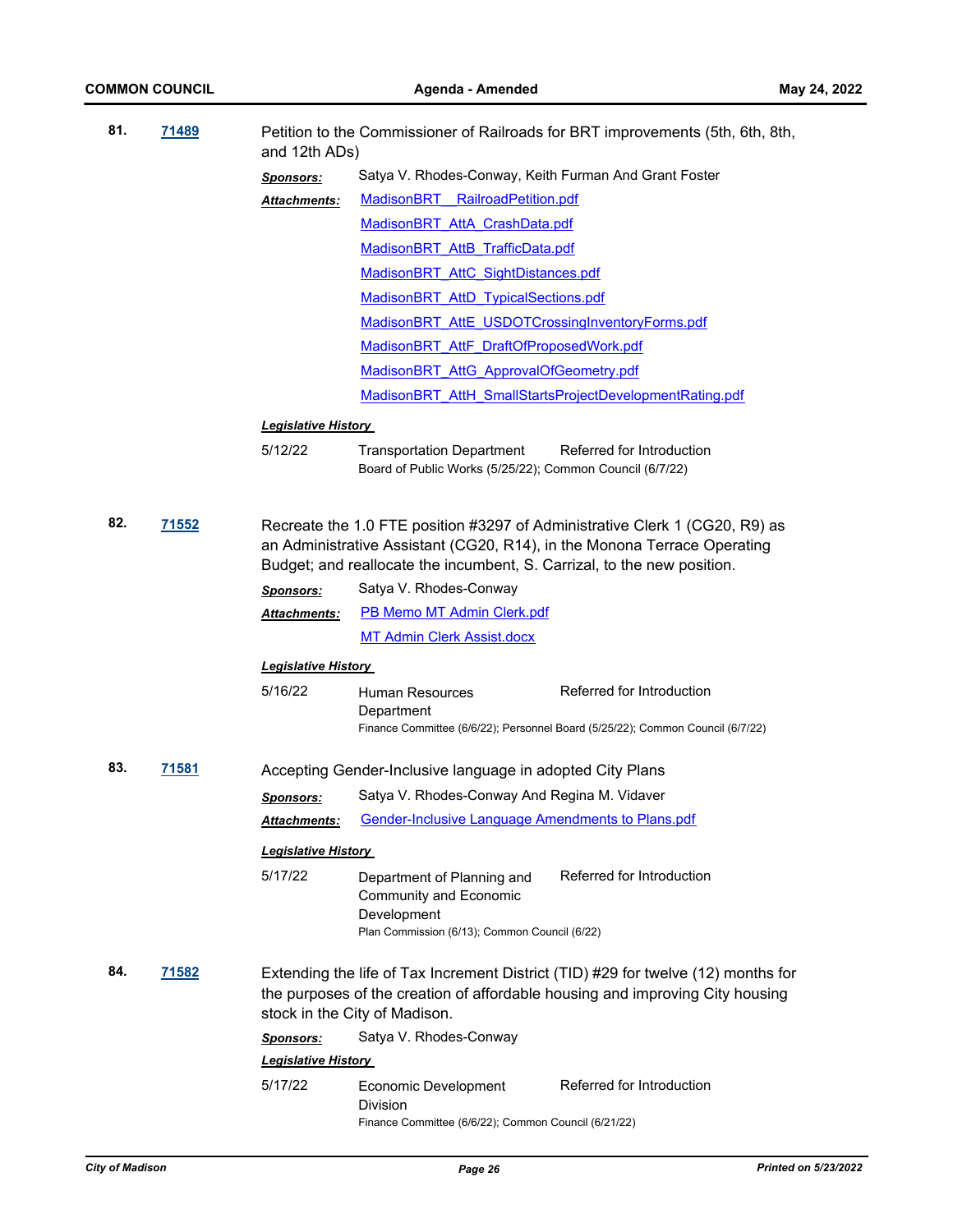| 85. | <u>71584</u> |                                                | Extending the life of Tax Increment District (TID) #47 for twelve (12) months for<br>the purposes of the creation of affordable housing and improving City housing<br>stock in the City of Madison. |                                                                                                                                                                  |  |
|-----|--------------|------------------------------------------------|-----------------------------------------------------------------------------------------------------------------------------------------------------------------------------------------------------|------------------------------------------------------------------------------------------------------------------------------------------------------------------|--|
|     |              | <u>Sponsors:</u><br><b>Legislative History</b> | Satya V. Rhodes-Conway                                                                                                                                                                              |                                                                                                                                                                  |  |
|     |              | 5/17/22                                        | Economic Development<br>Division<br>Finance Committee (6/6/22); Common Council (6/21/22)                                                                                                            | Referred for Introduction                                                                                                                                        |  |
| 86. | <u>71585</u> |                                                | Inc. to support the Crisis Response Team.                                                                                                                                                           | Authorizing a Memorandum of Understanding between City of Madison,<br>Journey Mental Health Center and Public Health Madison & Dane County                       |  |
|     |              | <b>Sponsors:</b><br><b>Legislative History</b> | Satya V. Rhodes-Conway And Regina M. Vidaver                                                                                                                                                        |                                                                                                                                                                  |  |
|     |              | 5/17/22                                        | Attorney's Office<br>Finance Committee (6/6/22); Common Council (6/7/22)                                                                                                                            | Referred for Introduction                                                                                                                                        |  |
| 87. | 71612        | and General Election.                          |                                                                                                                                                                                                     | Establishing in-person absentee voting locations for the 2022 Partisan Primary                                                                                   |  |
|     |              | <b>Sponsors:</b>                               | Verveer, Arvina Martin And Regina M. Vidaver                                                                                                                                                        | Satya V. Rhodes-Conway, Keith Furman, Patrick W. Heck, Michael E.                                                                                                |  |
|     |              | <b>Legislative History</b>                     |                                                                                                                                                                                                     |                                                                                                                                                                  |  |
|     |              | 5/17/22                                        | Clerk's Office<br>Adopt 6/7/22                                                                                                                                                                      | Referred for Introduction                                                                                                                                        |  |
| 88. | <u>71613</u> |                                                | Establishing a Truth and Reconciliation Process for the City of Madison.                                                                                                                            |                                                                                                                                                                  |  |
|     |              | <b>Sponsors:</b>                               | <b>Brian Benford</b>                                                                                                                                                                                |                                                                                                                                                                  |  |
|     |              | <b>Legislative History</b>                     |                                                                                                                                                                                                     |                                                                                                                                                                  |  |
|     |              | 5/17/22                                        | Attorney's Office<br>Common Council 6/7/22                                                                                                                                                          | Referred for Introduction                                                                                                                                        |  |
| 89. | 71614        | parking garage                                 |                                                                                                                                                                                                     | Authorizing the Mayor and City Clerk to execute a parking lease agreement with<br>Bakers Place Project LLC, for 20 parking stalls at the South Livingston Street |  |
|     |              | <u>Sponsors:</u>                               | <b>Brian Benford</b>                                                                                                                                                                                |                                                                                                                                                                  |  |
|     |              | <b>Attachments:</b>                            |                                                                                                                                                                                                     | Baker's Place- Final City Parking Agreement 2022-05-13 - clean.pdf                                                                                               |  |
|     |              | <b>Legislative History</b>                     |                                                                                                                                                                                                     |                                                                                                                                                                  |  |
|     |              | 5/17/22                                        | <b>Parking Utility</b><br>(6/7/22)                                                                                                                                                                  | Referred for Introduction<br>Finance Committee (6/6/22); Transportation Commission (5/25/22); Common Council                                                     |  |
| 90. | <u>71616</u> | 2022. (15th AD)                                |                                                                                                                                                                                                     | Approving the use of Safe Routes Grants funding for the installation of new<br>sidewalk on project #14056: New Sidewalk Installation Assessment District -       |  |
|     |              | <b>Sponsors:</b>                               | <b>Grant Foster</b>                                                                                                                                                                                 |                                                                                                                                                                  |  |
|     |              | <b>Legislative History</b>                     |                                                                                                                                                                                                     |                                                                                                                                                                  |  |
|     |              | 5/17/22                                        | <b>Engineering Division</b>                                                                                                                                                                         | Referred for Introduction                                                                                                                                        |  |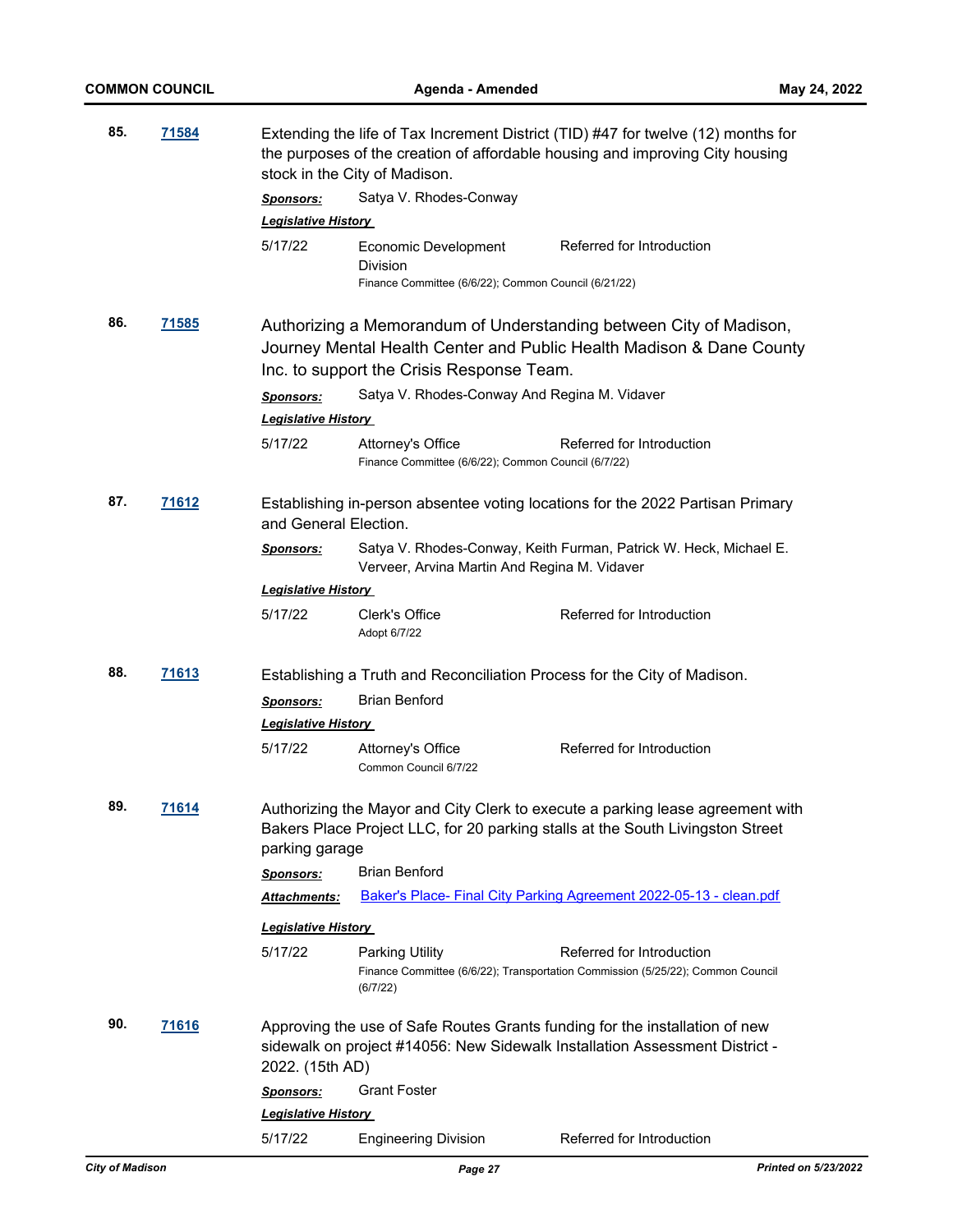Board of Public Works (5/25/22); Common Council (6/7/22)

| 91.<br>71618 |       | Authorizing the Mayor and City Clerk to execute a lease for farming purposes<br>with Guy J. and Laura S. Dreger for approximately 13 acres of land located at<br>10202 Mid Town Road. (1st AD) |                                                                                                                                                 |                                                                                                                                                          |  |
|--------------|-------|------------------------------------------------------------------------------------------------------------------------------------------------------------------------------------------------|-------------------------------------------------------------------------------------------------------------------------------------------------|----------------------------------------------------------------------------------------------------------------------------------------------------------|--|
|              |       | <b>Sponsors:</b>                                                                                                                                                                               | Barbara Harrington-McKinney                                                                                                                     |                                                                                                                                                          |  |
|              |       | Attachments:                                                                                                                                                                                   | 12528 Exhibit A Legal Description.pdf                                                                                                           |                                                                                                                                                          |  |
|              |       |                                                                                                                                                                                                | 12528 Exhibit B Lease Area Map.pdf                                                                                                              |                                                                                                                                                          |  |
|              |       | <b>Legislative History</b>                                                                                                                                                                     |                                                                                                                                                 |                                                                                                                                                          |  |
|              |       | 5/17/22                                                                                                                                                                                        | Economic Development<br><b>Division</b>                                                                                                         | Referred for Introduction<br>Plan Commission (6/13/22); Board of Public Works(5/25/22); Finance Committee (6/6/22);                                      |  |
|              |       |                                                                                                                                                                                                | Common Council (6/21/22)                                                                                                                        |                                                                                                                                                          |  |
| 92.<br>71622 |       | Approving the Madison Arts Commission's selection of Ash Armenta as the next<br>Thurber Park Artist-in-Residence.                                                                              |                                                                                                                                                 |                                                                                                                                                          |  |
|              |       | <b>Sponsors:</b>                                                                                                                                                                               | <b>Sheri Carter</b>                                                                                                                             |                                                                                                                                                          |  |
|              |       | <b>Legislative History</b>                                                                                                                                                                     |                                                                                                                                                 |                                                                                                                                                          |  |
|              |       | 5/18/22                                                                                                                                                                                        | Department of Planning and<br><b>Community and Economic</b><br>Development                                                                      | Referred for Introduction                                                                                                                                |  |
|              |       |                                                                                                                                                                                                | Finance (6/13); Madison Arts Commission (6/8); Common Council (6/21)                                                                            |                                                                                                                                                          |  |
| 93.<br>71624 |       | Accepting the Engineering Division's 2021 Compliance Maintenance Annual<br>Report (CMAR) for Operation and Maintenance of the Madison Sewer Utility.<br>(City Wide)                            |                                                                                                                                                 |                                                                                                                                                          |  |
|              |       | <b>Sponsors:</b>                                                                                                                                                                               | Grant Foster And Gary Halverson                                                                                                                 |                                                                                                                                                          |  |
|              |       | <b>Attachments:</b>                                                                                                                                                                            | <b>CMAR 2021.pdf</b>                                                                                                                            |                                                                                                                                                          |  |
|              |       | <u> Legislative History </u>                                                                                                                                                                   |                                                                                                                                                 |                                                                                                                                                          |  |
|              |       | 5/18/22                                                                                                                                                                                        | <b>Engineering Division</b><br>Board of Public Works (5/25/22); Common Council (6/7/22)                                                         | Referred for Introduction                                                                                                                                |  |
| 94.          | 71626 | Recreate position #4075 of Data Analyst 2 as a Data Analyst 3 in CG 18, Range<br>10 and reallocate the employee, D. Coy, to the new position.                                                  |                                                                                                                                                 |                                                                                                                                                          |  |
|              |       | <u>Sponsors:</u>                                                                                                                                                                               | Satya V. Rhodes-Conway                                                                                                                          |                                                                                                                                                          |  |
|              |       | Attachments:                                                                                                                                                                                   | <b>PB Memo - Data Analyst 2 to 3.pdf</b>                                                                                                        |                                                                                                                                                          |  |
|              |       | <b>Legislative History</b>                                                                                                                                                                     |                                                                                                                                                 |                                                                                                                                                          |  |
|              |       | 5/18/22                                                                                                                                                                                        | <b>Human Resources</b><br>Department                                                                                                            | Referred for Introduction                                                                                                                                |  |
|              |       |                                                                                                                                                                                                |                                                                                                                                                 | Finance Committee (6/6/22); Personnel Board (5/25/22); Common Council (6/7/22)                                                                           |  |
| 95.          | 71627 | operating budget.                                                                                                                                                                              | R14 and recreate the classification in CG18, R15. Recreate the 1.0 FTE<br>employee, T. Mawer, to the new position, within the Police Department | Delete the classification of "Police Administrative Services Manager" in CG18,<br>position #2576 in the new CG and Range (CG 18, R15) and reallocate the |  |
|              |       | <b>Sponsors:</b>                                                                                                                                                                               | Satya V. Rhodes-Conway                                                                                                                          |                                                                                                                                                          |  |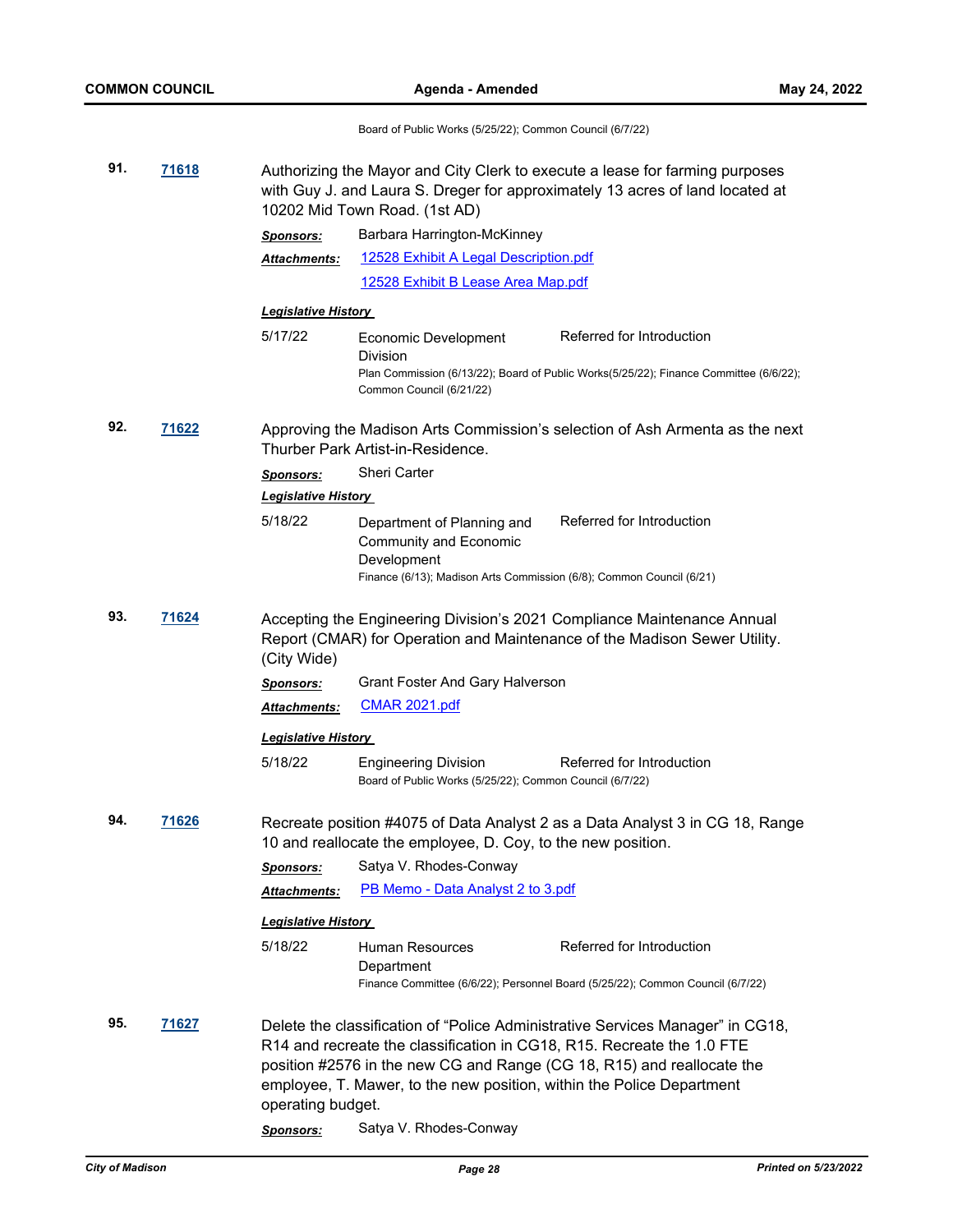|                                                                            |       | PB Memo Police Administrative Services Manager.pdf<br>Attachments:                                          |                                                                                                                                                                                                                                    |                                                                                                                                                                                                                                                                                                                                                                                                      |  |
|----------------------------------------------------------------------------|-------|-------------------------------------------------------------------------------------------------------------|------------------------------------------------------------------------------------------------------------------------------------------------------------------------------------------------------------------------------------|------------------------------------------------------------------------------------------------------------------------------------------------------------------------------------------------------------------------------------------------------------------------------------------------------------------------------------------------------------------------------------------------------|--|
|                                                                            |       | <b>Legislative History</b>                                                                                  |                                                                                                                                                                                                                                    |                                                                                                                                                                                                                                                                                                                                                                                                      |  |
|                                                                            |       | 5/18/22                                                                                                     | Human Resources<br>Department                                                                                                                                                                                                      | Referred for Introduction                                                                                                                                                                                                                                                                                                                                                                            |  |
|                                                                            |       |                                                                                                             |                                                                                                                                                                                                                                    | Finance Committee (6/6/22); Personnel Board (5/25/22); Common Council (6/7/22)                                                                                                                                                                                                                                                                                                                       |  |
| 96.<br>71628                                                               |       | Division operating budget.                                                                                  | as "Public Works Foreperson 1" and reallocate the employees, R.<br>Grieshammer and P. Roh to the new positions; and recreate the 1.0 FTE                                                                                           | Recreate the classification of "Public Works Foreperson" (CG18, R05) as<br>"Public Works Foreperson 1" and create the classification of "Public Works<br>Foreperson 2" in CG18, R06. Recreate the 1.0 FTE positions #1664 and #1725<br>positions #1665 and #1765 as "Public Works Foreperson 2" and reallocate the<br>employees, M. Scamardo and D. Kelley, to the new positions, within the Streets |  |
|                                                                            |       | <b>Sponsors:</b>                                                                                            | Satya V. Rhodes-Conway                                                                                                                                                                                                             |                                                                                                                                                                                                                                                                                                                                                                                                      |  |
|                                                                            |       | Attachments:                                                                                                | PB Memo - Public Works Foreperson.pdf                                                                                                                                                                                              |                                                                                                                                                                                                                                                                                                                                                                                                      |  |
|                                                                            |       |                                                                                                             | Public Works Foreperson 1-2 Class Spec - Draft.pdf                                                                                                                                                                                 |                                                                                                                                                                                                                                                                                                                                                                                                      |  |
|                                                                            |       | <u> Leqislative History</u>                                                                                 |                                                                                                                                                                                                                                    |                                                                                                                                                                                                                                                                                                                                                                                                      |  |
|                                                                            |       | 5/18/22                                                                                                     | Human Resources                                                                                                                                                                                                                    | Referred for Introduction                                                                                                                                                                                                                                                                                                                                                                            |  |
|                                                                            |       |                                                                                                             | Department                                                                                                                                                                                                                         | Finance Committee (6/6/22); Personnel Board (5/25/22); Common Council (6/7/22)                                                                                                                                                                                                                                                                                                                       |  |
| 97.                                                                        | 71630 | BY TITLE ONLY - Appointing XXXXX as Alderperson for District 11 to serve until<br>the Spring 2023 election. |                                                                                                                                                                                                                                    |                                                                                                                                                                                                                                                                                                                                                                                                      |  |
|                                                                            |       | <b>Sponsors:</b>                                                                                            | Keith Furman                                                                                                                                                                                                                       |                                                                                                                                                                                                                                                                                                                                                                                                      |  |
|                                                                            |       | <u> Leqislative History </u>                                                                                |                                                                                                                                                                                                                                    |                                                                                                                                                                                                                                                                                                                                                                                                      |  |
|                                                                            |       | 5/18/22                                                                                                     | Council Office<br>Common Council Executive Committee (6/1/22), Common Council (6/7/22)                                                                                                                                             | Referred for Introduction                                                                                                                                                                                                                                                                                                                                                                            |  |
| 98.                                                                        | 71632 | the Spring 2023 election.                                                                                   |                                                                                                                                                                                                                                    | BY TITLE ONLY - Appointing XXXXX as Alderperson for District 20 to serve until                                                                                                                                                                                                                                                                                                                       |  |
|                                                                            |       | <u>Sponsors:</u>                                                                                            | Keith Furman                                                                                                                                                                                                                       |                                                                                                                                                                                                                                                                                                                                                                                                      |  |
|                                                                            |       | Legislative History                                                                                         |                                                                                                                                                                                                                                    |                                                                                                                                                                                                                                                                                                                                                                                                      |  |
|                                                                            |       | 5/18/22                                                                                                     | <b>Council Office</b><br>Common Council Executive Committee (5/25/22), Common Council (6/7/22)                                                                                                                                     | Referred for Introduction                                                                                                                                                                                                                                                                                                                                                                            |  |
| 99.<br>71638<br>of funds beginning on January 1, 2023.<br><b>Sponsors:</b> |       | for Proposals (RFP) process, and formulate funding allocation                                               | Accepting the Community Development Division's (CDD) Youth, Young Adult,<br>and Adult Employment policy paper and directing CDD to conduct a Request<br>recommendations for consideration by the Mayor and Common Council, for use |                                                                                                                                                                                                                                                                                                                                                                                                      |  |
|                                                                            |       |                                                                                                             | Brian Benford And Arvina Martin                                                                                                                                                                                                    |                                                                                                                                                                                                                                                                                                                                                                                                      |  |
|                                                                            |       | Attachments:                                                                                                | <b>2022 Youth Adult Employment Concept Paper .pdf</b>                                                                                                                                                                              |                                                                                                                                                                                                                                                                                                                                                                                                      |  |
|                                                                            |       | <b>Legislative History</b>                                                                                  |                                                                                                                                                                                                                                    |                                                                                                                                                                                                                                                                                                                                                                                                      |  |
|                                                                            |       | 5/18/22                                                                                                     | <b>Community Development</b><br>Division                                                                                                                                                                                           | Referred for Introduction                                                                                                                                                                                                                                                                                                                                                                            |  |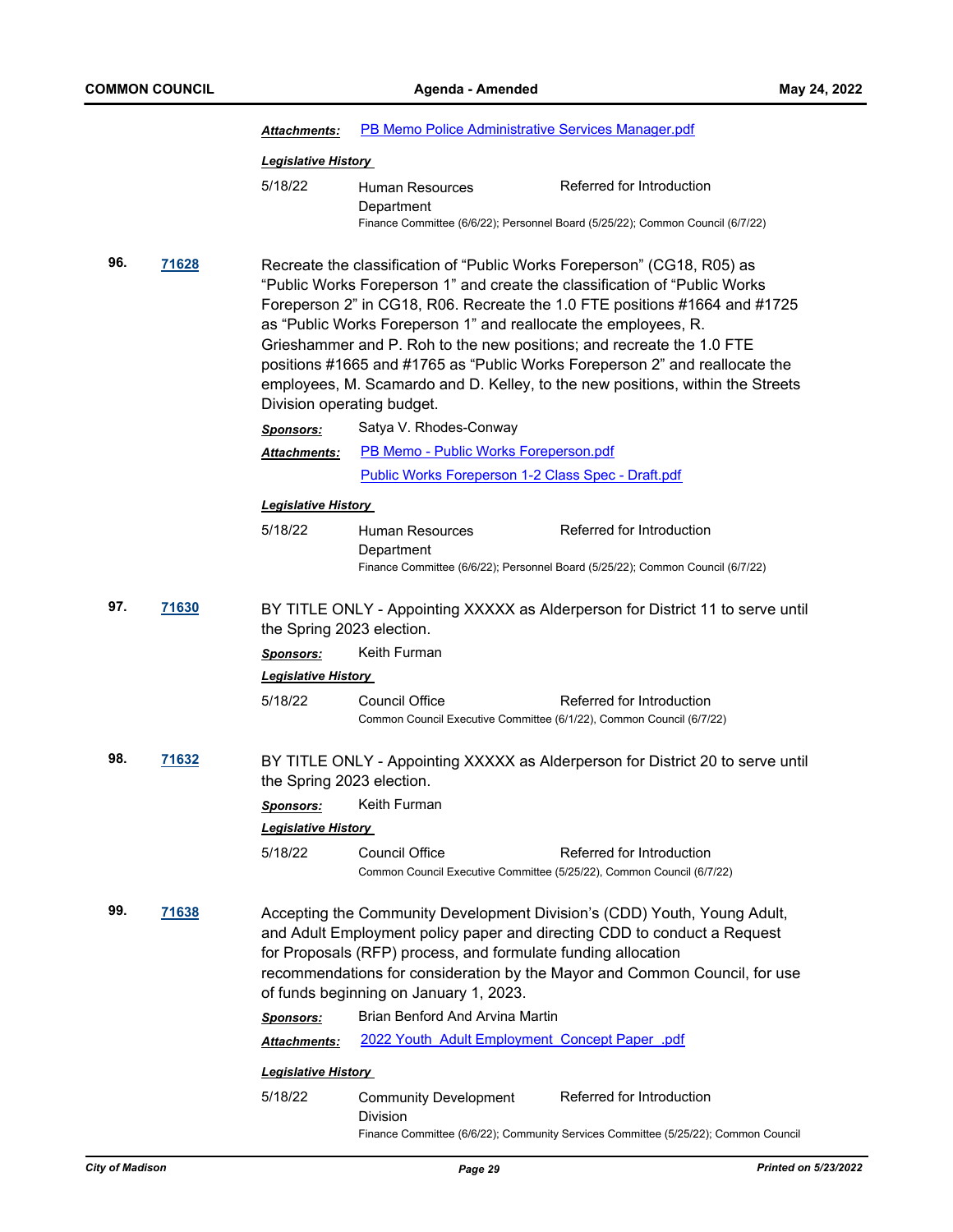(6/722)

| 100.                                                                                                                                                                                                                                                                                                          | 71640        | Amending the Community Development Division's 2022 Operating Budget and<br>authorizing the Division to accept grant funds (\$150,000) from the National<br>League of Cities (NLC) to support creating equitable outcomes for marginalized<br>youth, particularly in high-demand science, technology, engineering, and<br>mathematics (STEM) work force industries. |                                                                                             |                                                                                                                 |  |
|---------------------------------------------------------------------------------------------------------------------------------------------------------------------------------------------------------------------------------------------------------------------------------------------------------------|--------------|--------------------------------------------------------------------------------------------------------------------------------------------------------------------------------------------------------------------------------------------------------------------------------------------------------------------------------------------------------------------|---------------------------------------------------------------------------------------------|-----------------------------------------------------------------------------------------------------------------|--|
|                                                                                                                                                                                                                                                                                                               |              | <b>Sponsors:</b>                                                                                                                                                                                                                                                                                                                                                   | Arvina Martin, Brian Benford And Regina M. Vidaver                                          |                                                                                                                 |  |
|                                                                                                                                                                                                                                                                                                               |              | <b>Legislative History</b>                                                                                                                                                                                                                                                                                                                                         |                                                                                             |                                                                                                                 |  |
|                                                                                                                                                                                                                                                                                                               |              | 5/18/22                                                                                                                                                                                                                                                                                                                                                            | <b>Community Development</b><br>Division<br>(6/7/22)                                        | Referred for Introduction<br>Finance Committee (5/5/22); Community Services Committee (5/25/22); Common Council |  |
| 101.<br><u>71642</u><br>Authorizing the Mayor and City Clerk to amend an existing contract with Focus<br>Counseling by extending its term through June 30, 2023 to enable the continued<br>provision of housing support services to participants in the City's unsheltered<br>response hotel shelter program. |              |                                                                                                                                                                                                                                                                                                                                                                    |                                                                                             |                                                                                                                 |  |
|                                                                                                                                                                                                                                                                                                               |              | <b>Sponsors:</b><br><b>Legislative History</b>                                                                                                                                                                                                                                                                                                                     |                                                                                             | Barbara Harrington-McKinney, Nikki Conklin And Regina M. Vidaver                                                |  |
|                                                                                                                                                                                                                                                                                                               |              | 5/18/22                                                                                                                                                                                                                                                                                                                                                            | <b>Community Development</b><br>Division                                                    | Referred for Introduction<br>Finance Committee (6/6/22); CDBG Committee (6/2/22); Common Council (6/7/22)       |  |
| 102.<br><u>71649</u><br>Addition of 1.0 FTE in the classification of Account Technican 3 in CG 20,<br>Range 16 in the Finance Department's operating budget.                                                                                                                                                  |              |                                                                                                                                                                                                                                                                                                                                                                    |                                                                                             |                                                                                                                 |  |
|                                                                                                                                                                                                                                                                                                               |              | Michael E. Verveer And Keith Furman<br><u>Sponsors:</u><br><u> Legislative History</u>                                                                                                                                                                                                                                                                             |                                                                                             |                                                                                                                 |  |
|                                                                                                                                                                                                                                                                                                               |              | 5/18/22                                                                                                                                                                                                                                                                                                                                                            | <b>Human Resources</b><br>Department<br>Finance Committee (6/6/22), Common Council (6/7/22) | Refer to the FINANCE COMMITTEE                                                                                  |  |
| 103.<br><b>71650</b><br>Delete the classification of Housing Operations Analyst in CG 18, Range 8 and<br>recreate the classification in CG 18, Range 12. Recreate position number<br>#1027 to the Housing Operations Analyst (CG18, R12), and reallocate<br>employee, L. Daniels, into the new CG and Range.  |              |                                                                                                                                                                                                                                                                                                                                                                    |                                                                                             |                                                                                                                 |  |
|                                                                                                                                                                                                                                                                                                               |              | <u>Sponsors:</u>                                                                                                                                                                                                                                                                                                                                                   | Satya V. Rhodes-Conway                                                                      |                                                                                                                 |  |
|                                                                                                                                                                                                                                                                                                               |              | Attachments:                                                                                                                                                                                                                                                                                                                                                       | PB Housing Operations Analyst-Final-5-6-22.pdf                                              |                                                                                                                 |  |
|                                                                                                                                                                                                                                                                                                               |              | <b>Legislative History</b>                                                                                                                                                                                                                                                                                                                                         |                                                                                             |                                                                                                                 |  |
|                                                                                                                                                                                                                                                                                                               |              | 5/18/22                                                                                                                                                                                                                                                                                                                                                            | Human Resources<br>Department                                                               | Referred for Introduction<br>Finance Committee (6/6/22), Personnel Board (5/25/22), Common Council (6/7/22)     |  |
| 104.                                                                                                                                                                                                                                                                                                          | <u>71651</u> |                                                                                                                                                                                                                                                                                                                                                                    | 10 and reallocate the employee, J. Horan, to the new position.                              | Recreate position #783 of Accountant 3 as an Accountant 4 in CG 18, Range                                       |  |
|                                                                                                                                                                                                                                                                                                               |              | <b>Sponsors:</b>                                                                                                                                                                                                                                                                                                                                                   | Satya V. Rhodes-Conway                                                                      |                                                                                                                 |  |
|                                                                                                                                                                                                                                                                                                               |              | Attachments:                                                                                                                                                                                                                                                                                                                                                       | PB Memo Accountant 4 5-2022 FINAL.pdf                                                       |                                                                                                                 |  |
|                                                                                                                                                                                                                                                                                                               |              | <b>Legislative History</b>                                                                                                                                                                                                                                                                                                                                         |                                                                                             |                                                                                                                 |  |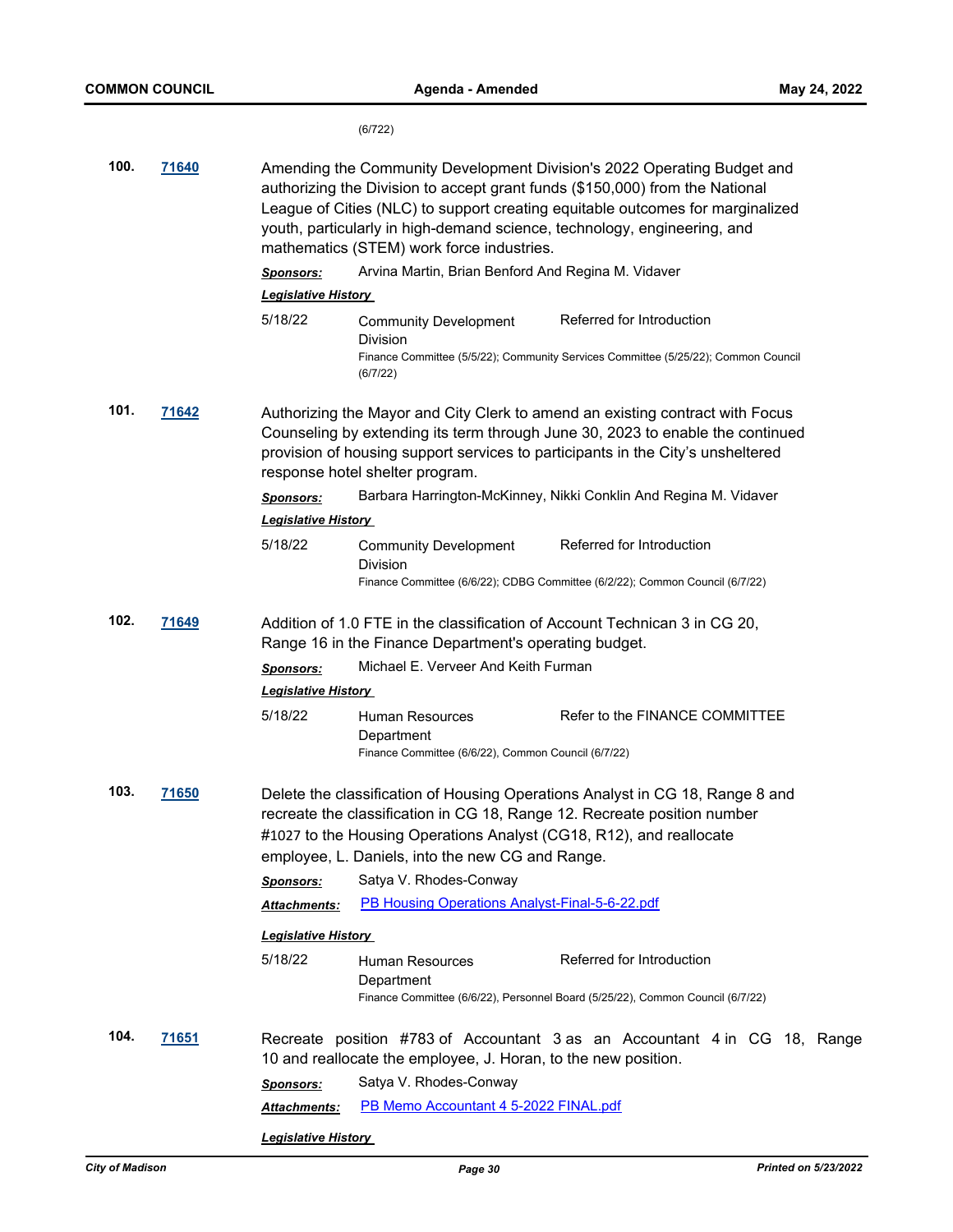| <b>COMMON COUNCIL</b> |       | Agenda - Amended                      |                                                                                                                                                                                                                                    |                                                                                                             | May 24, 2022 |
|-----------------------|-------|---------------------------------------|------------------------------------------------------------------------------------------------------------------------------------------------------------------------------------------------------------------------------------|-------------------------------------------------------------------------------------------------------------|--------------|
|                       |       | 5/18/22                               | <b>Human Resources</b><br>Department                                                                                                                                                                                               | Referred for Introduction<br>Finance Committee (6/6/22), Personnel Board (5/25/22), Common Council (6/7/22) |              |
| 105.                  | 71714 | whichever is earlier.                 | Approving an extension of a provisional appointment for Joanne Austin from<br>June 13, 2022 until such time as the position of Parks Recreation Services<br>Coordinator is filled on a permanent basis or until December 13, 2022, |                                                                                                             |              |
|                       |       | Sponsors:                             | Syed Abbas And Yannette Figueroa Cole                                                                                                                                                                                              |                                                                                                             |              |
|                       |       | <b>Legislative History</b>            |                                                                                                                                                                                                                                    |                                                                                                             |              |
|                       |       | 5/20/22                               | <b>Parks Division</b>                                                                                                                                                                                                              | Referred for Introduction                                                                                   |              |
|                       |       |                                       |                                                                                                                                                                                                                                    | PRESENTATION OF CLAIMS AGAINST THE CITY OF MADISON                                                          |              |
|                       |       | <b>CLAIMS - REFER TO RISK MANAGER</b> |                                                                                                                                                                                                                                    |                                                                                                             |              |
| 106.                  | 71374 | damage - \$4,780.71.                  |                                                                                                                                                                                                                                    | N. Brasser of Acuity Insurance for Monarch Addiction Recovery - property                                    |              |
| 107.                  | 71380 |                                       |                                                                                                                                                                                                                                    | Madison Gas and Electric Company - property damage - \$1,499.55.                                            |              |
| 108.                  | 71467 |                                       | L. He - vehicle damage - \$3,000.                                                                                                                                                                                                  |                                                                                                             |              |
| 109.                  | 71474 |                                       | D. Vitale - property damage - \$50,000.                                                                                                                                                                                            |                                                                                                             |              |
| 110.                  | 71481 |                                       | K. Rossi for M. Rossi - personal injury - \$1,300.                                                                                                                                                                                 |                                                                                                             |              |
| 111.                  | 71487 | \$25,000.                             |                                                                                                                                                                                                                                    | M. Waelchli, American Family Insurance for D. Vitale - property damage -                                    |              |
| 112.                  | 71496 |                                       | S. Wallace - property damage - \$30.                                                                                                                                                                                               |                                                                                                             |              |

- **113. [71564](http://madison.legistar.com/gateway.aspx?m=l&id=/matter.aspx?key=83449)** J. Schwab property damage \$800.00.
- **114. [71591](http://madison.legistar.com/gateway.aspx?m=l&id=/matter.aspx?key=83471)** C. Steeves vehicle damage \$2,766.38.
- **115. [71599](http://madison.legistar.com/gateway.aspx?m=l&id=/matter.aspx?key=83474)** P. Frisch vehicle damage \$320.10.
- **116. [71605](http://madison.legistar.com/gateway.aspx?m=l&id=/matter.aspx?key=83475)** J. Hird property damage \$20.64.

## **APPOINTING RESOLUTION**

| 117. | 71395 |              | Appointing Erik Paulson as Alderperson for District 3 to serve until the Spring<br>2023 election.                         |  |  |
|------|-------|--------------|---------------------------------------------------------------------------------------------------------------------------|--|--|
|      |       | Sponsors:    | Keith Furman, Juliana R. Bennett, Nikki Conklin, Jael Currie, Yannette<br>Figueroa Cole, Grant Foster And Patrick W. Heck |  |  |
|      |       | Attachments: | 71395 Introduction by Title Only.pdf                                                                                      |  |  |